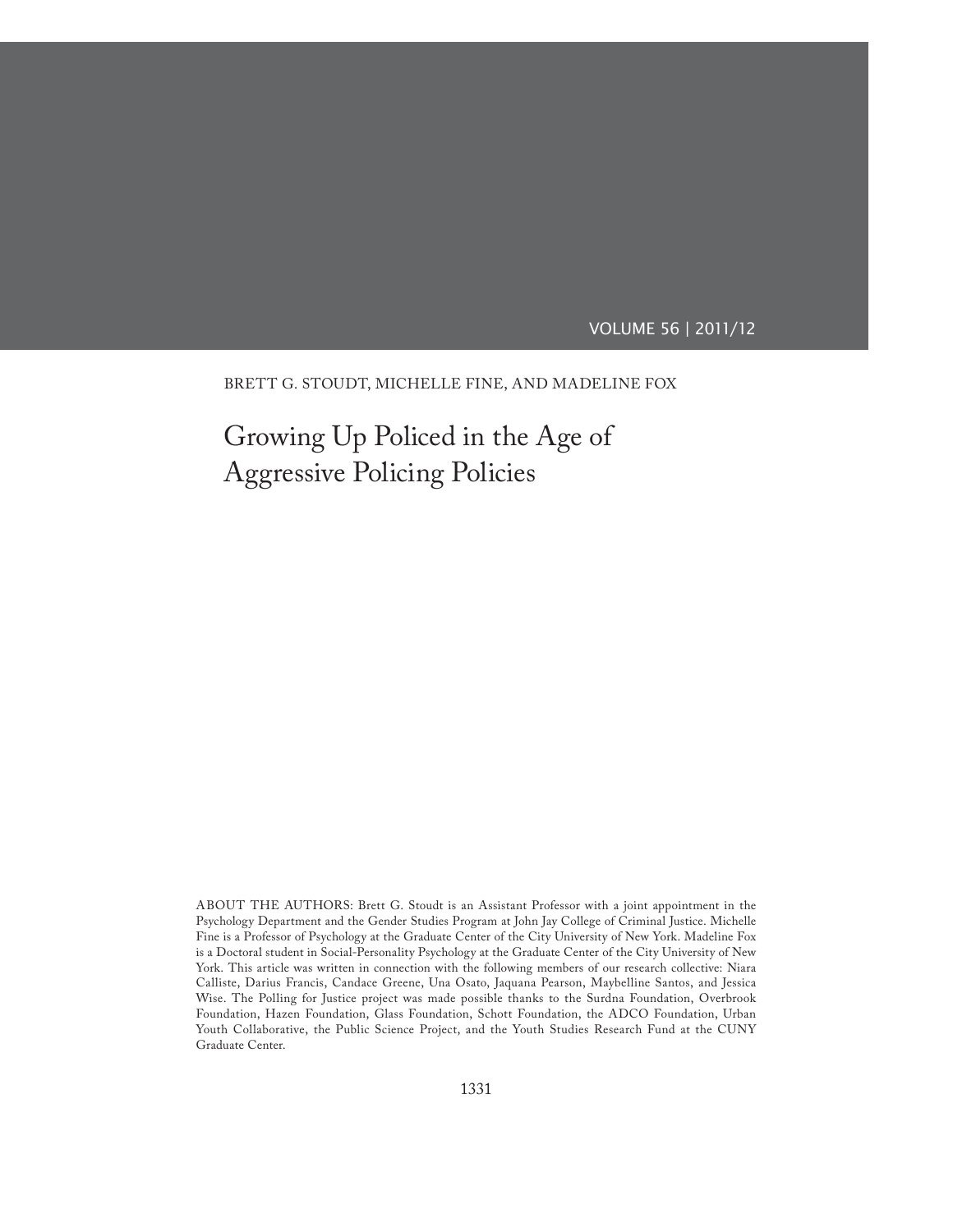#### I. INTRODUCTION

 Spray-painted atop an old tenement building in the East Village of Manhattan is a large fossilized graffiti image of a tyrannosaurus rex that reads: "NYC EATS ITS YOUNG." With its ribs exposed and mouth open, this image represents symbolically what many young people in the neighborhood already know intimately and have experienced: New York City (NYC) is not an easy place to grow up. Their social safety nets are being dismantled and the public institutions they rely on every day often fail them. In NYC, public school budgets are being slashed each year even though the high school dropout/push-out rates are far too high. Neighborhoods are fast becoming gentrified as the ever-rising cost of rent makes it increasingly difficult for the working class and poor to raise families anywhere in the city. A truly comprehensive health system in the United States is still only a future hope, while countless NYC young people are without adequate healthcare; the logic of the welfare state is forever being attacked. And then there is the mounting police presence. It is this public institution—the New York City Police Department (NYPD), its aggressive policing policies, and how these policies are related to youth experience—that we will take up here. In this article, we will explore what it is like to grow up policed in NYC*.*

 Since 1994, aggressive policing policies have been put into place by the NYPD and former NYC Mayor Rudolph W. Giuliani (and continued by Mayor Michael R. Bloomberg). The driving principles of these policies come from a theory of criminal behavior and crime reduction known as the "broken windows" theory. The theory argues that close police surveillance and well-ordered maintenance of high-crime urban environments reduce criminal activity. Having zero tolerance for low-level crime (e.g., panhandling, public urination, public drunkenness, loitering) and quickly mending visual representations of criminal activity such as broken windows or graffiti are thought to prevent further defacement and an escalation to more serious crimes. The theory holds that a well-maintained environment signals law-abiding order and a sense of responsibility to the neighborhood. Therefore, people who formerly retreated from community life out of fear will now feel safe to actively participate and to promoting a secure and positive environment.<sup>1</sup>

 The resulting NYPD policing tactics that have derived from this theory have become known as order-maintenance policing (OMP) or zero tolerance policing (ZTP).2 The NYPD's expression of broken windows requires heavy police surveillance of high-crime communities. Neighborhood "needs" are determined through a problem-focused management approach in conjunction with a real-time mapping database known as CompStat. Frequent street stops are targeted at people

<sup>1.</sup> See Jeffrey Fagan, Policing Guns and Youth Violence, 12 FUTURE CHILD. 133, 140-42 (2002); George L. Kelling & James Q. Wilson, *Broken Windows: The Police and Neighborhood Safety*, The Atlantic, Mar. 1982, at 29–38, *available at* http://www.theatlantic.com/magazine/archive/1982/03/brokenwindows/4465/.

<sup>2.</sup> *See* M. Chris Fabricant, *War Crimes and Misdemeanors: Understanding "Zero-Tolerance" Policing as a Form of Collective Punishment and Human Rights Violation*, 3 Drexel L. Rev. 373, 375–401 (2011); Fagan, *supra* note 1, at 140–42.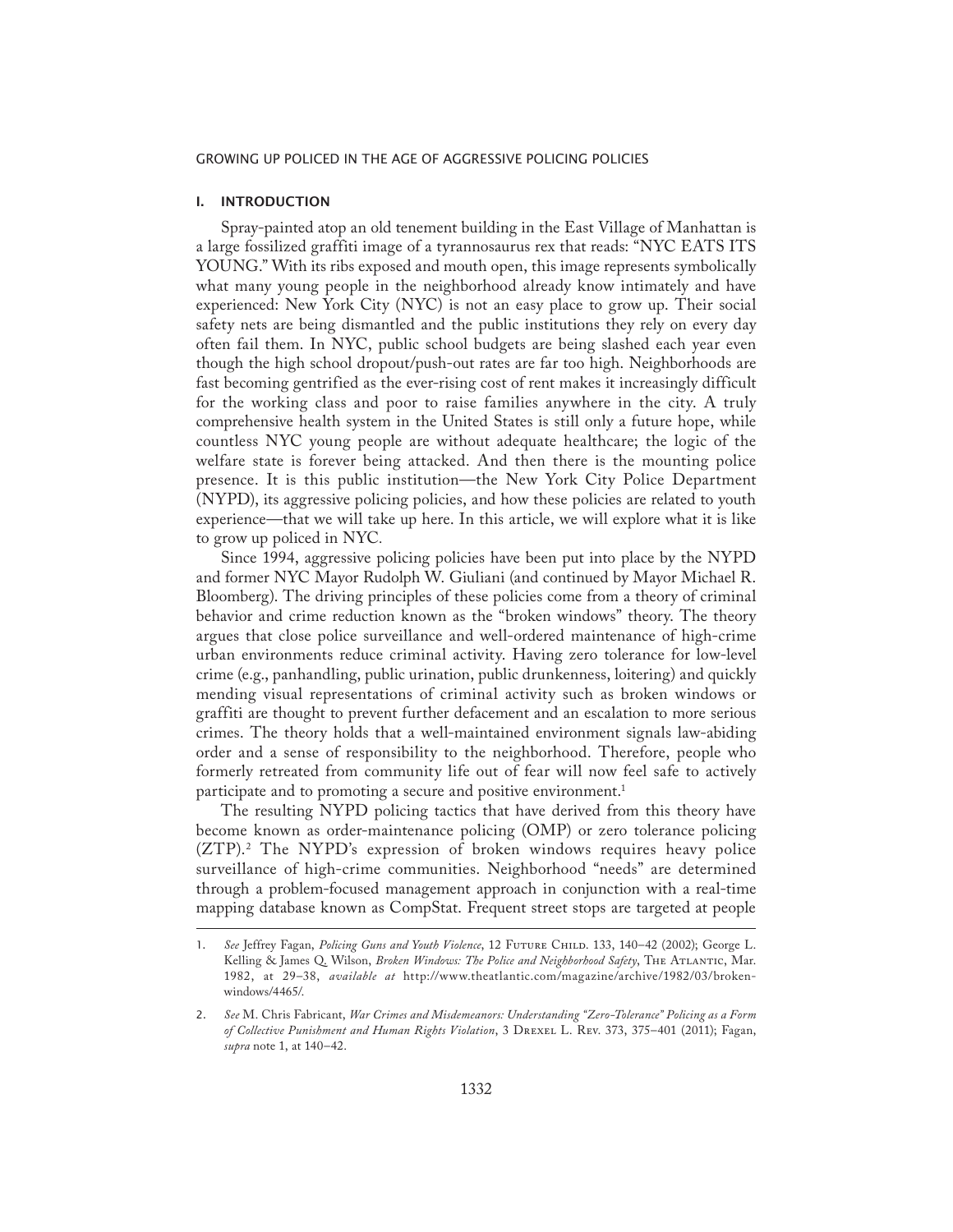suspected of committing crimes, with particular focus on uncovering weapons.<sup>3</sup> This type of policing leads to large numbers of arrests and summons for low-level crimes, rendering vast amounts of people vulnerable to the criminal justice system. Misdemeanor rates have skyrocketed, particularly for marijuana possession.4

 NYPD's version of broken windows rests upon a policing strategy known as "stop, question and frisk" ("stop and frisk"). Police authority to stop, question, and frisk citizens was held to be constitutional in 1968 in *Terry v. Ohio*. 5 The Fourth Amendment protects citizens against "unreasonable searches and seizures."6 Before *Terry*, police officers needed probable cause to detain, question, and frisk citizens.7 As a result of the *Terry* decision, however, police officers—provided they can "point to specific and articulable facts" and not "inarticulate hunches"<sup>8</sup>—may temporarily detain a citizen to ask questions. They may do so without a warrant or "probable cause" if they have "reasonable suspicion"9 that a crime has been, or is about to be, committed. If during the stop the police officer reasonably believes he or others are in immediate danger, the officer may pat-down, or frisk, the person's outer clothing and conduct a search if the frisk reveals what the officer suspects to be a weapon.<sup>10</sup>

 The *Terry* decision sought to protect police officers and enhance their ability to do an effective job. "*Terry* stops" were initially intended as exceptions to the rule and to be used only when obtaining a warrant was impractical or put the officer or others in danger.<sup>11</sup> Whether it is constitutionally justified remains debatable.<sup>12</sup> Since this landmark decision, a series of cases have further defined just what "reasonable suspicion" means, and the original ruling looks conservative in comparison.<sup>13</sup>

- 4. *See* Fabricant, *supra* note 2, at 378–90; Harry G. Levine & Deborah Peterson Small, NYCLU, Marijuana Arrest Crusade: Racial Bias and Police Policy in New York City 1997–2007, at 4 (2008), http://www.nyclu.org/files/MARIJUANA-ARREST-CRUSADE\_Final.pdf.
- 5. 392 U.S. 1, 30–31 (1968) (holding that a limited search of the outer clothing of persons who may pose a threat to police officers and others nearby is a reasonable search under the Fourth Amendment).
- 6. U.S. Const. amend. IV ("The right of the people to be secure in their persons, houses, papers, and effects, against unreasonable searches and seizures, shall not be violated . . . .").
- 7. Nicholas R. Alioto, Note, *Unreasonable Differences: The Dispute Regarding the Application of* Terry *Stops to Completed Misdemeanor Crimes*, 83 St. John's L. Rev 945, 947–51 (2009).
- 8. *Terry*, 392 U.S. at 21–22.
- 9. *Id.*; *see also* L. Darnell Weeden, *It is Not Right Under the Constitution to Stop and Frisk Minority People*  Because They Don't Look Right, 21 U. ARK. LITTLE ROCK L. REV. 829, 834 (1999).
- 10. *Terry v. Ohio* marks the minimum constitutional standard to which states must adhere. *See* 392 U.S. at 31. However, *People v. De Bour* mandated, in theory, a more restrictive four-tiered standard for police stops in New York. 40 N.Y.2d 210 (1976); *see also, e.g.*, Kent Roach & M.L. Friedland, *Borderline Justice: Policing in the Two Niagaras*, 23 Am. J. Crim. L. 241, 316–17 (1996).
- 11. *See* Alioto, *supra* note 7, at 950–51.
- 12. *See* Bill Ross, *Stop and Frisk: Invasion of Privacy Without Probable Cause*, 4 U.S.F. L. Rev. 284 (1969).
- 13. *See, e.g.*, Bd. of Educ. v. Earls, 536 U.S. 822 (2002); Illinois v. Wardlow, 528 U.S. 119 (2000); Whren v. United States, 517 U.S. 806 (1996); United States v. Cortez-Galaviz, 495 F.3d 1203 (10th Cir. 2007); United States v. McKoy, 428 F.3d 38 (1st Cir. 2005).

<sup>3.</sup> *See* Fagan, *supra* note 1.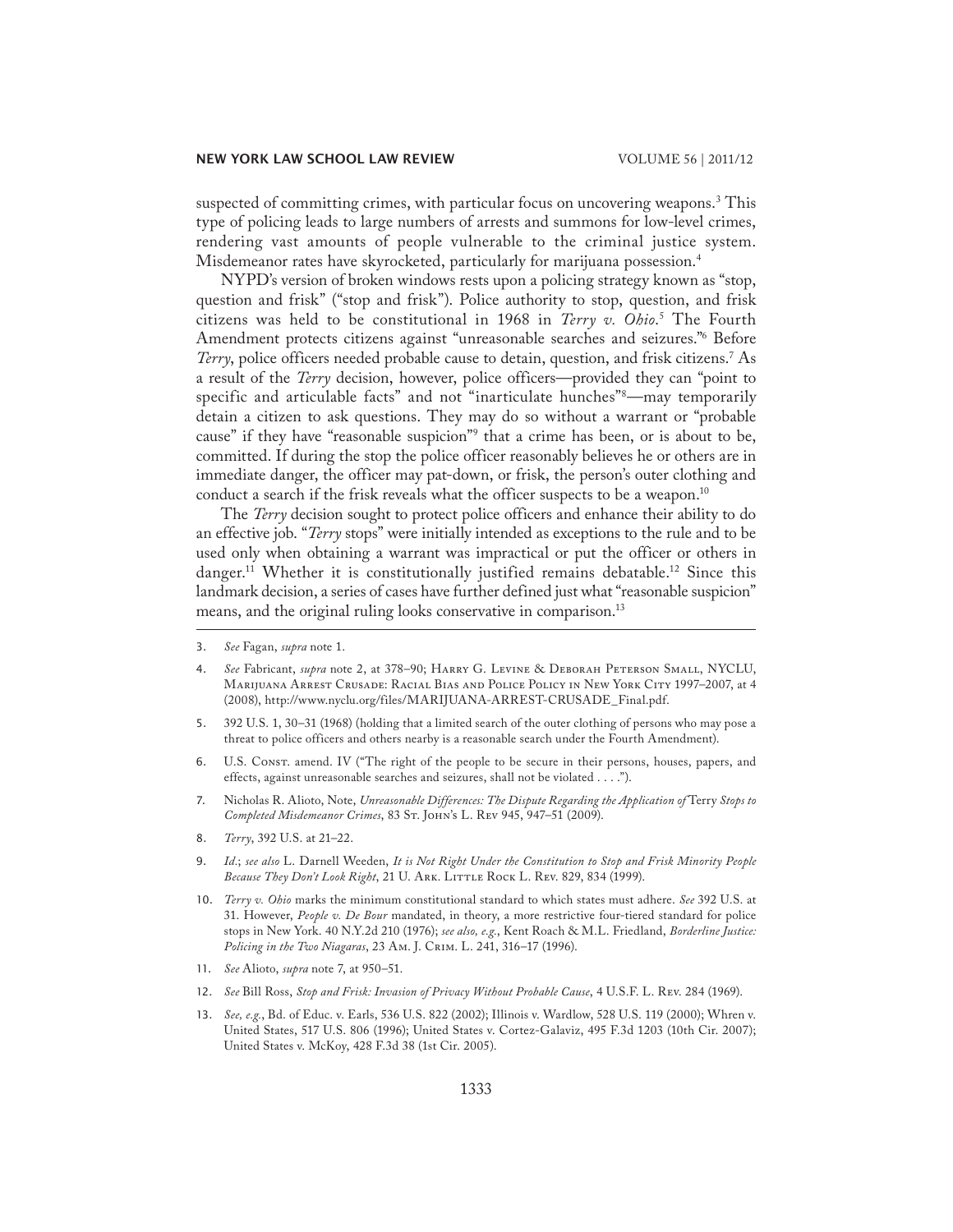The power of police officers to stop citizens today far exceeds that of 1968. "Reasonable" justifications for a stop now include nearly all minimal indications of criminal activity: living in high-crime areas, the time of day, ambiguously evasive or suspicious behavior, appearing like a criminal, moving in and out of shadows, wearing heavy clothes in summer weather, fitting the description of a reported suspect, and exchanges with people in an area known for drug activity.<sup>14</sup> Nearly any behavior or circumstance can be articulated as reasonable suspicion if it can be attached to the potential for criminal activity. What this ultimately means is that people of color living in poor, generally high-crime urban neighborhoods who are behaving in a manner that can be perceived as "furtive" or "evasive" are perpetual police suspects.15 Indeed, the legacy of *Terry* for many is that it laid the groundwork for the increasing legalization of racially biased policing.16

 From the NYPD's standpoint, aggressive policing policies were the impetus behind the significant decline in crime, and provide a number of other valuable advantages such as general deterrence of criminal activity and basic intelligencegathering at the street level.<sup>17</sup> While it must be acknowledged that zero-tolerance policing has indirectly, to a small degree, contributed to lowering crime, its direct contributions alone have been found to be exceedingly minor compared to other factors such as structural disadvantage.18 Whatever negligible impact frequent police stops may have on reducing crime, the collateral damages may be too great and even criminogenic, exacerbating the poor police-community relations of some neighborhoods, increasing mistrust of police, heightening the perception of racial

<sup>14.</sup> *See* Paul Butler, *A Long Step Down the Totalitarian Path: Justice Douglas's Great Dissent in* Terry v. Ohio, 79 Miss. L.J. 9, 26–29 (2009); Fabricant, *supra* note 2, at 375–401; James J. Fyfe, *Stops, Frisks, Searches, and the Constitution*, 3 Criminology & Pub. Pol'y 379, 384–90 (2004); David A. Harris, *Factors for*  Reasonable Suspicion: When Black and Poor Means Stopped and Frisked, 69 Inp. L.J. 659 (1994); Weeden, *supra* note 9, at 836–41.

<sup>15.</sup> *See* Delores Jones-Brown et al., Stop, Question & Frisk Policing Practices in New York City: A Primer 8 ( John Jay College Center on Race, Crime, & Justice, 2010); Harris, *supra* note 14; Gregory H. Williams, *The Supreme Court and Broken Promises: The Gradual but Continual Erosion of*  Terry v. Ohio*,* 34 How. L.J. 567 (1991).

<sup>16.</sup> *See* Delores Jones-Brown & Brian A. Maule, *Racially Biased Policing: A Review of the Judicial and*  Legislative Literature, in RACE, ETHNICITY, AND POLICING: NEW AND ESSENTIAL READINGS 140 (Stephen K. Rice & Michael D. White eds., 2010); Harris, *supra* note 14; Weeden*, supra* note 9.

<sup>17.</sup> *See* Hope Corman & Naci Mocan, *Carrots, Sticks, and Broken Windows*, 48 J.L. & Econ. 235, 262 (2005); Ross, *supra* note 12.

<sup>18.</sup> *See* Bernard E. Harcourt, *Reflecting on the Subject: A Critique of the Social Influence Conception of Deterrence, the Broken Windows Theory, and Order-Maintenance Policing New York Style*, 97 Mich. L. Rev. 291, 308–31 (1999); Bernard E. Harcourt & Jens Ludwig, *Broken Windows: New Evidence from New York City and a Five-City Social Experiment*, 73 U. Chi. L. Rev. 271, 314–16 (2006); Richard Rosenfeld et al., *The Impact of Order-Maintenance Policing of New York City Homicide and Robbery Rates: 1988–2001*, 45 Criminology 355, 377–79 (2007); Robert J. Sampson & Stephen W. Raudenbush, *Systematic Social Observation of Public Spaces: A New Look at Disorder in Urban Neighborhoods*, 105 Am. J. Sociology 603, 637-39 (1999).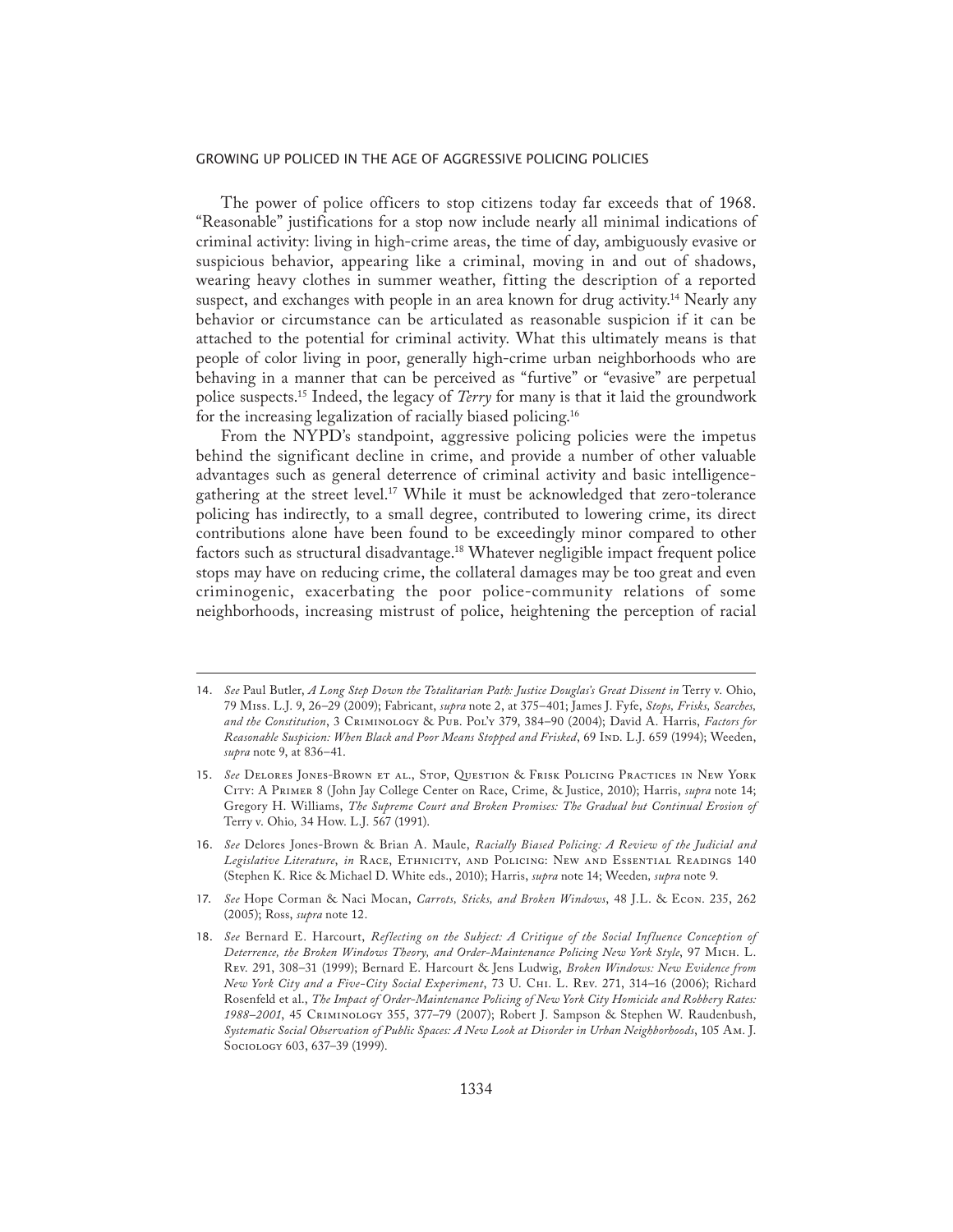discrimination by police, diminishing the viability of community safety, and making effective crime-fighting unsustainable.19

 We are concerned for the welfare of young people in NYC. In past work with youth and communities, we have learned that these so-called "stop and frisk" practices have borne substantial adverse collateral consequences for young people. Just after 9/11, in the midst of the "war on terror," Michelle Fine and colleagues documented extensive over-policing of poor and immigrant youth, particularly youth of color, in NYC.20 Five years later, we decided to replicate that study and, at the same time, analyze analogous data gathered by the NYPD. That is, we strategically compared two databases on youth-police relations. One set of data was from our Polling for Justice (PFJ) study, discussed in Part II, which examines the experiences of NYC youth (ages fourteen to twenty-one, from 2008 to 2009) in the areas of education, criminal justice, and health. These quantitative and qualitative data address encounters with police from the perspective of NYC youth. The other dataset comprised the NYPD Stop, Question and Frisk statistics, partitioned to specifically examine NYC youth between the ages of fourteen and twenty-one during the years 2008 and 2009. These data address police stops on youth from the perspective of the NYPD.

 In this essay we triangulate the dual-sourced evidence to understand the landscape, dynamics, and implications of stop and frisk for a generation of urban youth growing up policed. Thus, for the remainder of this essay, we draw upon these two distinct sets of data to ask what aggressive policing has been like for young people in NYC. In Part II, we explore the specific incidents and the frequency of youth contact with the NYPD. In Part III, we investigate the disparities among NYPD contact with youth. In Part IV, we discuss evidence that provides insight into the social psychology of growing up policed. And finally, in Part V we conclude by summarizing our argument and suggesting the need for further debate on this issue.

#### II. INCIDENCE AND FREQUENCY OF NYPD STOPS INVOLVING YOUTH

 Stop and frisk has continued to rise since zero tolerance policing policies were implemented in NYC.<sup>21</sup> Although crime in New York City has remained relatively low and stable since 2003, stops have more than tripled since then and nearly all those stopped are neither arrested nor given a summons.<sup>22</sup> Thus, these stops are increasingly less effective and their purpose has become even more suspect.<sup>23</sup> In this

<sup>19.</sup> *See* Fabricant, *supra* note 2; K. Babe Howell, *Broken Lives from Broken Windows: The Hidden Costs of Aggressive Order-Maintenance Policing*, 33 N.Y.U. Rev. L. & Soc. Change 271, 271–315 (2009).

<sup>20.</sup> Michelle Fine et al., *"Anything Can Happen With Police Around": Urban Youth Evaluate Strategies of Surveillance in Public Places*, 59 J. Soc. Issues 141, 154–56 (2003).

<sup>21.</sup> *See* Andrew Gelman et al., *An Analysis of the NYPD's Stop-and-Frisk Policy in the Context of Claims of Racial Bias*, 102 J. Am. Statistical Ass'n 813, 813–23 (2007); Delores Jones-Brown et al., *supra* note 15, at 3–5.

<sup>22.</sup> Jones-Brown et al., *supra* note 15.

<sup>23.</sup> *See* Jeffrey Fagan et al., *Street Stops and Broken Windows Revisited: The Demography and Logic of Proactive Policing in a Safe and Changing City*, *in* Race, Ethnicity, and Policing: New and Essential Readings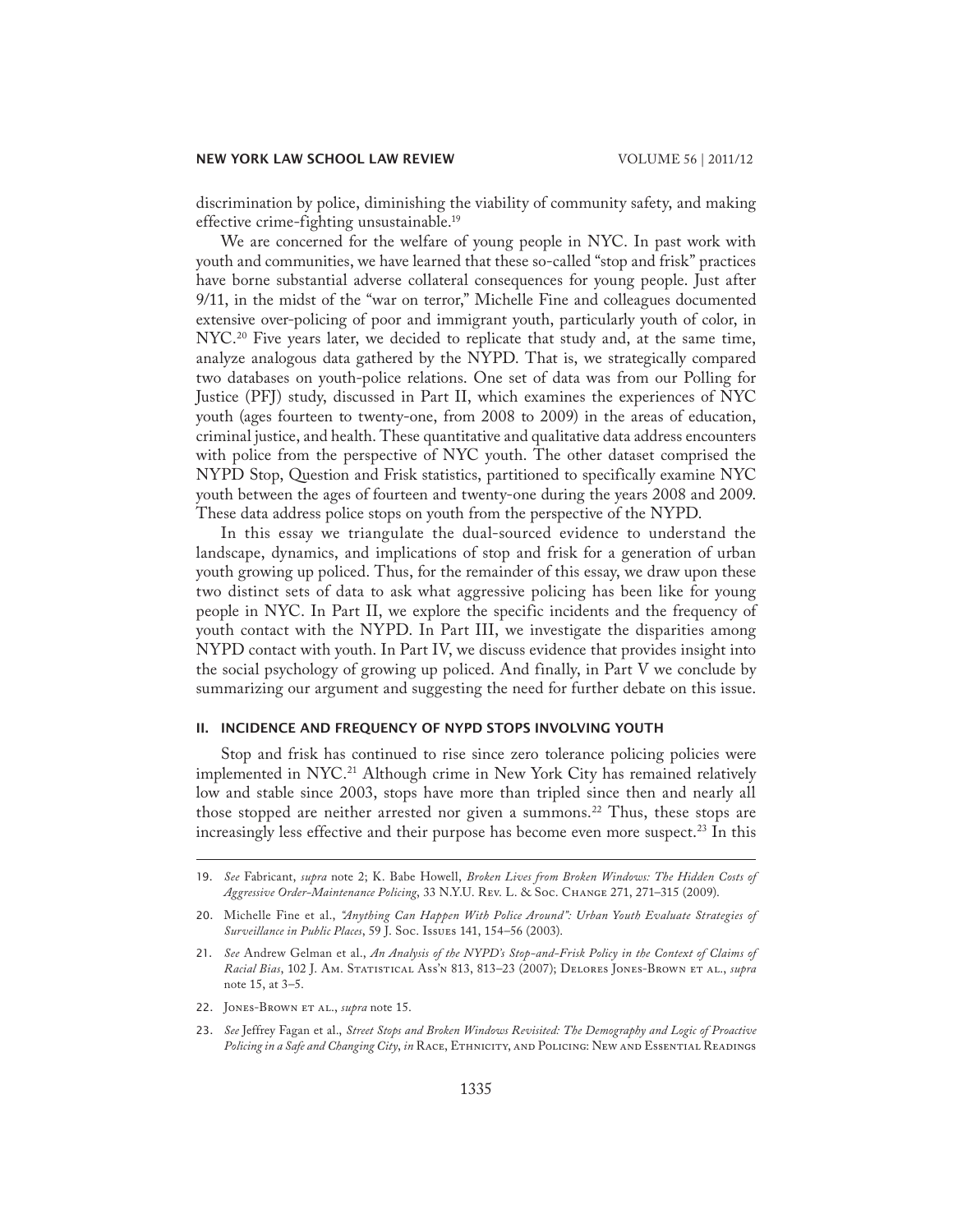section we will examine—first from the perspective of the police and then from the perspective of NYC youth—the general, radicalized, and spatialized occurrences and frequencies of police stops on young people during a two-year period.

#### *A. From the Perspective of the NYPD*

 When it comes to police stops, it is important to recognize that youth in NYC are disproportionally targeted as compared to other age groups. We examined the NYPD Stop, Question and Frisk dataset for the years 2008 and 2009. These data were derived from the UF-250 report worksheets that police officers fill out after a large portion of the stops.<sup>24</sup> In order to examine the experiences of NYC youth specifically, this dataset was further broken down for only those stops involving a person between the ages of fourteen and twenty-one. During this two-year period, 1,121,470 New Yorkers were stopped. Of these stops, 37% (or 416,350) were targeted at youth between the ages of fourteen and twenty-one. Indeed, more than a third of the stops recorded occurred during this seven-year age range. Yet, this age range only represents approximately a tenth of the city's population.<sup>25</sup> Though seldom made explicit, stop and frisk is a policy heavily focused on the younger citizens in NYC.

#### *1. Reasons for the Stop*

 Displayed in Appendix I are the reasons police reported stopping young people in NYC during 2008–2009. On the UF-250 form, police could check off more than one reason for the stop. Police officers reported stopping a young person because they "fit a description" only 18% of the time, a relatively specific reason as compared to other reasons listed. "Furtive movements" was the most common (51%) and arguably least specific reason given for stopping young people. Correspondingly, when furtive movements was the sole recorded reason to make a stop, it did not serve as a particularly strong indicator of crime; 12% of the young people stopped only for furtive movements were arrested or given a summons, while 2% had contraband or weapons (see Table 1).

 Police officers must be able to articulate their stops to a degree greater than a hunch.<sup>26</sup> Although furtive movements was the exclusive reason for a stop in only about 3% of the total incidences during these years (see Table 1), the frequency with which it emerged in combination with other factors gave us pause because of the term's ambiguity. We were not alone in our concern about ambiguous reasons for

<sup>337-39 (</sup>Stephen K. Rice & Michael D. White eds., 2010); JONES-BROWN ET AL., *supra* note 22.

<sup>24.</sup> The UF-250's are the standardized forms that police officers fill out to record what occurred during a stop and frisk encounter. *See* Jones-Brown et al., *supra* note 22. Under NYPD policy, police officers are required to fill out the UF-250 forms only under certain conditions. However, analyses have confirmed that the data do a reasonably good job at representing the population of NYC stops. *See*  Gelman et al., *supra* note 21.

<sup>25.</sup> 10.7% was calculated from the 2010 Census available at infoshare.org.

<sup>26.</sup> *See* Harris, *supra* note 14.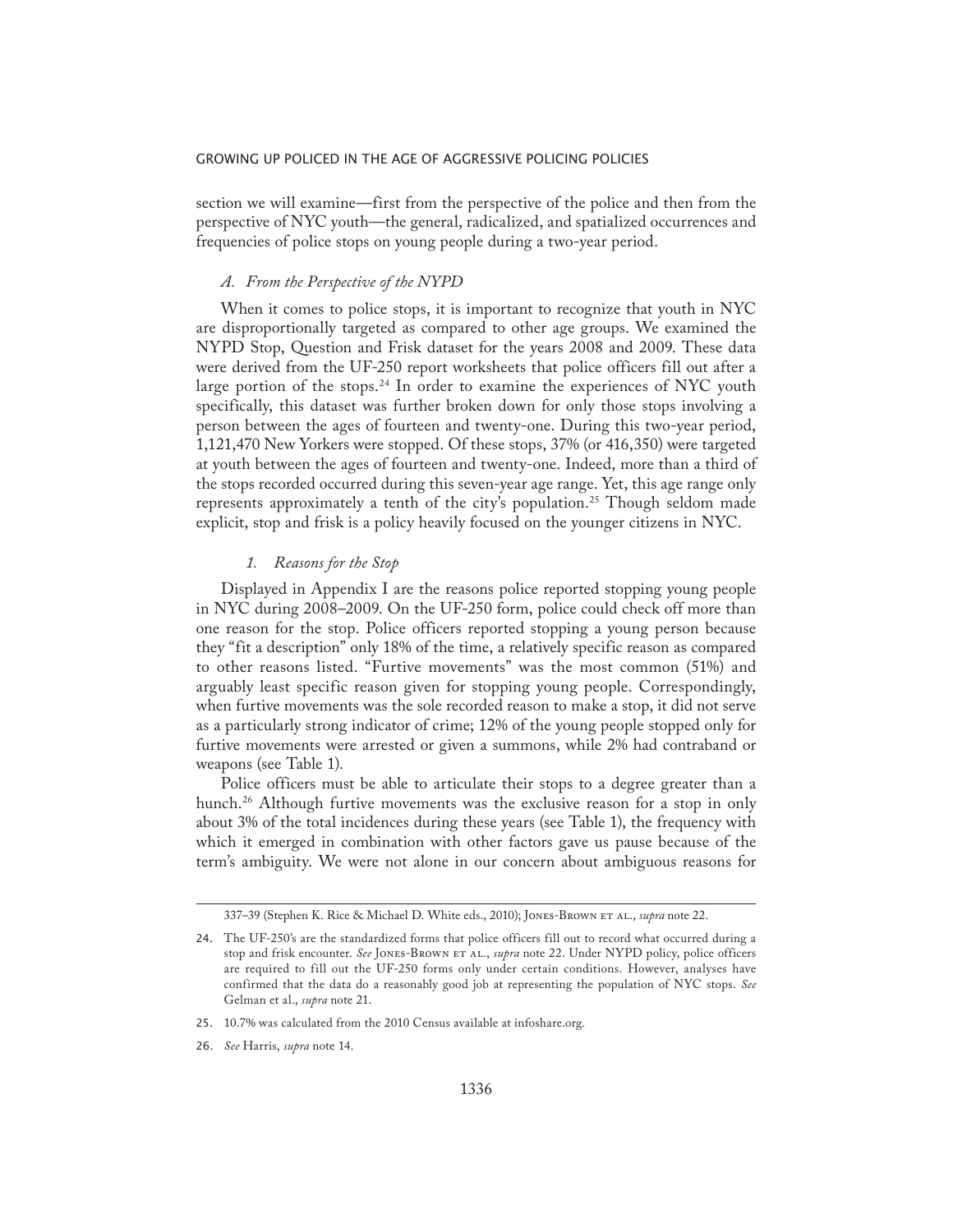suspicion provided by officers.<sup>27</sup> The use of furtive movements as a reason to stop increased by 25% from 2007 to 2009.28Are the movements of some young people (e.g., because of their race, gender, or sexual orientation), from certain communities, more likely to be identified as sneaky, secretive, or stealthy? Is this a catch-all category that in practice can serve as a placeholder for unarticulated, potentially biased, hunches?

**Table 1: Police outcomes by the two most commonly given reasons for stops: furtive movements and contextual factors. % (***f***)**

|                      | Furtive<br>Movements | Furtive<br>Movements<br>Only | Contextual<br>Factors <sup>a</sup> | Contextual<br>Factors<br>Only | Furtive and<br>Context<br>Only | Furtive<br>Only,<br>Context<br>Only, or<br>Both |
|----------------------|----------------------|------------------------------|------------------------------------|-------------------------------|--------------------------------|-------------------------------------------------|
| <b>Total Stops</b>   | $*50.6\%$            | $3.4\%$                      | 72.5%                              | $5.4\%$                       | 7.3%                           | 16.1%                                           |
|                      | (210, 704)           | (13,966)                     | (302, 012)                         | (22, 513)                     | (30, 537)                      | (67,016)                                        |
| Neither arrested nor | **89.5%              | 87.9%                        | 90.2%                              | 90.2%                         | 89.3%                          | 89.3%                                           |
| given a summons      | (188, 670)           | (12, 283)                    | (272, 493)                         | (20, 314)                     | (27, 256)                      | (59, 853)                                       |
| No weapons and/or    | 97.5%                | 97.8%                        | 97.6%                              | 98.2%                         | 98.1%                          | 98.0%                                           |
| contraband found     | (205, 411)           | (13, 658)                    | (294, 882)                         | (22, 102)                     | (29, 942)                      | (65,702)                                        |

\*8ese numbers represent the percent of youth stopped by police during 2008 and 2009 for furtive movements and/or contextual factors. For example, during 2008 and 2009 furtive movements was listed by police 50.6% of the time as one of the reasons they stopped young people.

\*\*The numbers in the last two rows represent the percentage of youth stopped for furtive movement and/or contextual factors who were innocent or weapons/contraband-free. For example, of those young people who were stopped by police in 2008 or 2009 where furtive movements was one of the reasons, 89.5% were innocent (neither arrested nor given a summons).

Contextual factors = Area has high incidence of reported offences of type under investigation; time of day, day of week, season corresponding to reports of criminal activity; proximity to crime location; sights and sounds of criminal activity, e.g., bloodstains, ringing alarms.

 On the back of the UF-250 form, police officers can indicate additional circumstances or factors for making a stop. Three of the four most common additional reasons involved contextual factors—that is, factors not connected to the suspect at all.<sup>29</sup> In fact, 73% of the recorded stops on young people included contextual factors as at least one of the reasons. Like furtive movements, it was infrequently listed as the only reason for a stop (5%). And also, like furtive movements, contextual factors alone were not strong indicators of criminal activity by a suspect; 10% of the youth stopped were arrested or given a summons, and 2% had weapons or contraband (see Table 1). Does this mean that a youth is termed a "potential criminal" simply because of the neighborhood he calls home?

<sup>27.</sup> *See generally* Harris, *supra* note 14; Craig S. Lerner, *Reasonable Suspicion of Mere Hunches*, 59 Vand. L. Rev. 407, 434–43 (2006); Tracey Maclin, Terry *and Race:* Terry v. Ohio's *Fourth Amendment Legacy: Black Men and Police Discretion*, 72 St. John's L. Rev. 1271, 1279–87 (1998) (detailing the unconstitutional manner by which police officers used stop and frisk to fight street crime).

<sup>28.</sup> JONES-BROWN ET AL., *supra* note 15, at 8.

<sup>29.</sup> *See infra* Appendix I. Asterisks mark the contextual factors that include high-crime area, time of day/ week/season, location proximity, and sights and sounds.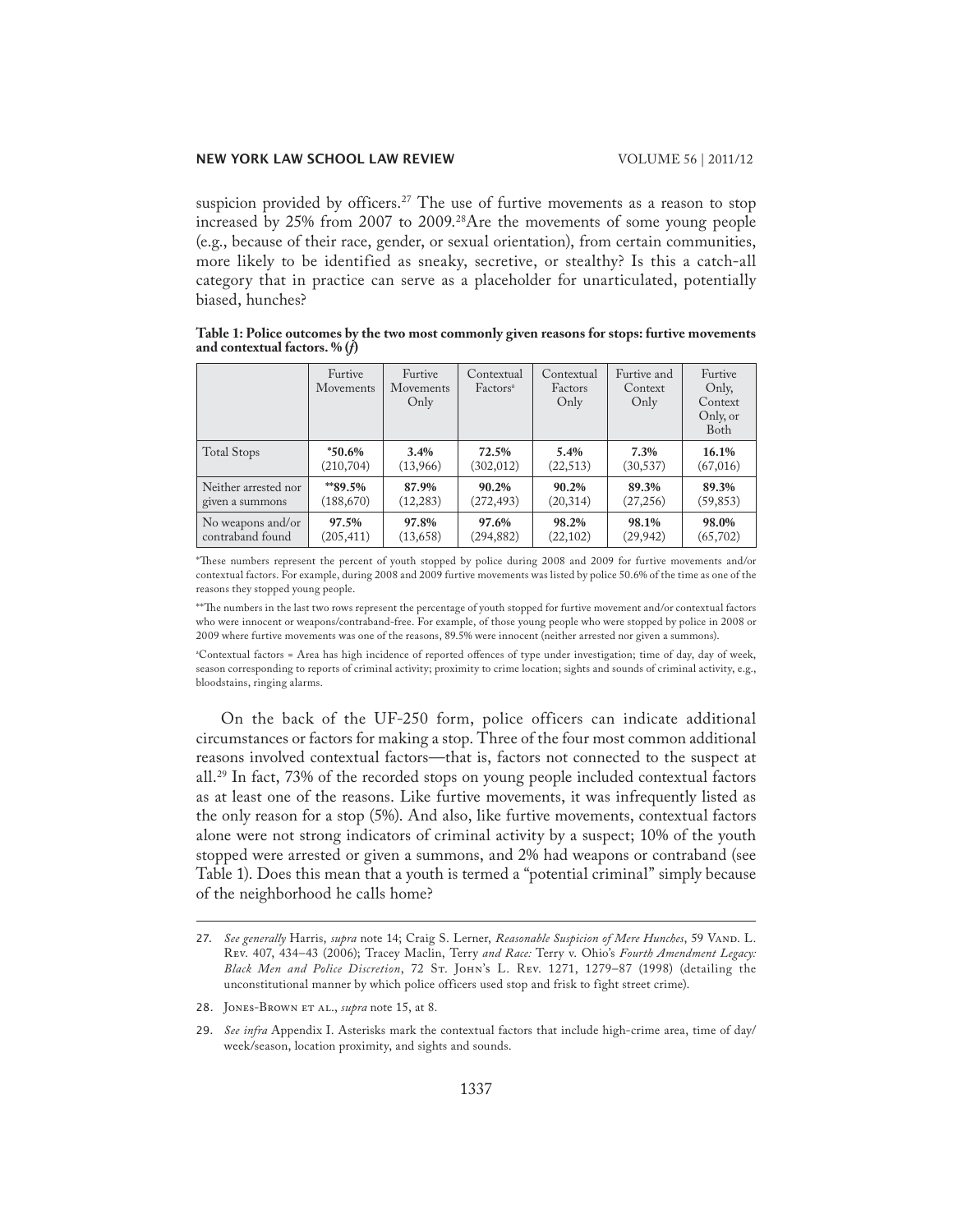We examined what happened to young people during these stops (according to the NYPD records) (see Table 2). Young people were frisked during the majority of the recorded stops in 2008–2009. In a quarter of the stops, physical force was used. They were seldom searched, put under arrest, or given a summons. Weapons and contraband were very rarely found. The seeming lack of success that nearly all the police stops had at uncovering criminal activity led us to wonder if the momentary detainment of NYC citizens was an effective enough policing strategy at uncovering and deterring crime to warrant the loss of liberty imposed on so many innocent young people. We examined the "success" indicators made available more closely.

**Table 2: What happened when police stopped young people? % (***f***)**

| Frisked    | Used<br>Physical<br>Force | Searched | Arrested | Given a<br>Summons | Found<br>Contraband | Found<br>Weapons | Neither<br>Arrested<br>Nor Given<br>a Summons |
|------------|---------------------------|----------|----------|--------------------|---------------------|------------------|-----------------------------------------------|
| $*61.3\%$  | 26.3%                     | 9.0%     | 5.4%     | 5.1%               | 1.5%                | 1.2%             | 89.6%                                         |
| (255, 125) | (109, 499)                | (37,308) | (22,689) | (21,063)           | (6, 166)            | (4, 831)         | (373, 074)                                    |

\*8ese numbers examine what happened when police stopped the 416,350 youth between 2008 and 2009. For example, of those young people who were stopped by police stop between 2008 and 2009, 61.3% were frisked.

#### *2. Police Protocol and Uncovering Weapons or Contraband*

 When police stopped youth for questioning during 2008 and 2009, weapons were uncovered slightly more than 1% of the time. When weapons were found, they were far more likely to be knives, cutting instruments or "other" weapons rather than weapons of a more serious nature such as guns (found 17% of the time) (see Table 3). In *Terry* and subsequent decisions, the Supreme Court sought to protect the police and the community from potential danger. Yet, approximately 99% of the stops we studied (97% if one includes contraband) revealed nothing representing significant personal or community danger.30

 In the official *New York Police Department Patrol Guide: Stop and Frisk* (the "Patrol Guide") of the NYPD dated May 2002,<sup>31</sup> the definition of a stop is "[t]o temporarily detain a person for questioning."32 The definition of frisk is "[a] running of the hands over the clothing, feeling for a weapon."33 The definition of a search is "[t]o place hands inside pocket or other interior parts of clothing to determine if object felt is a weapon."34 Procedurally, police officers are told to frisk "if you reasonably suspect

34. *Id.*

<sup>30.</sup> *See infra* Appendix II.

<sup>31.</sup> N.Y. Police Dep't, New York Police Department Patrol Guide: Stop and Frisk, Procedure No. 212-11, 1197–99 (2002).

<sup>32.</sup> *Id.*

<sup>33.</sup> *Id.*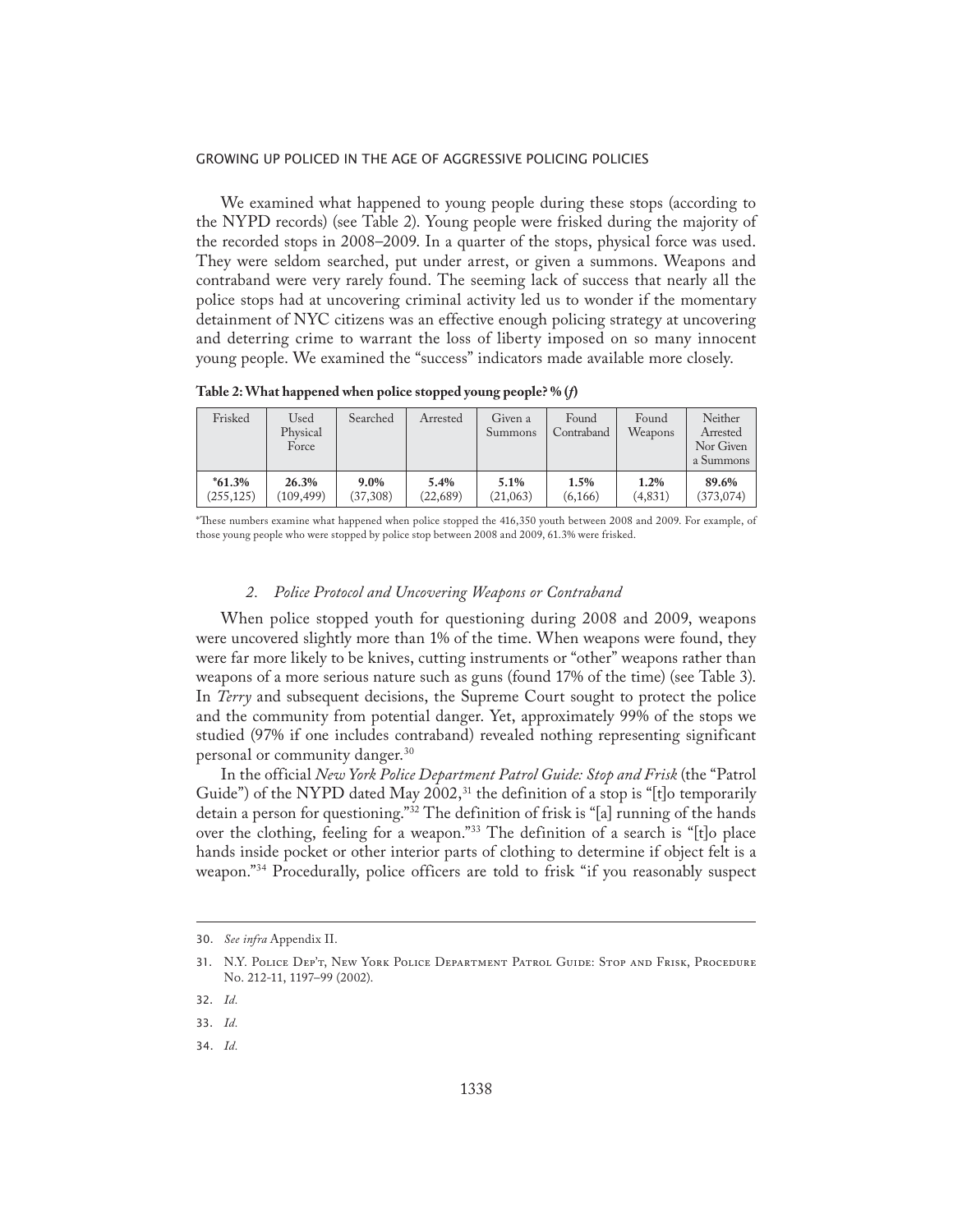you or others are in danger of physical injury"35 and to search "if frisk reveals object which may be a weapon."36

|                         | Weapons Found <sup>a</sup> | Guns Found <sup>b</sup> | Knives or Other<br>Weapons Found <sup>c</sup> | Contraband<br>Found |
|-------------------------|----------------------------|-------------------------|-----------------------------------------------|---------------------|
| Total stops             | $*1.2\%$                   | $0.2\%$                 | 1.0%                                          | 1.5%                |
|                         | (4,831)                    | (818)                   | (4,086)                                       | (6, 166)            |
| When weapons were found |                            | $*16.9\%$<br>(818)      | 84.6%<br>(4,086)                              | 11.3%<br>(545)      |
| When searched           | ***10.4%                   | 1.8%                    | 8.8%                                          | 11.3%               |
|                         | (3,895)                    | (690)                   | (3,267)                                       | (4,207)             |

#### **Table 3: What police found on young people. % (***f***)**

\*8ese numbers represent the percent of weapons or contraband found during stops on youth in 2008 and 2009. For example, 1.2% of the youth stopped in 2008 and 2009 had weapons.

\*\* These numbers look at the 4831 young people who were found to have weapons during police stops between 2008 and 2009. For example, of those youth who had weapons when they were stopped by police during 2008 and 2009, 16.9% were carrying guns.

\*\*\*These numbers look at the 37,308 youth who were searched by police and the frequency with which weapons or contraband were found. For example, of those young people who were searched during a police stop between 2008 and 2009, weapons were found 10.4% of the time.

"Weapons = Guns, Knives, or Other Weapons; "Guns = Pistol, Rifle, Assault Weapon, or Machine Gun; "Knives or Other Weapons = Knife, Cutting Instrument, or Other Type of Weapon

Note: These categories do not count multiple weapons, guns or knives/other uncovered in a single stop. When totals accounting for this are calculated it reveals 5031 weapons, 831 guns and 4200 knives/other were uncovered in total during 2008 and 2009.

Note: 10,452 youth who were stopped (2.5%) had weapons, contraband or both; 545 (1%) youth who were stopped had *both* weapons and contraband; 73 youth who were stopped had both guns and knives; 500 of the youth who were searched by police (1.3%) had both weapons and contraband.

 Of those young people searched by police, guns were found nearly 2% of the time and knives or other weapons nearly 9% of the time (see Table 3). Yet as the Patrol Guide indicates, police officers can escalate a stop to a frisk only if they believe that they or others are in danger, and a search is permitted only if the frisk revealed some indication of a weapon. Of those young people searched, more than half (56%) were searched due to the appearance of a hard object.<sup>37</sup> In total, 831 guns were uncovered in police stops over this two-year period. It seems reasonable to expect higher "success" rates from officers who are given such close proximity to suspects, particularly when, for example, on a single fall Saturday in 2008, five Harlem churches collected 744 weapons in a no-questions-asked buyback program paying \$200 per gun. It was further reported that this day, in combination with three previous days, collected a total of 2279 weapons.<sup>38</sup>

<sup>35.</sup> *Id.*

<sup>36.</sup> *Id.*

<sup>37.</sup> *See infra* Appendix II.

<sup>38.</sup> *Peace by Piece: New York's Gun Buyback Program Makes for Safer Streets*, N.Y. Daily News, Oct. 31, 2008, *available at* http://articles.nydailynews.com/2008-10-31/news/17907476\_1\_buyback-illegal-weapons-gun.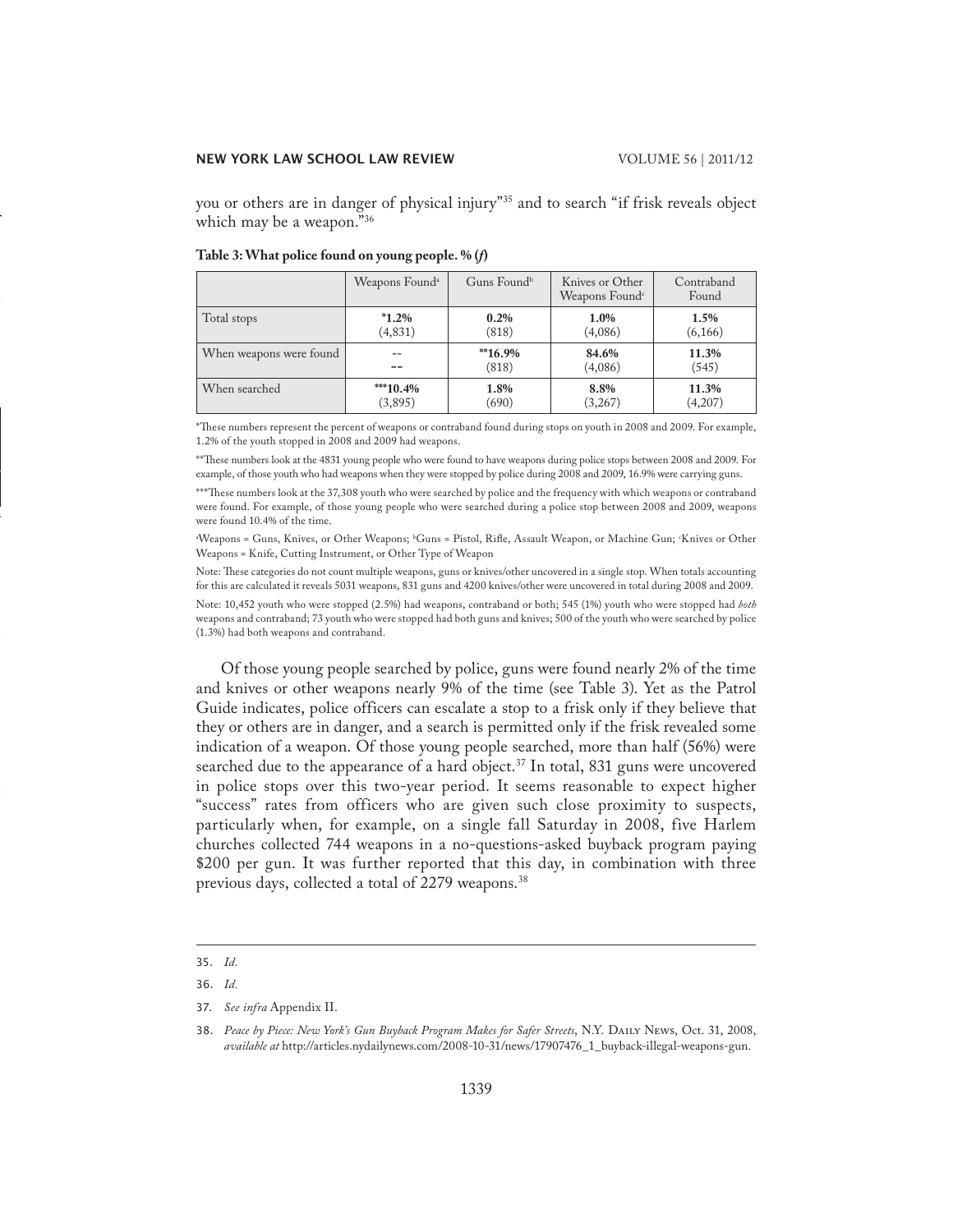#### *3. Innocent Stops and Heavy Burdens*

 The last direction in the NYPD Patrol Guide tells police officers to "[d]etain suspect while conducting investigation to determine whether there is probable cause to make an arrest."39 Another option for police officers is to issue a summons. The New York Civil Liberties Union (NYCLU) defined stops that lead to neither summons nor arrests as "innocent stops."40 Nearly all of the young people stopped in 2008–2009 were innocent (refer back to Table 2). What does it mean for so many innocent youth in NYC to be so heavily surveilled? Police stops, particularly when the suspect is innocent, are not only experienced by an individual but also witnessed by neighbors; they become stories told by family members and friends and reverberate locally throughout NYC communities.<sup>41</sup>

 Police stops of youth are not distributed evenly across NYC police precincts. Appendix III lists the ten police precincts with the most stops of young people ages fourteen to twenty-one during 2008–2009. These ten precincts made up 31% of all the youth stops recorded during this time *but also* 32% of all the innocent stops and 31% of all the stops free from weapons or contraband. As Appendix III reveals, these precincts tend to be lower-income communities, with a majority of people of color, high rates of high school non-completion, and also high rates of crime. These communities have a real need for effective policing strategies.42 However, the police stops in these communities are both extremely frequent and nearly always unsuccessful at uncovering weapons or contraband or at stopping individuals whose behavior warrants a summons or arrest. On the other hand, encounters reported by the ten police precincts *least* likely to stop youth made up only 3% of all of the youth stopped, 3% of all the innocent stops, and 3% of all the stops free from weapons or contraband during this time period.<sup>43</sup> They tend to be majority white and upper-income communities with lower rates of high school dropouts and crime. However, it is important to recognize that police stops in these wealthier, majority white communities are no less likely (and, in fact, slightly more likely) to result in an arrest, summons, or discovery of weapons or contraband.

 One major difference between these two sets of communities is the sheer frequency with which youth in low-income neighborhoods of color come into contact with police as compared to youth growing up or spending time in whiter, higherincome communities. Of additional concern is the amount of physical contact with police that youth experience in some of the neighborhood precincts. Research conducted by Terrill and Resig found that police who make stops in high-crime and poor neighborhoods are more likely to use physical force, even after controlling for

<sup>39.</sup> *See* Patrol Guide, *supra* note 31.

<sup>40.</sup> *Stop-and-Frisk Campaign: About the Issue*, New York Civil Liberties Union, http://www.nyclu.org/ issues/racial-justice/stop-and-frisk-practices (last visited Feb. 28, 2012).

<sup>41.</sup> *See infra* Part IV.C.

<sup>42.</sup> *See infra* Appendix III.

<sup>43.</sup> *See infra* Appendix V.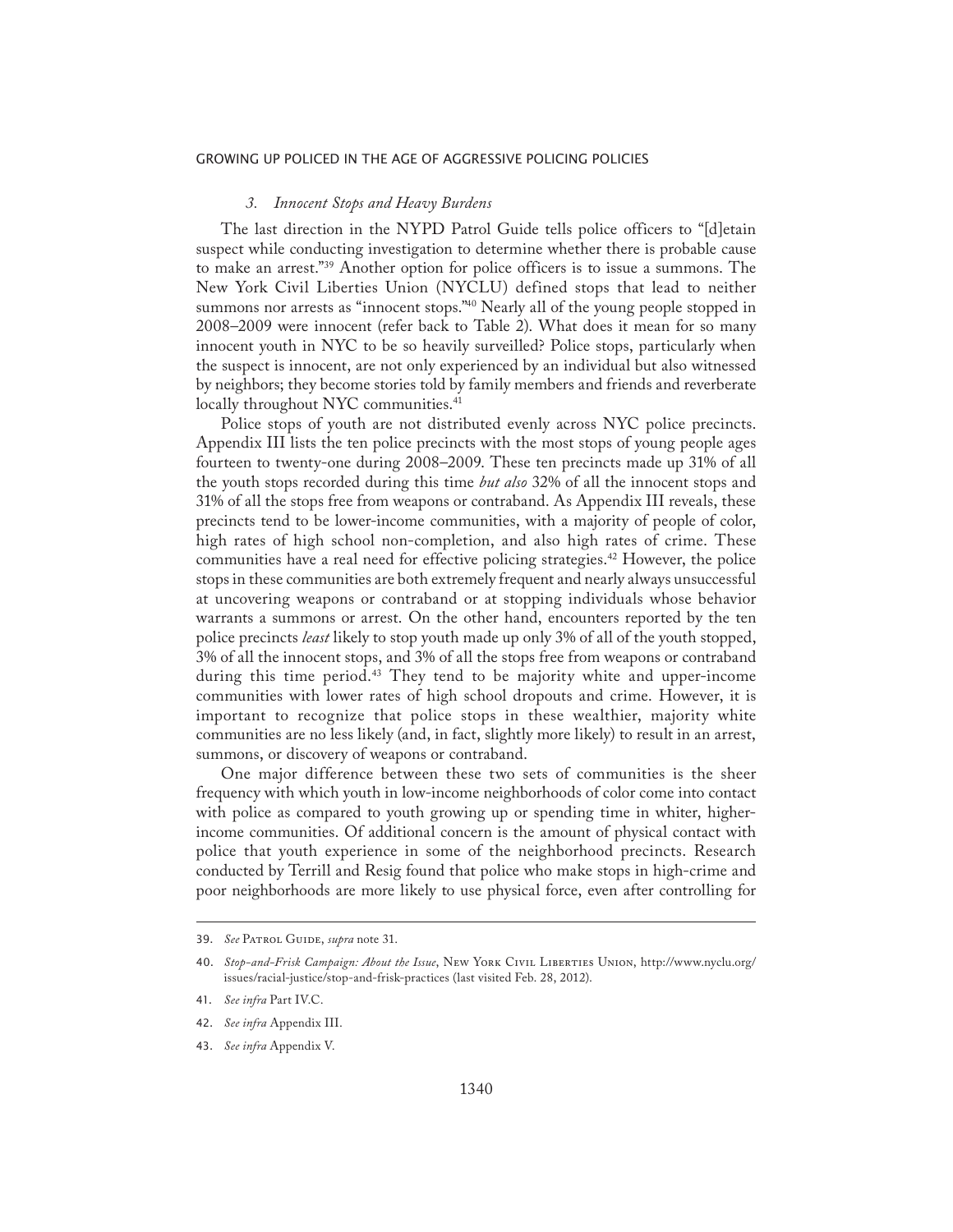suspect behavior and other potentially confounding factors.<sup>44</sup> Appendix II lists the types and frequency of physical contact with police. Of the five police precincts in NYC where, during 2008–2009, physical contact occurred in over 40% of the reported stops on youth, three were in low-income neighborhoods listed in Appendix III. Stops for one precinct, Morris Heights in the Bronx (Precinct 44), led to physical contact in 60% of the stops. While the median difference in the percent of physical contact between these sets of communities is negligible (compare Appendix III to Appendix IV), the volume of contact deserves special attention: from 2008 to 2009, a total of 33,854 stops on young people led to physical contact with police in the ten most active precincts (of which 29,422 youth or 86.9% were innocent stops), whereas only 2541 of the stops in the least active precincts led to physical contact (of which 1908 youth or 75.1% were innocent stops).

 What does it mean for young people who have not behaved in a way warranting arrest or summons to come in contact with police physically? This is a striking question when looking specifically at the types of physical force used and recorded (see Table 4). Nearly 20% of the young people who were pepper-sprayed were not arrested or given a summons. Similarly, the suspect was innocent in both 60% of the stops in which police pointed a gun at the young person and 65% of the stops in which police drew a gun. These are severe moments of contact and are felt not only by the individual young person, but also by the onlookers in the community and family and friends who linger after the police have moved on.

Table 4: The percentage of young people who were innocent (no arrest or summons) when police used physical force during a stop. % (*f*)

| Pepper<br>Spray | Handcuffing<br>Suspect | Baton | Suspect<br>Against<br>Wall/Car | Pointing<br>Firearm<br>at Suspect | Drawing<br>Firearm | Suspect<br>on<br>Ground | Hands<br><sub>on</sub><br>Suspect | Other    |
|-----------------|------------------------|-------|--------------------------------|-----------------------------------|--------------------|-------------------------|-----------------------------------|----------|
| $*18.5%$        | 27.4%                  | 39.1% | 48.7%                          | 59.9%                             | 64.9%              | 81.5%                   | 85.8%                             | 90.2%    |
| (10)            | (3.746)                | (25)  | (1,035)                        | (845)                             | (475)              | (13,089)                | (83, 804)                         | (1, 330) |

\*8ese numbers represent the percentage of youth within each physical force category who were innocent. For example, of those young people who experienced pepper spray during a police stop between 2008 and 2009, 18.5% were innocent (neither arrested nor given a summons).

 Of course, because this is official data, we interpret this material provided by the NYPD cautiously. The UF-250 report worksheets were filled out by police officers. And the dataset does not allow us to make claims about cause and effect. Yet, the analyses thus far—from the perspective of the police—do not provide strong direct evidence that stop and frisk of young people is an effective policing strategy. Missing from this discussion are the perspectives of young people in NYC. To complement the NYPD data, we drew on a citywide youth survey conducted to understand these dynamics from the perspective of youth in NYC.

<sup>44.</sup> William Terrill & Michael D. Reisig, *Neighborhood Context and Police Use of Force*, 40 J. Res. Crime & Delinquency 291, 307–10 (2003).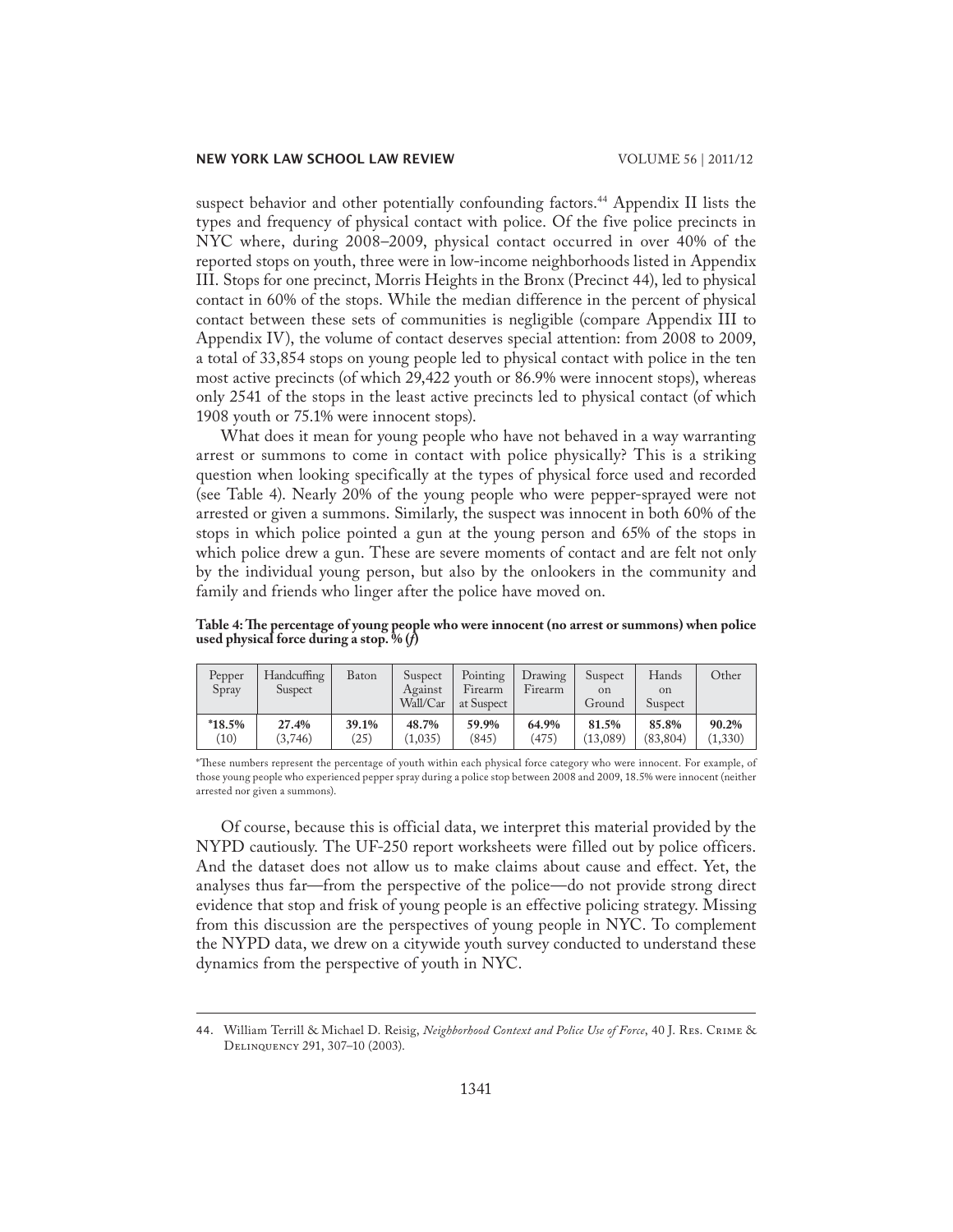#### *B. From the Perspective of NYC Youth*

 Polling for Justice was a participatory action research project undertaken by researchers at the City University of New York and designed by a research collective of youth and adults that took place from 2008 to 2009. Its focus was on NYC youth experiences (ages fourteen to twenty-one) of (in)justice—not only with policing and criminal justice, but also experiences across education, family and home life, health, violence, sexual activity, and drug and alcohol use. This was an interdisciplinary collaboration among faculty and students at the City University of New York (CUNY), youth advocates, public health researchers, lawyers, educators, and a committed group of youth co-researchers who met regularly over more than two years.

A survey was co-constructed by youths and adults.<sup>45</sup> In the final version, young people were asked, "In the past 6 months, have any of the following happened to you (check all that apply)." The twelve questions included a section for "in school" and "out of school" as a way to acknowledge that NYPD officers are now inside schools and as much a part of the NYC youths' educational experiences as they are a part of their outside, neighborhood experiences.<sup>46</sup>

 As a research team, youth and adults explored the basic descriptive statistics for each question addressing contact with police. Through an iterative, inductive process we call "stats-n-action."<sup>47</sup> We chose to organize the twelve questions into conceptually relevant themes; the two broadest categories representing positive experiences with police in the last six months, and then negative experiences with police in the last six months.48 We found that nearly half (48%) of the young people who took the PFJ survey reported a negative experience of some kind with police in the last six months. It is important to recognize that we also found that slightly more than a third (34%) of the young people reported positive police experiences. In addition, when we look closer at the 481 young people who had a negative experience with police in the last six months, nearly all of them reported a negative verbal experience (84%), almost half a negative legal experience (47%), slightly more than a third reported a negative physical experience (34%), and a quarter had negative experiences that were sexual in nature (25%).<sup>49</sup>

<sup>45.</sup> See Michelle Fine et al., *supra* note 21, at 32.

<sup>46.</sup> See *infra* Appendix VII for the set of questions. See also Appendix VI for the demographic breakdown for the PFJ survey data collected using a snowball and purposive sample. More than 1000 youth took the survey. *See infra* Appendix VI. Participants' racial demographics resembled the NYC public high school population. *Compare infra* Appendix VI *with infra* Appendix VIII.

<sup>47.</sup> "Stats-n-action" is a set of interactive, numerical, and visual techniques used to analyze quantitative data. It is designed as a highly collaborative and inclusive approach to statistical analyses in order to facilitate the strongest interpretations from a broad range of co-researchers and community members.

<sup>48.</sup> *See infra* Appendix VII.

<sup>49.</sup> *See infra* Appendix VII.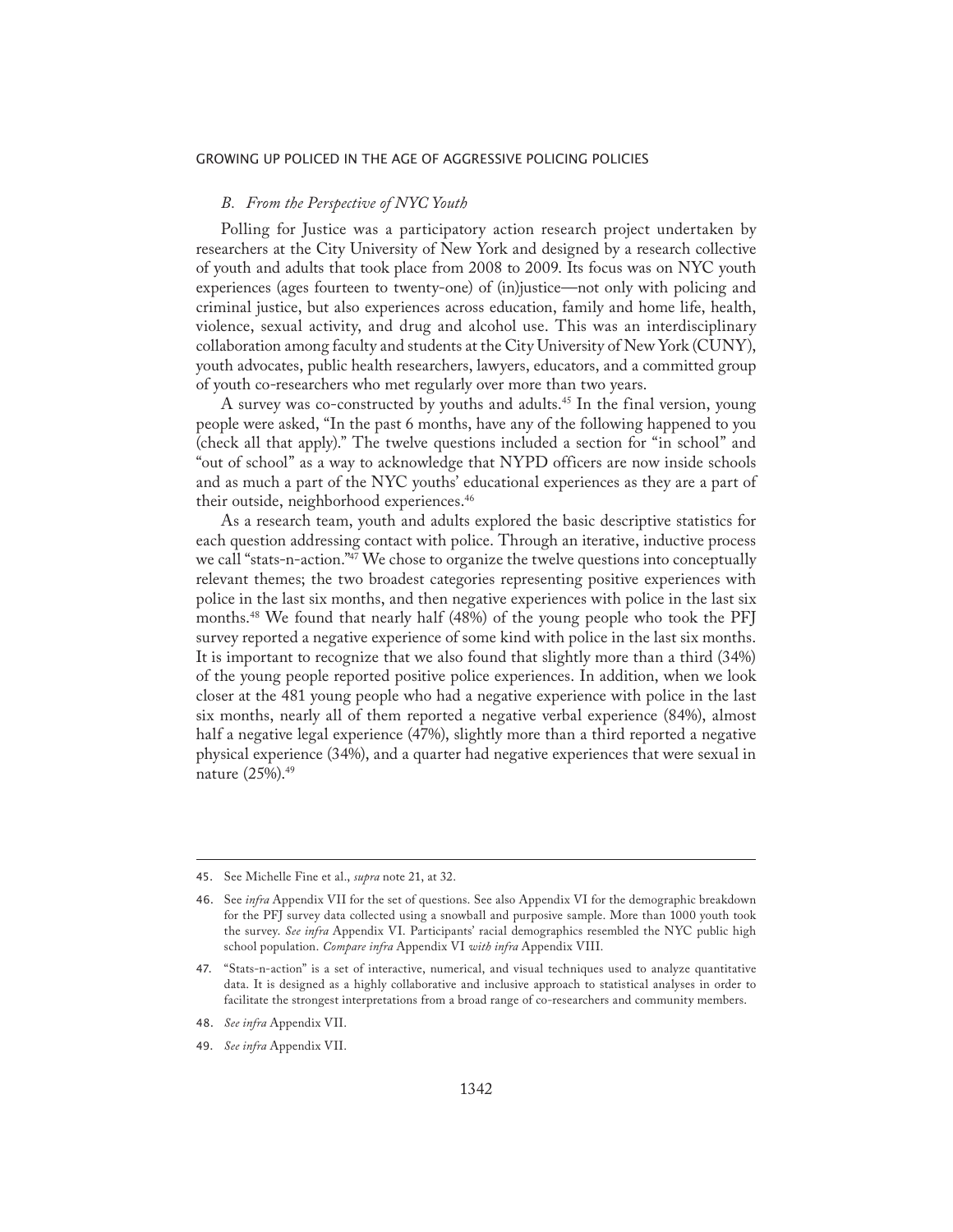#### *1. Negative Police Contact Disaggregated*

 We organized the "negative police experience" category into even more detailed conceptual categories, which represent a significant area missing in the NYPD stop and frisk data that the PFJ survey allowed us to explore. These four categories were supported by some of the quotes we received from open-ended items on the survey as well. Negative verbal police experience, the most commonly reported category, was reported by 41% of the total young people who took the survey. Overall, a third of the total sample (33%) reported being told to move by police disrespectfully inside or outside of school, and slightly more than 10% were threatened or called a name by police. A seventeen-year-old Latina described her experience walking to school: "Some kids were running away from the officers and because he could not catch them he grabbed me and told me I would get a ticket. When I asked why he responded, 'Shut up little brat.'" Moments like these can leave lasting impressions. "I felt that I had no say and that I was trapped in a cage for no reason whatsoever."50

 Almost a quarter of the young people who took the survey had a negative legal experience with police (23%). Nearly 20% received a summons or ticket, 10% were arrested, and 3% were picked up on a Person in Need of Supervision (PINS) violation.51 The statistics are made more complicated when hearing about the incident from the young person's perspective. For example, one sixteen-year-old immigrant male who identified as white explained, "I got arrested for trespassing. I'm not a bad person and I don't deserve a criminal record. I meant no harm, I just wanted to see something out of curiosity." Another young person, a sixteen-year-old Latino from Brooklyn, described how quickly events could escalate: "I saw an old black lady get harassed by a police officer. And I approached the police officer to ask what was going on and at that moment he arrested me as well."

 Of particular concern for young people was their physical contact with police. This comes as little surprise given the amount of physical contact revealed in the NYPD data. About 16% of the youth who took the survey reported negative physical contact with police in the previous six months. This category was specifically defined by frisks (14%) and strip searches (6%). A sixteen-year-old multi-racial female described how physical contact with police evolved from simply playing inside with her friends:

We were playing tag and someone called the cops. My best friend was only fifteen and he does look a little older. They slammed him against the wall, because the building we were hiding in had a smell of weed, and they thought he had something to do with it.

<sup>50.</sup> Michelle Fine, Madeline Fox, & Brett Stoudt, Polling for Justice (2008–10) (unpublished survey, City University of New York Graduate Center) (on file with authors) [hereinafter, Polling for Justice] (Quotations like this one are included throughout this article and represent youth responses to openended questions in the Polling for Justice survey).

<sup>51.</sup> *Id.* PINS violations are a particularly important addition to "legal experience" for youth since it puts the young people in the system, making it increasingly likely that more severe disciplinary action will be taken in the future.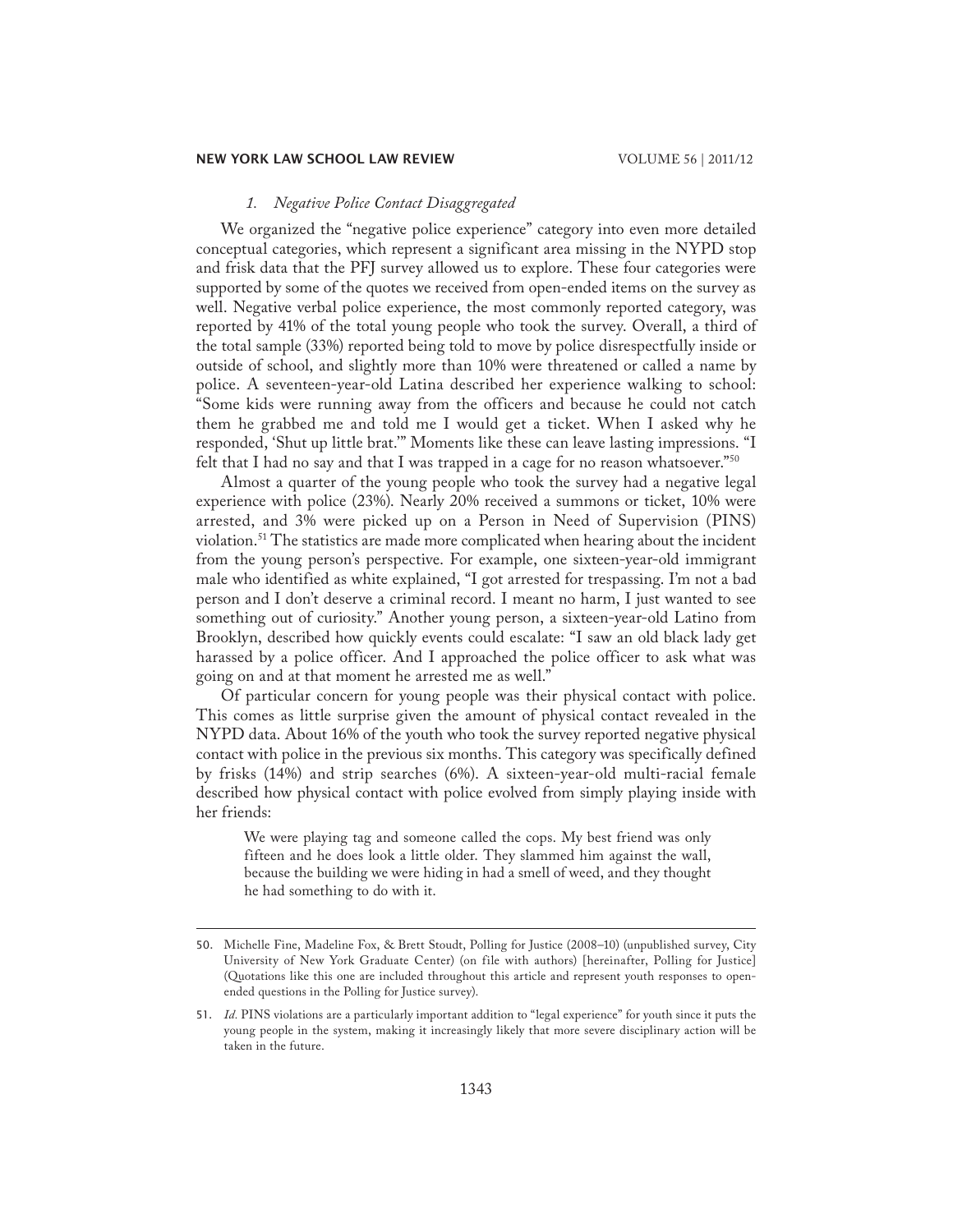For this person, aggressive police engagement not only led to physical police contact towards her friend but also had a deleterious impact on her attitudes towards police. "Me and my friends don't do drugs and like, to see that, I'm kind of scared of cops and feel they are not here for us." We will use PFJ data to take a closer look at this potentially distressing consequence in Part IV.D.

 Though infrequent, a most alarming result was the sexualized contact reported by young people. Slightly more than a tenth of the sample (12%) reported a negative sexual police experience. This was derived from two questions that included receiving sexual attention (9%) and being touched inappropriately (7%). A seventeen-year-old black male who identified as gay told of a sexualized incident with police he and his best friend endured: "A group of police walked by and it just so happen her and I was sucking on dollar ice pops so they were long and the police said, 'I like the way y'all sucking on them icy. Y'all should come in the park and suck on us.'"

 Similar results were found in an earlier survey in which young female respondents reported sexual harassment from officers.<sup>52</sup> Any sexual misconduct by police, especially on youth, is obviously a serious breach of trust by a representative of the state. This is an issue that deserves much closer exploration.

#### *2. Positive Experiences with Police*

 The PFJ data helped us take a disaggregated look at negative police experiences. However, not all experiences with police are negative. In fact, young people spoke about positive experiences with police as well: "I don't know, cops treat me just fine. Not all cops are bad. I pretty much trust the police." The PFJ survey also helped us to gain exploratory insight into this side of the police contact spectrum. While 9% of the young people who took the PFJ survey reported only positive experiences with police, another 26% reported both positive and negative experiences with police. About a fourth (24%) reported that they were helped by a police officer and 17% were given a second chance by police officers in the last six months. Experiences with police are complicated. While the strong presence of police in certain communities can be perceived antagonistically, effective policing in high-crime neighborhoods may also be desirable and relied upon. In a later section we will take a closer look at the ways that positive experiences with police are connected with attitudes towards police.53

#### *3. School Experience*

While most police contact was reported outside of school in the PFJ survey, contact was also reported in school and represents the third significant area of youthpolice contact the PFJ data allowed us to explore. Just as zero tolerance policies and aggressive police presence have permeated the NYC streets, so have they permeated

<sup>52.</sup> Fine et al., *supra* note 20, at 151.

<sup>53.</sup> *See infra* IV.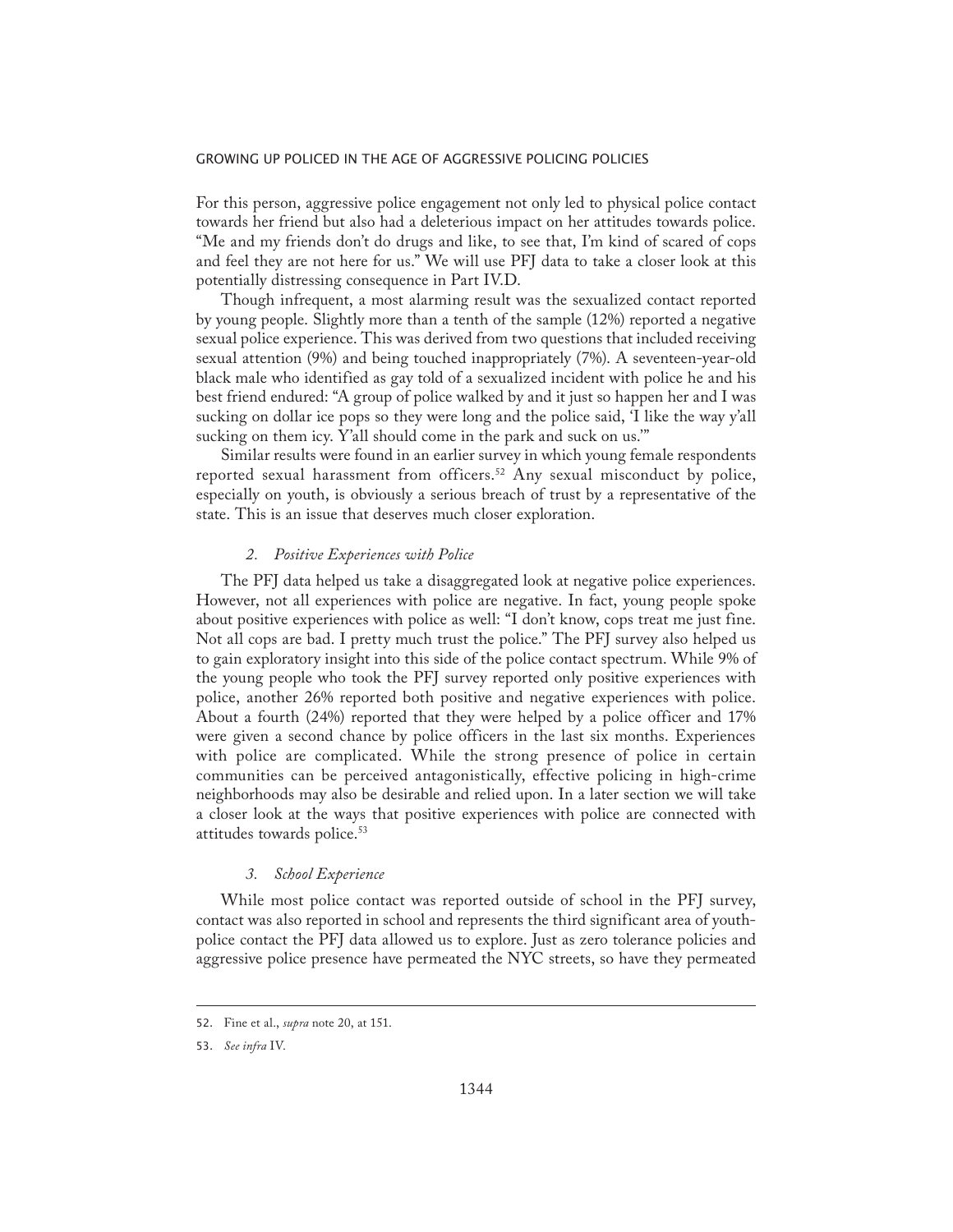the NYC public schools as part of the "SchoolSafe" initiative.54 The NYCLU reported that in the Fall of 2008, 5055 school safety agents (SSAs) were working in NYC's public schools and another 191 armed NYPD officers were assigned to "impact schools," those schools with the highest crime rates (and also schools largely populated with poor youth of color). This deployment represents the fifth largest police force in the country.55

Those interested in aggressive policing need also look inside schools.<sup>56</sup> We found that 27% of the PFJ respondents agreed or strongly agreed with the statement: "In my school I have had negative interactions with School Safety Agents." In the last six months, 14% of the respondents had negative interactions with police inside school. As one student described, "[i]n my school, the safety officers are mean all the time and they don't treat us fairly." Indeed, (9%) the most commonly reported experience in school is, to be told disrespectfully to move. Two percent of the students (twentyone youth) reported being arrested in school, another twelve youth were given a summons, and fifteen reported that they were strip-searched in school.<sup>57</sup>

 The SSA and NYPD presence shifts school discipline issues, traditionally handled internally by teachers, administrators, or parents and guardians into law enforcement issues that can quickly unfold into juvenile justice system issues.<sup>58</sup>  $\Lambda$ nineteen-year-old Latina girl who attended a public school in Bushwick illustrated how metal detectors can easily become points of confrontation and humiliation: "I had brought my cell phone to school and went through scanning and one of the SSA's snatched my cell phone away from me and I sat under a table until I got my cell phone back." The confrontation escalated: "After awhile they threw me on the floor by force and made me hit my head on the table, handcuffed me, and put it tight, and dragged me across the hall, up the stairs and into the principal's office." Unlike other cases, her experience did not end in arrest. She was lucky. Zero tolerance policies criminalize youth while often leaving teachers little room for rehabilitative discretion on how to deal with misbehavior.<sup>59</sup>

- 57. Polling for Justice, *supra* note 50; *see also* Fine et al., *supra* note 20 (finding that fifty percent of respondents reported not feeling safer with the presence of police or security guards in their school).
- 58. Rabinowitz, *supra* note 54.
- 59. There is a range of effective alternatives that do not include extensive punishment, surveillance, and in-school policing. These include educational, conflict-resolution, and relationship based strategies that cultivate dignity, respect, and responsibility while holding students to explicit rules for appropriate behavior and interventions when community norms are transgressed. *See* Mukherjee, *supra* note 56; John Raible & Jason G. Irizarry, *Redirecting the Teacher's Gaze: Teacher Education, Youth Surveillance and the School-to-Prison Pipeline*, 26 Teaching & Tchr. Educ., 1196, 1197–99 (2010).

<sup>54.</sup> Jennie Rabinowitz, Note, *Leaving Homeroom in Handcuffs: Why an Over-Reliance on Law Enforcement to Ensure School Safety is Detrimental to Children*, 4 CARDOZO PUB. L. POL'Y & ETHICS J. 153, 156–57 (2006).

<sup>55.</sup> School to Prison Pipeline: A Look at New York City School Safety, New York Civil Liberties Union, http://www.nyclu.org/schooltoprison/lookatsafety (last visited Feb. 2, 2012).

<sup>56.</sup> Elora Mukherjee, Marvin M. Karpatkin Fellow, NYCLU & ACLU, Criminalizing the Classroom: The Over-Policing of New York City Schools (2007), http://www.nyclu.org/pdfs/ criminalizing\_the\_classroom\_report.pdf.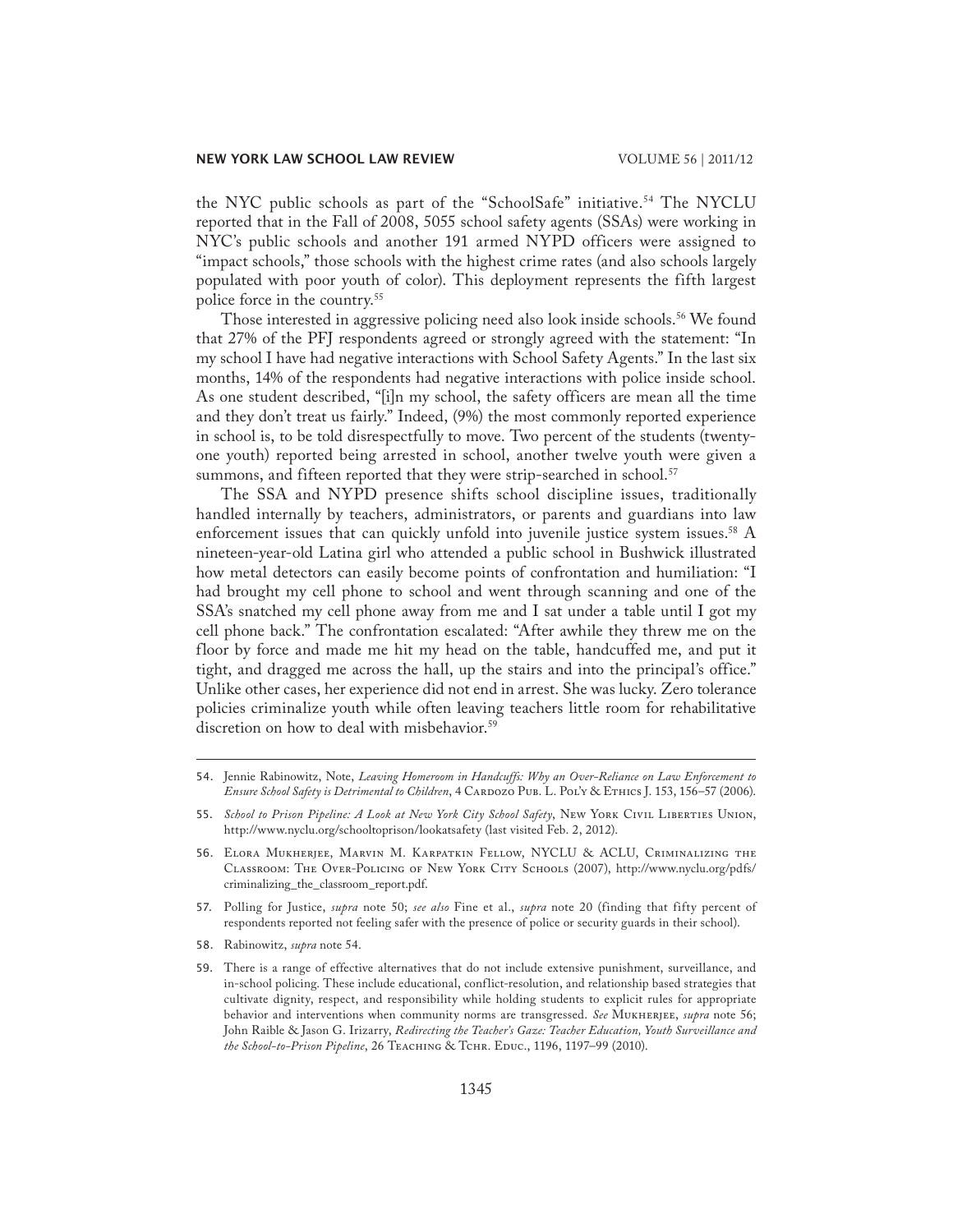Zero tolerance policing has greatly increased the likelihood that young people will come in contact with the criminal justice system as they grow up in NYC. While much has been written academically about aggressive policing, what has been missing from the conversation is a specific focus not only *on* youth but also *with* youth. Though we do not mean to minimize how serious and potentially life-threatening street stops are from a police officer's perspective, $60$  we are concerned for young people in NYC—particularly those living in poor communities of color—and about what it means to grow up with such unprecedented levels of surveillance. In the next section we explore in more detail disparities in NYPD contact with young people.

#### III. RACIAL DISAPARITIES IN NYPD CONTACT WITH YOUNG PEOPLE

 In *Terry*, the Supreme Court Justices were acutely aware of how their decision might affect race relations;<sup>61</sup> records suggest that they were careful not to make this court case about race. The NAACP Legal Defense and Education Fund lawyers were denied time during oral arguments to present their evidence that black people were disproportionally affected by stop and frisk laws.<sup>62</sup> The Court's decision was written, with but a few exceptions, to be largely race-neutral.<sup>63</sup> Although the Court held that the officer making the stop "must be able to point to specific and articulable facts . . . . [not] inarticulate hunches,<sup>764</sup> many have argued that elements of racial bias or profiling, at least in part, often enter into the decisionmaking of police and that ambiguous—though articulated—reasons for a stop leave room for articulated hunches that are to some greater or lesser degree—and to some acknowledged or unacknowledged extent-due to racial stereotypes.<sup>65</sup> Generally, evidence has consistently emerged that racial disparities exist-in the initiation of police stops, what occurs during the stops, and in the outcome of stops—between black and Hispanic people as compared to white people.<sup>66</sup> However, the extent of these

- 62. *See* Barret, *supra* note 61, at 771–72; Thompson, *supra* note 61, at 965–66.
- 63. *See* Barret, *supra* note 61, at 771–72; Thompson, *supra* note 61, at 964.
- 64. Terry v. Ohio, 392 U.S. 1, 21–22 (1968).
- 65. *See generally* Harris, *supra* note 14; Sherri Lynn Johnson, *Race and the Decision to Detain a Suspect*, 93 Yale L.J. 214 (1983); Lerner, *supra* note 27; Maclin, *supra* note 27; David Rudovsky, *Law Enforcement by Stereotypes and Serendipity: Racial Profiling and Stops and Searches Without Causes*, 3 U. Pa. J. Const. L. 296 (2001); Adina Schwartz, *"Just Take Away Their Guns": Hidden Racism of* Terry v. Ohio, 23 Fordham Urb. L.J. 317 (1996); Thompson, *supra* note 61; Weeden, *supra* note 9.
- 66. *See* Stop and Frisk Practices, *supra* note 60, at 14–16; Center for Constitutional Rights, Racial Disparity in NYPD Stops-and-Frisks: The Center for Constitutional Rights Preliminary Report on UF-250 Data from 2005 Through June 2008, at 4 (2009); Fagan, *supra*  note 23, at 310; Andrew Gelman et al., *supra* note 21; Jones-Brown et al., *supra* note 15, at 14–20.

<sup>60.</sup> *See* N.Y. State Office of the Attorney Gen., The New York City Police Department's "Stop and Frisk" Practices 68–69 (1999) [hereinafter Stop and Frisk Practices].

<sup>61.</sup> See John Q. Barret, *"Stop and Frisk" in 1968: Deciding the Stop and Frisk Cases: A Look Inside the Supreme Court's Conference*, 72 St. John's L. Rev. 749, 769–72 (1998); Anothony C. Thompson, *Stopping the Usual Suspects: Race and the Fourth Amendment*, 74 N.Y.U. L. Rev. 956, 962–83 (1999).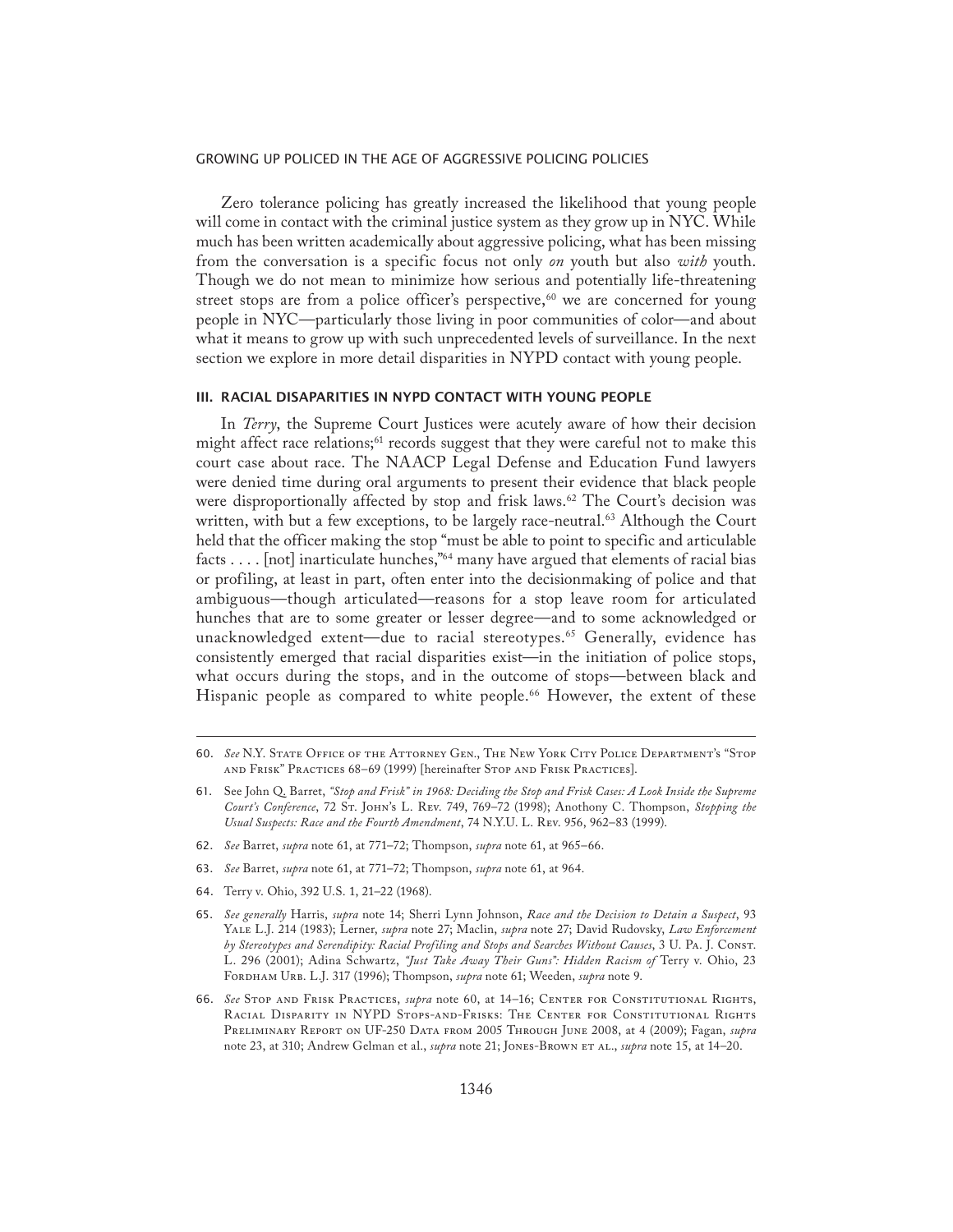differences, and the circumstances in which they occur, tend to differ depending on the analytical approach and the benchmarks used.<sup>67</sup>

 According to the NYPD's official policy on profiling, officers may not use race (or other demographic characteristics such as gender and sexual identity) as a factor in stopping someone *unless* the suspect matches a specific description in which race (or gender, sexual identity, etc.) is noted.<sup>68</sup> Much of the discussion of racial profiling is concerned with police officers' intent to be racially biased. Yet, it is important to recognize that, as Ridgeway and MacDonald make clear, "[e]ven if police decisions [about] whom to stop, search, and detain are not intentionally biased, they may be structurally discriminatory. Patrolling differently in high-crime neighborhoods may place a disparate burden on minorities but may not reflect actual bias in police decision making."69

 Whether stops are racially (or sexually) motivated, we cannot know definitively from this data. We cannot tell to what extent racial or sexual profiling is occurring intentionally. Instead, we use the term "differential stops" to focus on what our data can actually reveal.<sup>70</sup> We assume that some police officers are biased, but that most are trying to do their jobs with honor and competence. A serious public policy concern emerges, however, once we examine the systematic and systemic burden that disproportionally lands on some marginalized youth, with nearly all of them innocent. Similar to the previous section, we will start from the perspective of the NYPD and then move to the youth perspective.

#### *A. From the Perspective of the NYPD*

 This section will look specifically at race and gender proportionally. However, regardless of the proportion, it is helpful to keep in mind the raw volume of stops throughout the city. If a stop happened between 2008 and 2009 on young people aged fourteen to twenty-one, they were almost certainly black or Hispanic and nearly always male.71 Throughout New York City in 2008–2009, only 10% of the stops were of white youth and only 7% were of females. Though males are among those almost always directly affected because they are more likely to be stopped, their entire network of family and friends-including their mothers, grandmothers, aunts,

- 69. Ridgeway & MacDonald, *supra* note 67, at 199.
- 70. Meaghan Paulhamus et al., *State of the Science in Racial Profiling Research: Substantive and Methodological Considerations*, *in* Race, Ethnicity, and Policing: New and Essential Readings 239, 249 (Stephen K. Rice & Michael D. White eds., 2010).
- 71. See Appendix IX for the racial and gender breakdowns of those stopped by police as compared to the public high school demographics. Over ninety percent of the stops were male and over eighty percent were black or Hispanic.

<sup>67.</sup> *See* Greg Ridgeway, RAND Corp., Analysis of Racial Disparities in the New York Police Department's Stop, Question, and Frisk Practices 1–50 (2007); Greg Ridgeway & John MacDonald, *Methods for Assessing Racially Biased Policing, in* Race, Ethnicity, and Policing: New and Essential Readings 180, 180–99 (Stephekn K. Rice & Michael D. White eds., 2010).

<sup>68.</sup> N.Y. Police Dep't, New York Police Department Operations Order: Department Policy REGARDING RACIAL PROFILING (2002).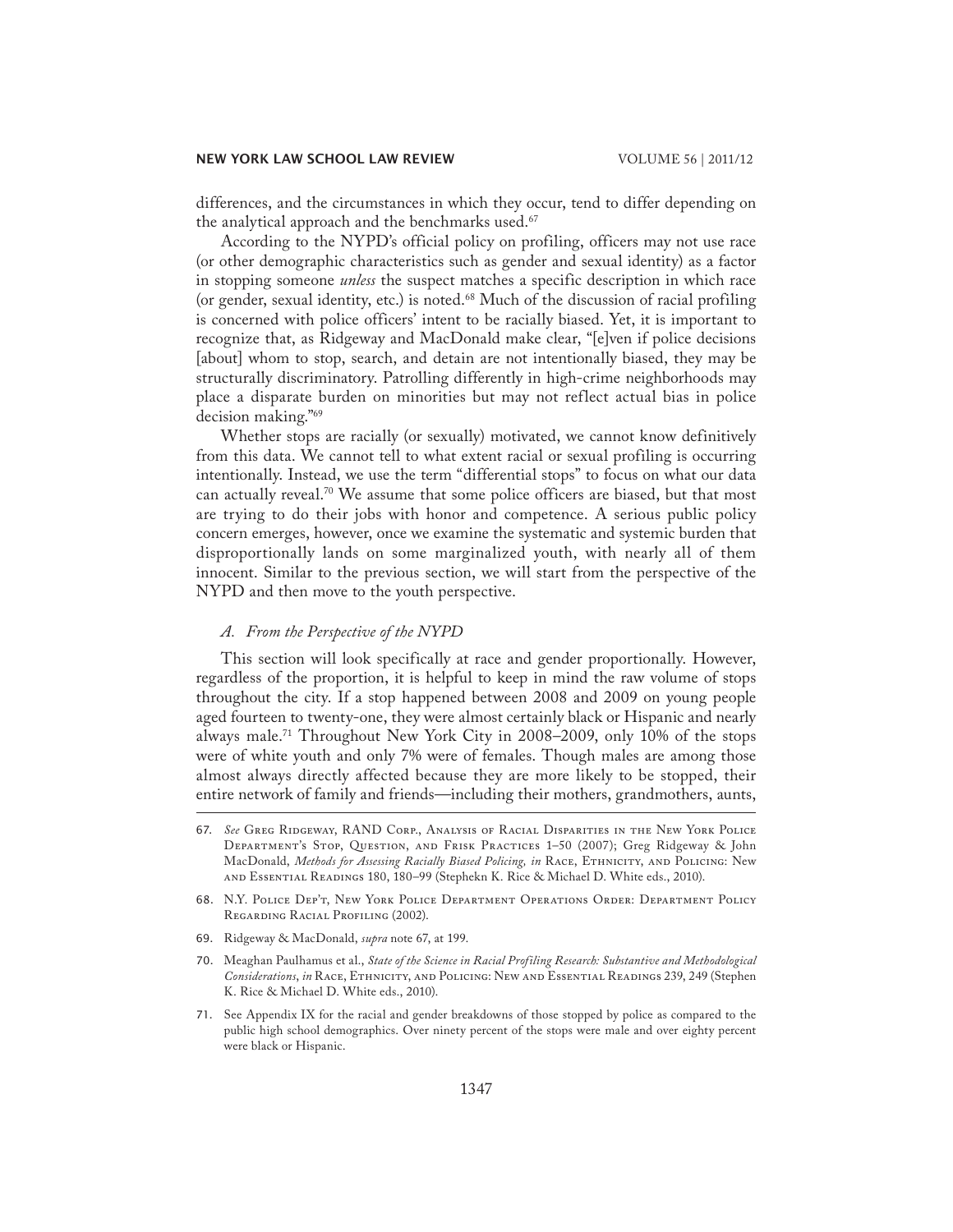sisters, girlfriends, and a whole host of diverse women in their lives—are vicariously impacted by these stops. So it is necessary to highlight that the weight of aggressive policing in NYC rests nearly entirely on communities of color, both men and women. We next explore the proportional racial and gendered differences on stops, physical contact after the stop, and legal outcomes from a search.<sup>72</sup>

#### *1. Reasons for Stops*

 Earlier in this article we examined two concerning reasons police officers initiated a stop on youth: the ambiguous furtive movements and contextual factors that have little to do with characteristics of the young person.73 Both were common reasons used by police officers in combination with other reasons; however, we also focused specifically on when these were the *only* reasons given for initiating a stop. We explored these reasons further by combining them into a single category; a slightly more inclusive look at what Harris called "location *and* evasion" cases.74 Sixteen percent of the time, young people were stopped for "furtive movements only," "contextual factors only," or "furtive and context only." This analysis uncovered disproportional racial differences.75 White and Asian/Pacific Islander youth were less likely to be stopped for the combination of these two vague reasons as compared to black and Latino youth.

#### *2. Stops Inside Housing*

 Disproportional racial differences were uncovered when we examined where stops occurred. The majority of the youth stops occurred outside in public (324,195 or 78%); however, 22% (92,155) of the stops occurred inside. Closer examination of these inside stops revealed that black and Hispanic youth were far more likely to be stopped inside *housing* as compared to those who were white and Asian.76 These data suggest that black and Latino youth are less likely than white and Asian youth to be able to enjoy the comfort and privacy of their homes free from police interference. Operation Clean Halls is a New York City program that allows police to "vertically patrol" public housing and likely contributes heavily to these results.<sup>77</sup>

- 72. *See infra* Table 5; *infra* Appendix VII.
- 73. *See supra* Part II.A.1.
- 74. Harris, *supra* note 14, at 672–75.
- 75. *See infra* Table 5.
- 76. *See infra* Table 5.
- 77. Operation Clean Halls is a program where police officers conduct "vertical patrols" through the hallways, stairwells, and rooftops of residential buildings in search of the sale and use of drugs as well as non-residents who are loitering or trespassing. New York City Housing Authority (NYCHA) buildings are automatically enlisted in this program. Landlords of private buildings can request to be included as well. *See* Adam Carlis, Note, *The Illegality of Vertical Patrols*, 109 Colum. L. Rev. 2002, 2003 (2009).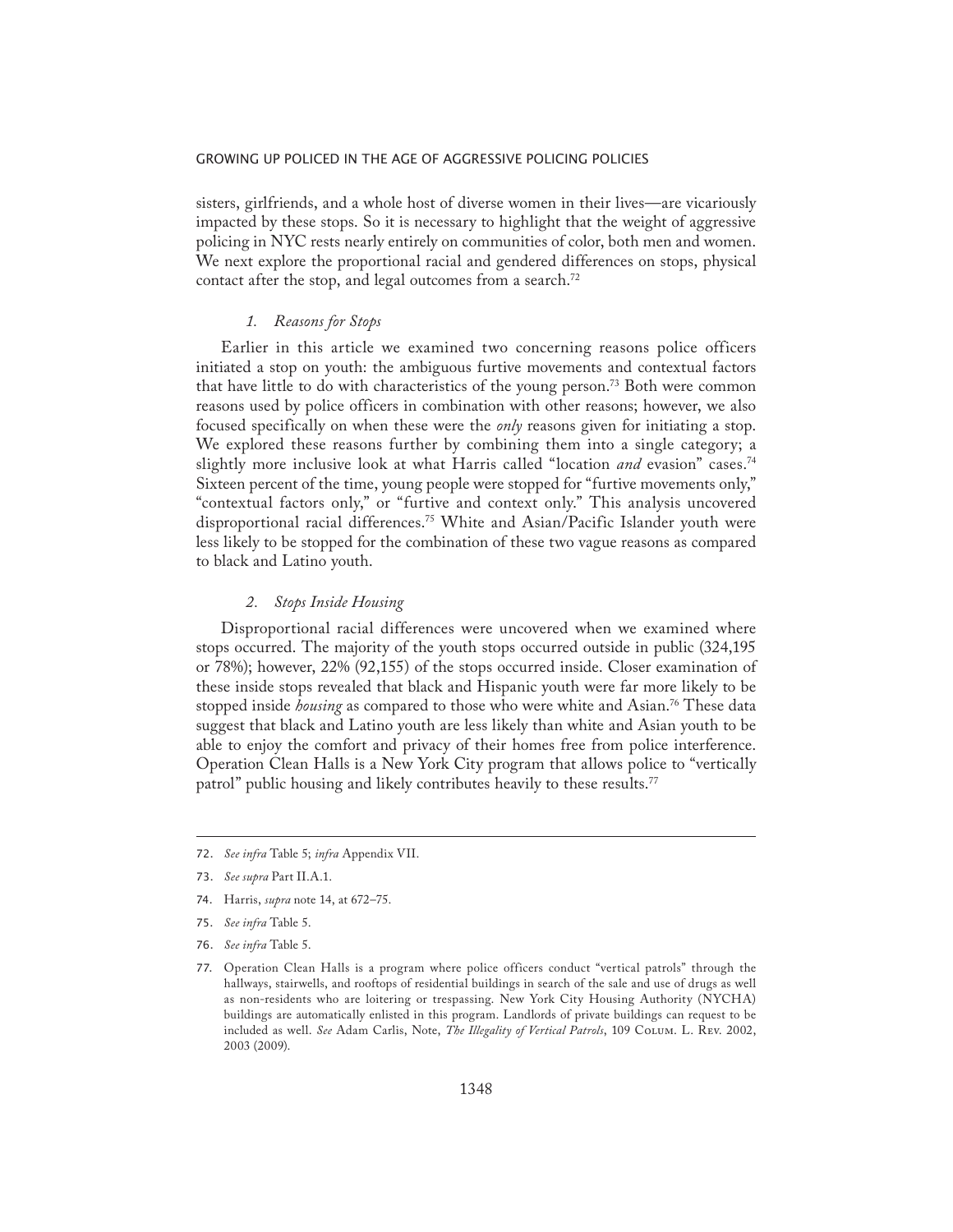#### *3. Physical Contact*

 An examination of stops that escalate to physical contact by police revealed proportional differences between race *and* gender. Males who were stopped were more likely to experience physical force by police and more than twice as likely to be frisked by police as compared to females. White and Asian youth were less likely to be frisked and to experience physical force as compared to black and Hispanic youth.

#### *4. Legal Outcomes*

 Despite disproportional racial and sometimes gender differences, no meaningful differences were uncovered in analyzing legal outcomes. Youth stopped by police were equally likely to be innocent regardless of their race or gender. Youth stopped by police were equally unlikely to be found in possession a weapon and/or contraband, regardless of their race or gender.

 The race of suspects in this dataset was determined by the police officer filling out the form. We cannot tell from this data the suspect's own racial identity (or gendered identity for that matter), nor do we have indication of youth who identify as multiracial. We also do not have information about sexual identity. For these important distinctions, we explore our PFJ data and, with it, a look at proportional disparity from multiple demographic standpoints as well as multiple categories of police contact.

|                         | Context<br>and/or<br>furtive | Frisked    | Physical<br>Force | Stopped<br>inside<br>housing | No arrests or<br>summons | No weapons<br>or<br>contraband |
|-------------------------|------------------------------|------------|-------------------|------------------------------|--------------------------|--------------------------------|
| Gender                  |                              |            |                   |                              |                          |                                |
| Female                  | 21.8%                        | 31.8%*     | 15.6%             | 43.6%                        | 86.2%                    | 98.1%                          |
|                         | (6,074)                      | (8, 874)   | (4,340)           | (4,420)                      | (24, 033)                | (27, 368)                      |
| Male                    | 15.7%                        | 63.5%      | 27.1%             | 41.4%                        | 89.8%                    | 97.4%                          |
|                         | (59, 871)                    | (242, 157) | (103, 261)        | (33,398)                     | (342, 716)               | (371, 739)                     |
| Race/Ethnicity          |                              |            |                   |                              |                          |                                |
| <b>Black or African</b> | 17.8%                        | 62.4%      | 27.0%             | 48.6%                        | 90.0%                    | 97.7%                          |
| American                | (38, 864)                    | (136, 248) | (59,016)          | (28, 366)                    | (196, 495)               | (213, 232)                     |
| Latino/a or             | 15.7%                        | 64.5%      | 28.1%             | 32.0%                        | 88.8%                    | 97.2%                          |
| Hispanic                | (20, 207)                    | (83, 146)  | (36,221)          | (8, 412)                     | (114, 577)               | (125, 400)                     |
| Other                   | 16.0%                        | 57.6%      | 25.2%             | 33.4%                        | 91.1%                    | 98.2%                          |
|                         | (2,480)                      | (8,953)    | (3,920)           | (888)                        | (14, 152)                | (15,261)                       |
| Asian or Pacific        | 10.1%                        | 55.9%      | 20.5%             | 16.3%                        | 89.2%                    | 97.3%                          |
| Islander                | (1,339)                      | (7, 445)   | (2,735)           | (236)                        | (11, 871)                | (12, 951)                      |
| White                   | 10.3%                        | 48.0%      | 18.9%             | 12.7%                        | 89.4%                    | 97.1%                          |
|                         | (4,126)                      | (19, 333)  | (7,607)           | (439)                        | (35,979)                 | (39,054)                       |

**Table 5: Police Stop and Post-Stop Activities by Demographics. % (***f )*

\*8ese numbers represent the percentage of those youth within each demographic category (row) and their recorded experiences with police (columns). For example, of those females stopped by police between 2008 and 2009, 31.8% were frisked as compared to 63.5% of the males who were stopped.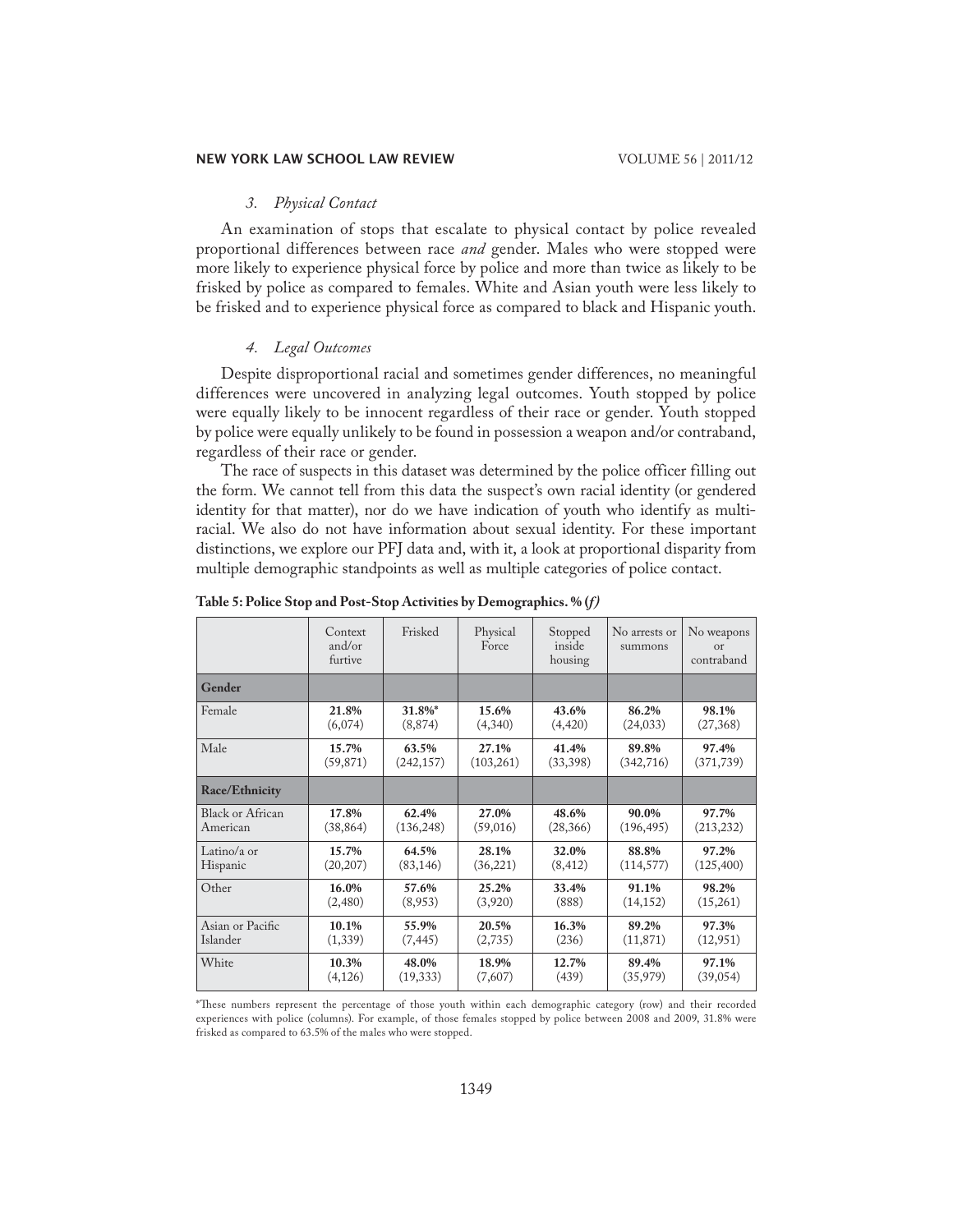#### *B. From the Perspective of NYC Youth*

#### *1. Race and Gender*

 The aggregated and disaggregated experiences with police from the PFJ data were examined by gender and race.<sup>78</sup> Though the  $\rm PFJ$  questions were designed to capture youth-police engagement more broadly than police stops only, our results showed comparable, but not always identical, and sometimes additional, results to the NYPD data. Like the NYPD data, the PFJ data suggested that males were proportionally more likely to have negative (*and also* positive) contact with police. Males were more likely to report negative verbal contact and three times more likely to report physical contact with police in the last six months than females. Similarly, Asian and white young people were proportionally less likely to have negative police experiences as compared to Latino, African American, and multi-racial youth.

 Unlike the NYPD data, male respondents who took the PFJ survey were nearly twice as likely to report legal issues. It is also important to note from the PFJ data that young people who identified as multi-racial (not a category in the NYPD data) had the most negative contact with police over the disaggregated categories (they also had the most positive contact). Additionally, unlike the NYPD data, Asian youth rather than white youth tended to have the lowest amount of negative (or positive) contact with police. Finally, while the NYPD data for those who were identified as Hispanic tended to be similar to and sometimes proportionally higher than black youth, in the PFJ data those who identified themselves as Hispanic tended to appear proportionally not too different from white youth. The complexity of racial identity and a police officer's perception of race (e.g., light-skin Hispanic versus dark-skin Hispanic) make these distinctions important to consider.

#### *2. Sexual Orientation*

 The aggregated and disaggregated experiences with police from the PFJ data were also examined by self-defined sexual orientation.79 This was a category not included in the NYPD data. Of great surprise and concern are the differences that emerged between those youth who identified as lesbian, gay, bisexual, or questioning (LGBQ ) compared to straight youth. The LGBQ youth who took our survey were much more likely to have negative experiences with police (and slightly less likely to report positive experiences). LGBQ youth were proportionally more likely to have negative legal contact, verbal contact, physical contact, and, most concerning, more than twice as likely to report negative sexual contact with police in the last six months. These results led us to conduct a series of data-driven focus groups to learn more about their experiences.

 In these focus groups, young people who identified as lesbian, gay, bisexual, queer, questioning, or transgendered were asked to interpret, for and with us, the PFJ data. As the participants poured over findings about negative interactions between youth and police, they discussed their anger in response to experiences like getting ticketed

<sup>78.</sup> *See infra* Table 6.

<sup>79.</sup> *See infra* Table 6.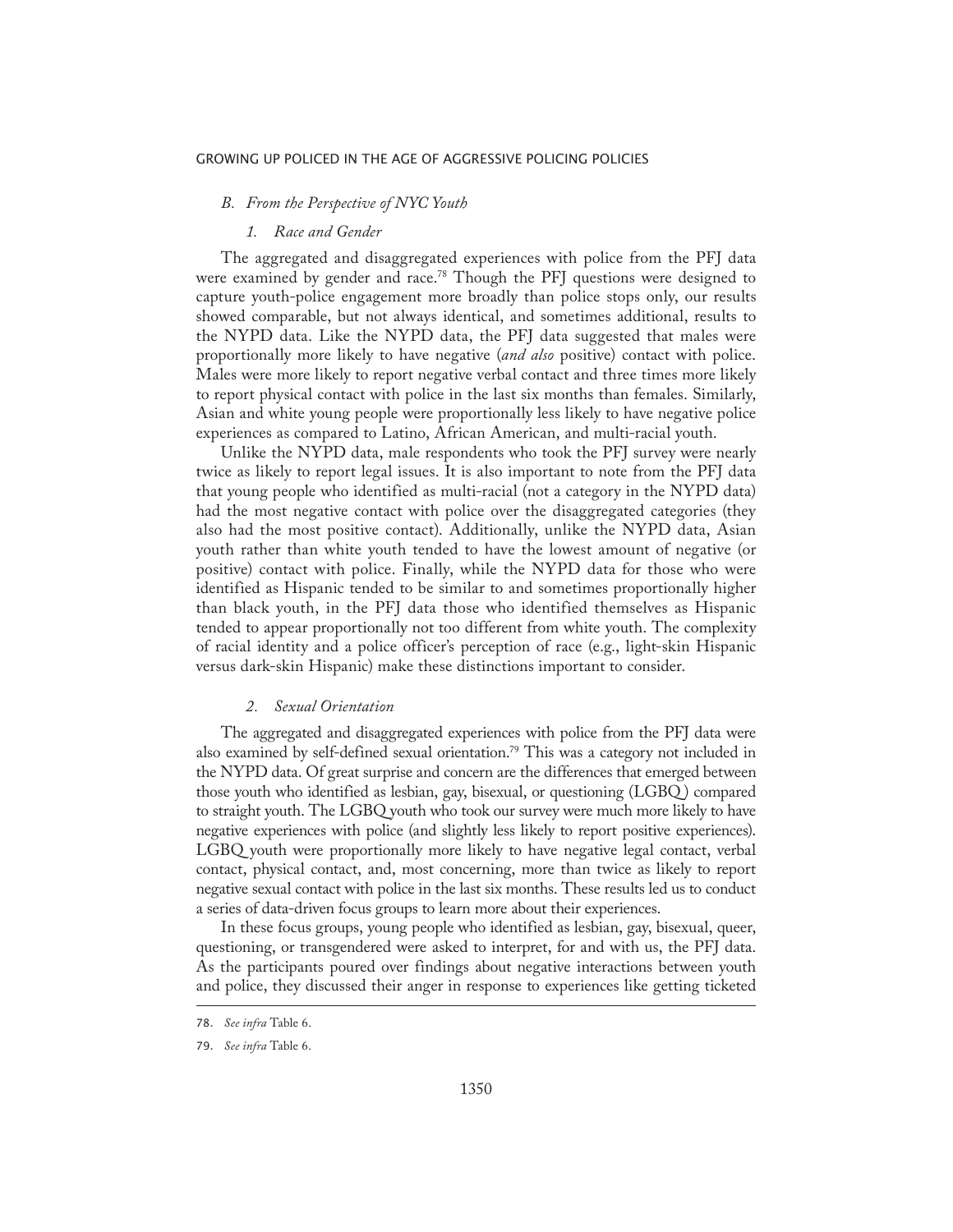on the subway for putting their feet on a seat, sitting in a playground after dark, or getting harassed for wearing the wrong clothes ("gay wear") in the wrong neighborhood. Some young people described feeling disrespected by police. Others described police as a normalized part of their every day. A focus group participant explained that they might not speak up about their experiences due to anticipated heterosexism: "Let's say I'm walking out on the street with my girlfriend and a cop grabs me inappropriately, how would that sound? . . . Like how would that sound if I told somebody? . . . It's gonna stop right there. You were walking down the street with your *girlfriend*?" The participants discussed their critique of these realities, their desire for safer spaces, and greater acceptance from friends, families, teachers, and communities.<sup>80</sup>

|                                                  | Negative<br>Legal<br>Police<br>Experience | Negative<br>Verbal<br>Police<br>Experience | Negative<br>Sexual<br>Police<br>Experience | Negative<br>Physical<br>Police<br>Experience | Negative<br>Police<br>Contact | Positive<br>Police<br>Experience |
|--------------------------------------------------|-------------------------------------------|--------------------------------------------|--------------------------------------------|----------------------------------------------|-------------------------------|----------------------------------|
| Gender                                           |                                           |                                            |                                            |                                              |                               |                                  |
| Female                                           | 16.8%*                                    | 33.0%                                      | 11.3%                                      | 8.6%                                         | 41.9%                         | 29.7%                            |
|                                                  | (107)                                     | (210)                                      | (72)                                       | (55)                                         | (267)                         | (189)                            |
| Male                                             | 32.2%                                     | 52.4%                                      | 12.9%                                      | 28.5%                                        | 58.1%                         | 43.5%                            |
|                                                  | (113)                                     | (178)                                      | (44)                                       | (97)                                         | (370)                         | (148)                            |
| Race/Ethnicity                                   |                                           |                                            |                                            |                                              |                               |                                  |
| Asian, South Asian,                              | 11.7%                                     | 21.5%                                      | 7.4%                                       | 7.4%                                         | 26.4%                         | 26.4%                            |
| Pacific Islander                                 | (19)                                      | (35)                                       | (12)                                       | (12)                                         | (43)                          | (43)                             |
| White                                            | 21.0%                                     | 37.0%                                      | 14.8%                                      | 11.1%                                        | 43.2%                         | 29.6%                            |
|                                                  | (17)                                      | (30)                                       | (12)                                       | (9)                                          | (35)                          | (24)                             |
| Latino/a or                                      | 24.2%                                     | 38.7%                                      | 9.0%                                       | 16.1%                                        | 47.4%                         | 34.8%                            |
| Hispanic                                         | (75)                                      | (120)                                      | (28)                                       | (50)                                         | (147)                         | (108)                            |
| Black, African<br>American,<br>African Caribbean | 24.3%<br>(78)                             | 46.7%<br>(150)                             | 14.3%<br>(46)                              | 17.8%<br>(57)                                | 55.1%<br>(177)                | 34.3%<br>(110)                   |
| Multi-Racial                                     | 29.5%                                     | 55.2%                                      | 17.1%                                      | 24.8%                                        | 62.9%                         | 47.6%                            |
|                                                  | (31)                                      | (58)                                       | (18)                                       | (105)                                        | (66)                          | (50)                             |
| <b>Sexual Orientation</b>                        |                                           |                                            |                                            |                                              |                               |                                  |
| Straight                                         | 21.3%                                     | 38.9%                                      | 10.2%                                      | 15.1%                                        | 46.5%                         | 35.1%                            |
|                                                  | (189)                                     | (345)                                      | (90)                                       | (134)                                        | (412)                         | (311)                            |
| LGBO                                             | 34.3%                                     | 53.7%                                      | 27.8%                                      | 24.1%                                        | 61.1%                         | 28.7%                            |
|                                                  | (37)                                      | (58)                                       | (30)                                       | (26)                                         | (66)                          | (31)                             |

**Table 6: Young people's experiences with police by demographics. % (***f )*

\*8ese numbers represent the percentage of those youth within each demographic category (row) and their police experiences (column). For example, of those females in the PFJ sample, 16.8% reported having a negative legal experience with police in the last six months as compared to 32.2% of the males in the sample.

<sup>80.</sup> Kendra Brewster et al., LGBTQ Youth Experiences with Police in and Around Schools, QuERI Graduate Student Round Table (Nov. 2010), http://www.queeringeducation.org/research/2010-2011 conference-presentations.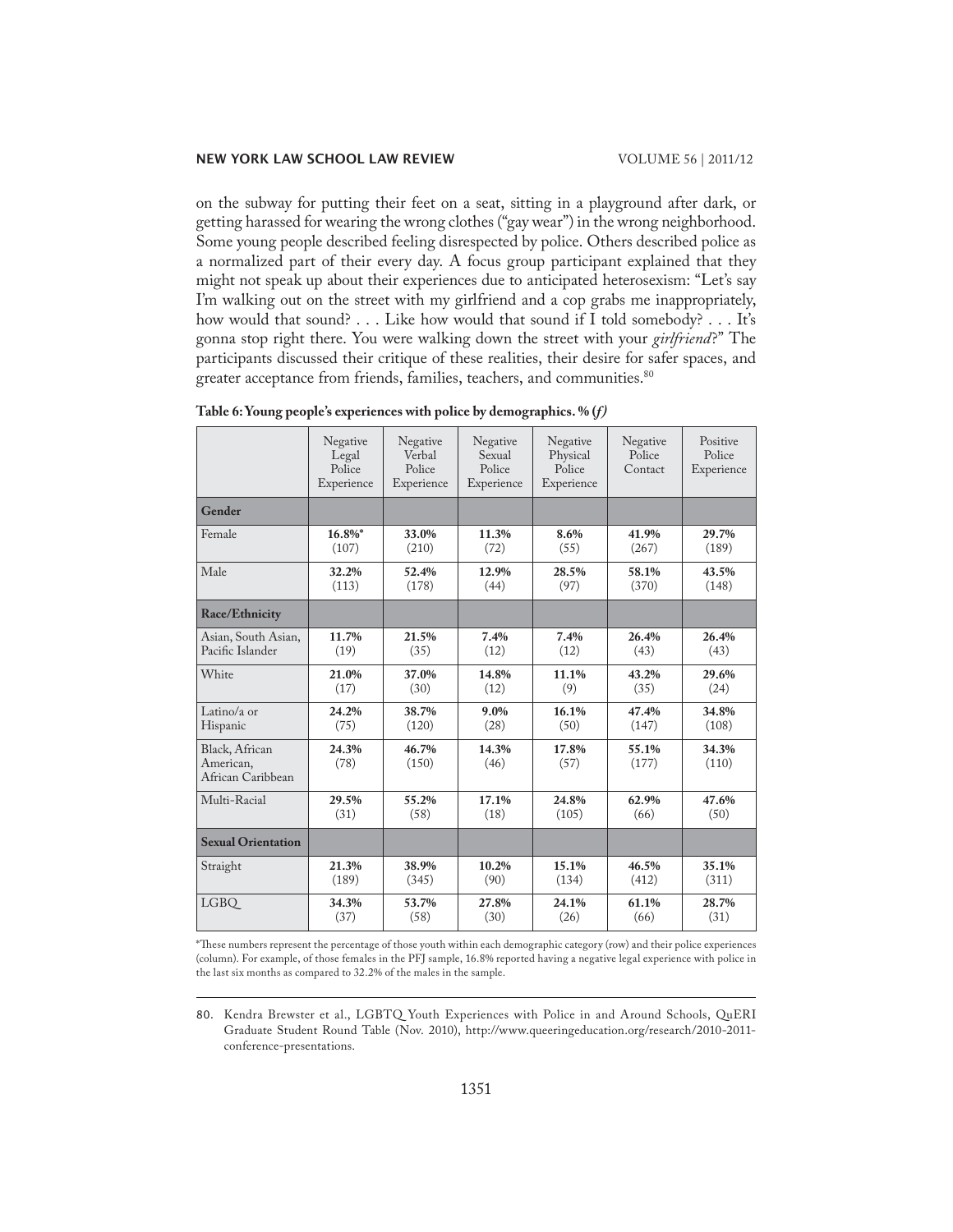While intent is significant perhaps in law, the burden of proof for social psychologists is in the differential, racialized, classed, and sexualized effects of stop and frisk. The burden of disproportionate stop and frisks on some youth and some communities of color is a serious issue for public policy. The data in this section, in both volume and proportional differences, illustrate that an uneven distribution across the city exists by race, but *not only* race. Other demographic differences, like with LGBQ identifications, are revealed as well. What impact does growing up with disparities in policing have on young people's attitudes towards the NYPD and the criminal justice system? We will explore this question in the next section.

#### IV. THE SOCIAL PSYCHOLOGY OF GROWING UP POLICED

 In *Terry*, the Supreme Court rejected the perspective that being stopped and detained against a person's will was a generally inconsequential experience. Instead, the Court was very clear that "[i]t is a serious intrusion upon the sanctity of the person, which may inflict great indignity and arouse strong resentment, and it is not to be undertaken lightly."81 The Court acknowledged the possibility of psychological impact, explaining that "[e]ven a limited search of the outer clothing for weapons constitutes a severe, though brief, intrusion upon cherished personal security, and it must surely be an annoying, frightening, and perhaps humiliating experience."82 Strong police-community relationships are fundamental to safe, democratic, participatory communities and to effective crime-fighting. These moments of severe intrusion can be traumatic and have the potential to harm community relationships with police, particularly among marginalized communities and communities of color.

 The importance of this issue has led to a great deal of research on people's attitudes towards police, their willingness to support police, and their overall sense of legitimacy towards police.<sup>83</sup> These are complex relationships that are not simply marked by blanket hatred or blind endorsement. There are multiple factors that contribute to attitudes towards police, including cumulative experiences, context, socioeconomic status, and, of course, race.<sup>84</sup> Growing up policed is a developmental issue that threatens to fray the threads of our fragile democracy inherited by youth who may feel less, not more, safe with heavy police presence on the streets, in the subways, in their public housing, and in their schools. It is indeed vital to examine the psychological impact of aggressive surveillance on young people in NYC.

81. Terry v. Ohio, 392 U.S. 1, 17 (1967).

<sup>82.</sup> *Id.* at 24–25.

<sup>83.</sup> *See generally* Yolander G. Hurst & James Frank, *How Kids View Cops: The Nature of Juvenile Attitudes Toward the Police*, 28 J. Crim. Just. 189 (2000); Patrick J. Carr et al., *We Never Call the Cops and Here is Why: A Qualitative Examination of Legal Cynicism in Three Philadelphia Neighborhoods*, 45 Criminology 445 (2007); Tom R. Tyler, *Enhancing Police Legitimacy*, 593 ANNALS AM. ACAD. Pol. & Soc. Sci. 84 (2004).

<sup>84.</sup> *See* Rod K. Brunson, *"Police Don't Like Black People": African-American Young Men's Accumulated Police Experiences*, 6 Criminology & Pub. Pol'y 71 (2007); Ronald Weitzer, *Race and Policing in Different Ecological Contexts*, *in* Race, Ethnicity, and Policing: New and Essential Readings 118 (Stephen K. Rice & Michael D. White eds., 2010); Ronald Weitzer & Stephen A. Tuch, *Perceptions of Racial*  Profiling: Race, Class, and Personal Experience, 40 CRIMINOLOGY 435 (2002).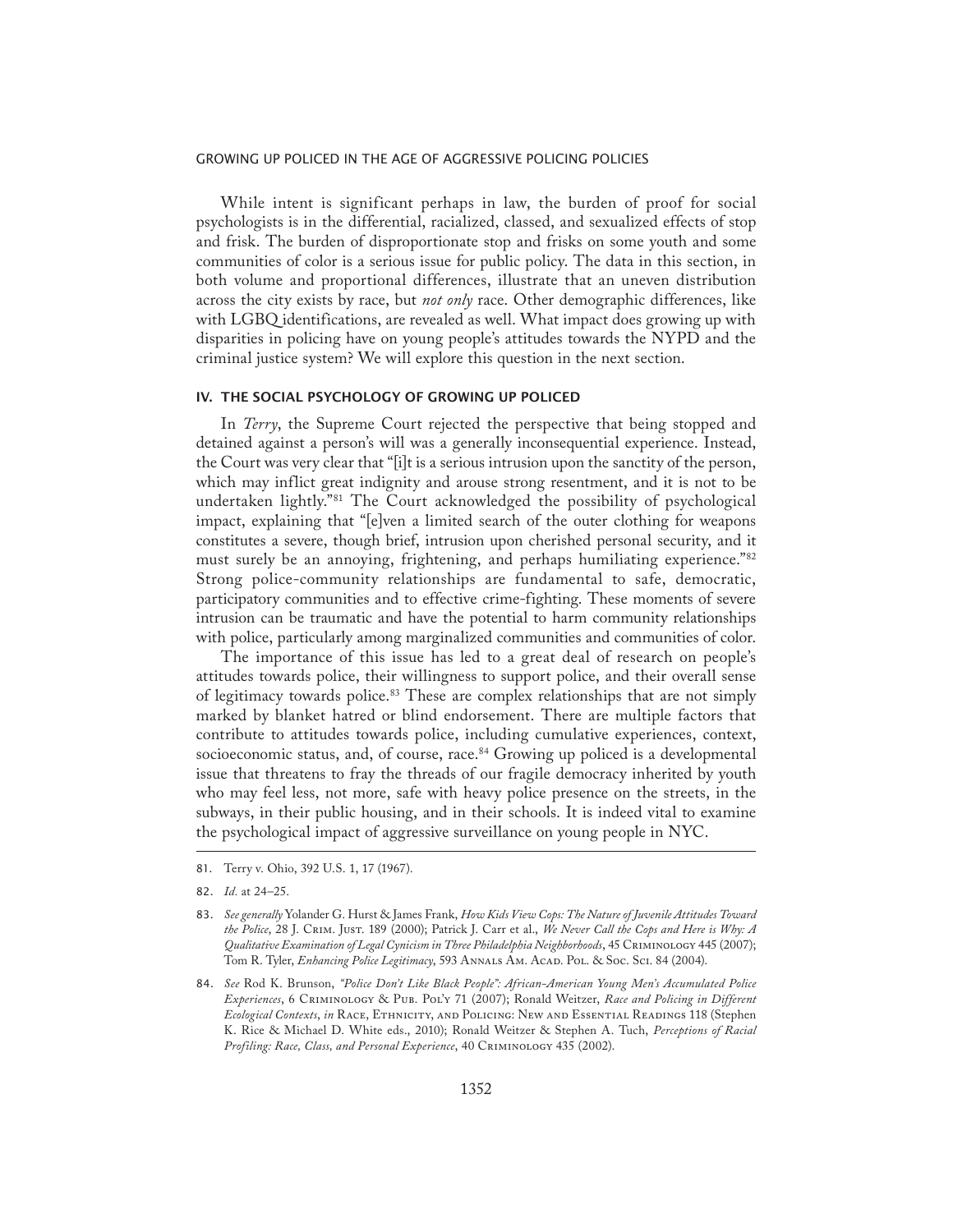This section will explore the factors influencing the social psychology of heavily policed youth including race, sexual identity, and the quality of direct as well as indirect contact with police. We address these factors in two ways. Using the questions from the PFJ survey asking about interaction with police, four categories were created: young people who have had no contact with police in the last six months; young people with only positive contact; young people with both positive and negative contact; and finally, young people who only had negative contact with police in the last six months. These categories were then compared to four indicators asking about youth attitudes and emotions towards police and the criminal justice system. In addition, Brunson has argued for the importance of examining the individualized experiences and specific narratives of youth-police relationships as opposed to most studies that tend to be focused on the aggregated numbers alone.<sup>85</sup> Therefore, we thematically analyzed young people's responses to an open-ended question in our survey, "[t]ell us about a time when you witnessed or experienced an injustice/unfairness that upset you."

#### *A. Racial and Sexual Identity*

 We used the PFJ data to begin exploring four indicators by asking about youth attitudes and emotions towards police and the criminal justice system. Appendix IX shows the disaggregation of the four attitude indicators by the respondents' race and ethnicity. The majority of the young people who took the PFJ survey reported never feeling stressed or worried about the police or the criminal justice system, only a fifth reported feeling comfortable turning to police when having a problem or hard time, and about half agreed that "the police in NYC protect people like me." A concerning trend occurred when considering race.

 One particularly influential factor commonly reported in the literature is racial identity. People of color, especially those who identify as black and Latino, tend to perceive police more unfavorably as compared to those who identify as white.<sup>86</sup> The data from PFJ support these general findings. Indeed, white and Asian youth (61% and 63%, respectively) were more likely to agree that "police in NYC protect young people like me" as compared to Latino (52%), black (41%), and multi-racial youth (40%). This might be expected since the probability of police contact—as previously revealed by the NYPD data—and the subsequent risk of entering the criminal justice system tends to be far greater for black and Latino youth as compared to white and Asian youth. Yet surprisingly, black (74%) and Latino youth (75%) were more likely to report they are never stressed about the criminal justice system as compared to white youth (58%) and to a smaller degree, Asian youth (68%).<sup>87</sup>

<sup>85.</sup> *See* Brunson, *supra* note 84, at 72; Rod K. Brunson, *Beyond Stop Rates: Using Qualitative Methods to Examine Racially Biased Policing*, *in* Race, Ethnicity, and Policing: New and Essential Readings 221 (Stephen K. Rice & Michael D. White eds., 2010).

<sup>86.</sup> Hurst & Frank, *supra* note 83; Fine et al., *supra* note 20; Carmen Solis et al., *Latino Youths' Experiences with*  and Perceptions of Involuntary Police Encounters, 623 ANNALS AM. ACAD. POL. & Soc. Sc1. 39 (2009).

<sup>87.</sup> *See* Dennis P. Rosenbaum et al., *Attitudes Toward the Police: The Effects of Direct and Vicarious Experience*, 8 Police Q. 343, 360 (2005).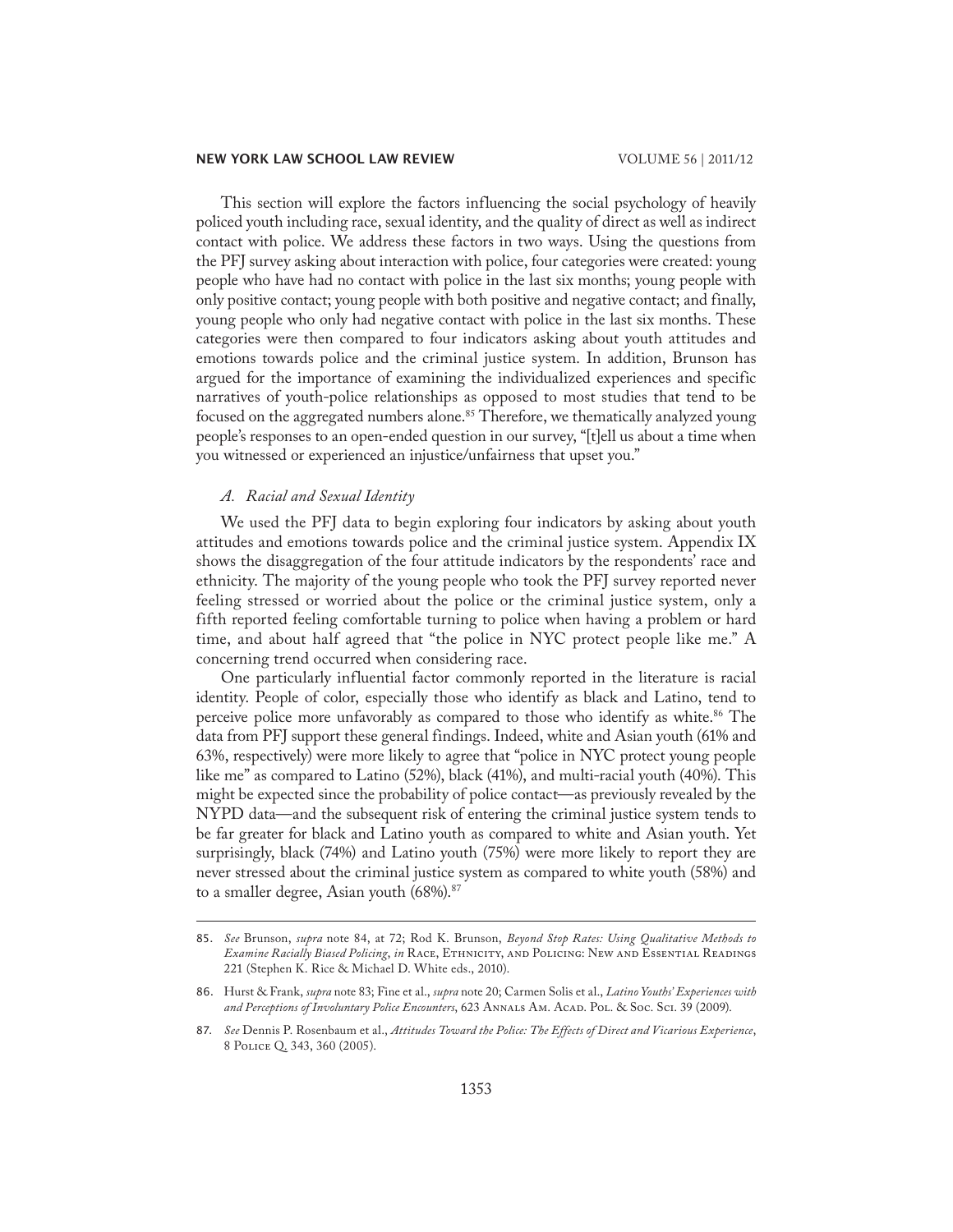Similarly, our focus groups also revealed a sense of normalization. For example, one young person explained police stops as just part of living in NYC: "It's like an everyday life in the city. It's like cops are mean, we just have to deal with because it's really like, there's really not much I can do with arguing with a cop." This sense of powerlessness can blunt young people's sense of outrage (though not their sense that something is wrong): "So it gets to the point where . . . it's not as shocking to us anymore. It just goes away after a while, you know, you walk it off, you watch TV, take a shower, and then it's like, okay, just another day in New York City." We both speculate and worry about the potential normalization and desensitization for marginalized youth, youth of color, or youth living in those communities that share the greatest burdens of aggressive policing.

 Appendix IX also displays the disaggregated data for the four attitude indicators by gender and sexual orientation. Of particular noteworthiness, and a valuable contribution to this literature, are the attitudes in our sample expressed by those youth who identified as LGBQ. More than half of the sample of LGBQ youth reported feeling stressed or worried to some extent by police, as compared to straight youth. Not surprisingly, straight youth were nearly twice as likely to express feeling comfortable to some degree turning to police (21%), as well as feeling the police "protect young people like me" (53%), compared to youth who identified as LGBQ (12% and 26%, respectively). These findings, in combination with the results reported earlier by LGBQ youth, reveal a seldom researched but highly concerning trend for this marginalized community of NYC young people. Our data suggest that greater attention is needed on this issue.

#### *B. Quality of Direct Contact*

 While race and other demographic factors contribute to attitudes towards police, researchers have also produced evidence that the quality of recent and direct contact with police contributes heavily to attitudes.<sup>88</sup> Certainly direct and negatively perceived police contact has an impact on unfavorable attitudes;<sup>89</sup> however, researchers also found data that direct and positively perceived experiences can have favorable effects on attitudes.<sup>90</sup> Furthermore, there may be a difference between direct contact—not only through personal experience but also observing police activity in the neighborhood or hearing about police activity from friends and family—and no

<sup>88.</sup> *See id.*; Brunson, *supra* note 84; Carr et al., *supra* note 83.

<sup>89.</sup> Beth M. Heubner et al., *African American and White Perceptions of Police Services: Within- and Betweengroup Variation*, 32 J. Crim. Just. 123 (2004); Hurst & Frank, *supra* note 83.

<sup>90.</sup> Amie M. Schuck & Dennis P. Rosenbaum, *Global and Neighborhood Attitudes Toward the Police: Differentiation by Race, Ethnicity and Type of Contact*, 21 J. Quantitative Criminology 391, 412 (2005); Ben Bradford et al., *Contact and Confidence: Revisiting the Impact of Public Encounters with the Police*, 19 Policing & Soc'y 20, 24–25 (2009); Tom R. Tyler & Jeffrey A. Fagan, *Legitimacy and Cooperation: Why Do People Help the Police Fight Crime in their Communities?*, *in* Race, Ethnicity, and POLICING: NEW AND ESSENTIAL READINGS 94 (Stephen K. Rice & Michael D. White eds., 2010).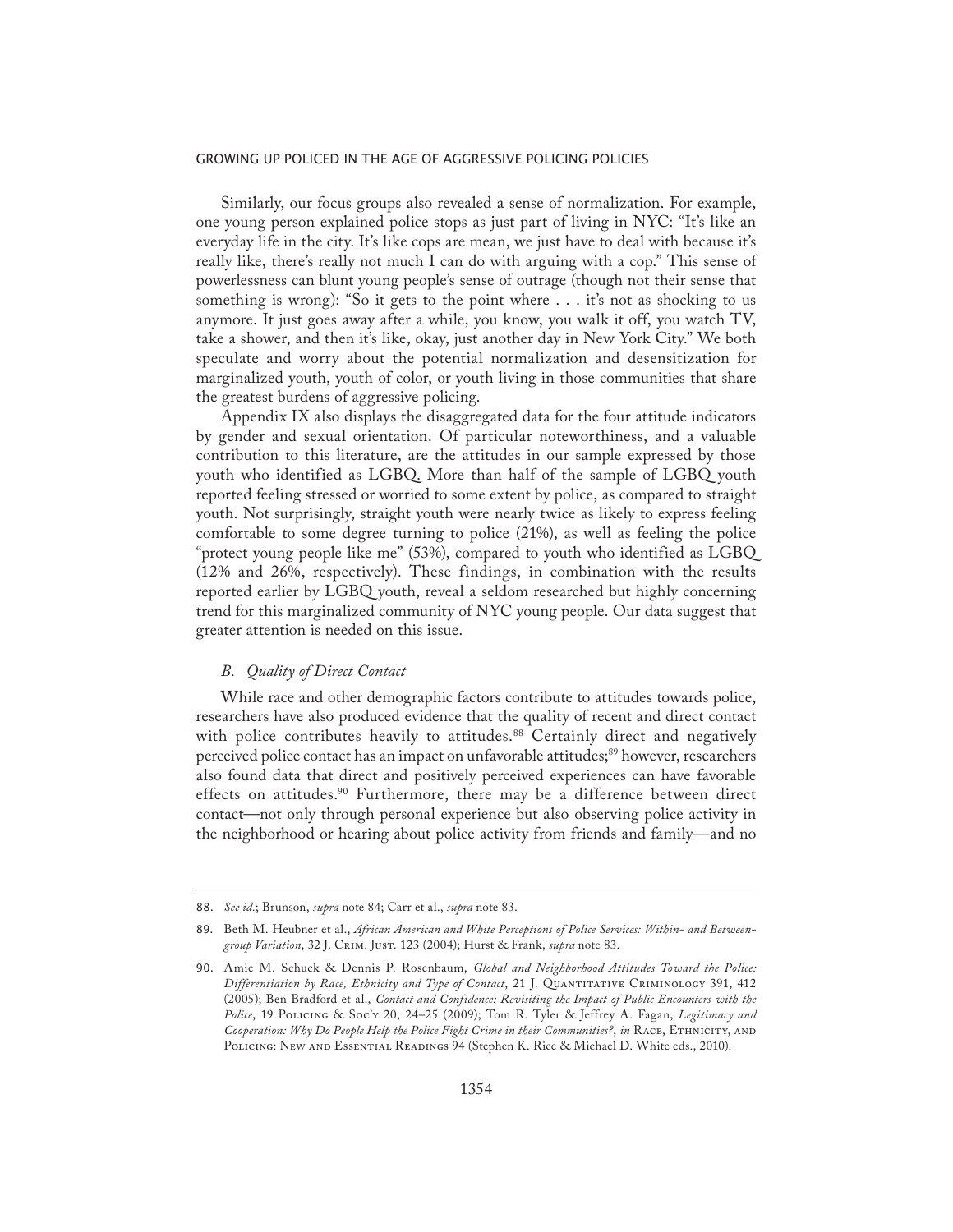contact at all where attitudes are more likely to be derived from abstract social representations (e.g., media).<sup>91</sup>

 The PFJ survey helped us examine how attitudes towards police might be connected with the type of contact young people have had with police in two ways. Table 7 illustrates how the quality of recent contact with police may be associated with anxiety towards the police and the criminal justice system. The majority of the sample of young people who took the PFJ survey reported never feeling stressed or worried about the police. However, those who had no contact with police in the last six months were more likely to share this sentiment (82%) than their peers who had negative but also positive contact with police (63%), and even more so than those young people who reported only negative contact with police in the previous six months (57%). The youth least likely to report never feeling stressed about police were those who had *only* positive contact with police in the last six months. A similar pattern was revealed when youth were asked about the criminal justice system. Most reported not feeling stressed or worried about the criminal justice system, but this sentiment was more likely to be felt by those who had no contact with police (85%) in the last six months, and increasingly less likely depending on their positive or negative contact with police.

 The PFJ survey also asked youth about the extent to which they believed the NYPD protected young people and whether they felt comfortable turning to police when having a problem or hard time.<sup>92</sup> Youth who reported no contact with police in the last six months were more likely to agree that "police in NYC protect young people like me" (61%) as compared to youth who reported both positive and negative contact with police (40%) and youth who reported only negative contact with police in the last six months (31%). Young people who had only positive contact with police were the most likely to perceive the NYPD as protecting young people like them (68%). An interesting pattern was revealed for the degree to which young people felt comfortable turning to police (or school safety agents) when having a problem or hard time. Most young people reported not feeling comfortable turning to police. However, those who had positive contact with police in the last six months were more likely to feel comfortable as compared to those young people who had no contact or only negative contact with police.

<sup>91.</sup> Schuck & Rosenbaum, *supra* note 90, at 441.

<sup>92.</sup> Polling for Justice, *supra* note 50; *see also infra* Table 7.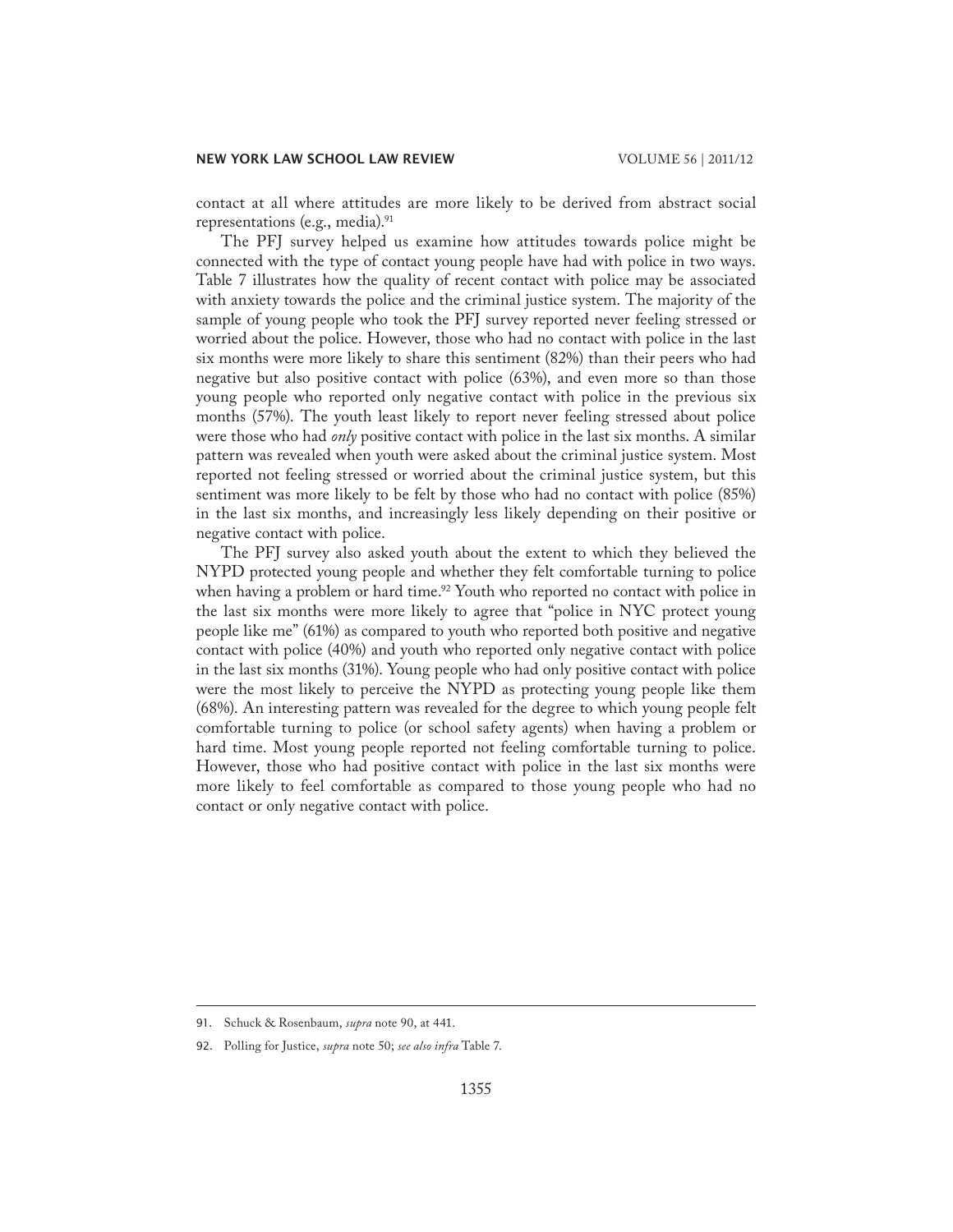| GROWING UP POLICED IN THE AGE OF AGGRESSIVE POLICING POLICIES |  |  |  |  |
|---------------------------------------------------------------|--|--|--|--|
|                                                               |  |  |  |  |

|                                                                                                                                                    | No Contact<br>with Police | Positive<br>Contact<br>with Police<br>Only | <b>Both</b><br>Positive and<br>Negative<br>Contact<br>with Police | Negative<br>Contact<br>with Police<br>Only |
|----------------------------------------------------------------------------------------------------------------------------------------------------|---------------------------|--------------------------------------------|-------------------------------------------------------------------|--------------------------------------------|
| Percent of respondents who reported they were<br>never stressed or worried about police.*                                                          | 81.8%<br>(162)            | 84.8%<br>(39)                              | 62.5%<br>(85)                                                     | 56.6%<br>(60)                              |
| Percent of respondents who reported they were<br>never stressed or worried about the criminal<br>justice system.*                                  | 84.8%<br>(168)            | 76.1%<br>(35)                              | 68.4%<br>(93)                                                     | 56.6%<br>(60)                              |
| Percent of respondents who agreed that "in<br>general, the police in NYC protect young people<br>like me."                                         | 61.3%<br>(257)            | 68.2%<br>(58)                              | 40.3%<br>(102)                                                    | $*31.4%$<br>(69)                           |
| Percent of respondents who felt comfortable, to<br>some degree, turning to police (or school safety<br>agents) when having a problem or hard time. | 18.1%<br>(76)             | 27.9%<br>(24)                              | 25.4%<br>(63)                                                     | 16.2%<br>(35)                              |

#### **Table 7: Attitudes towards police by quality of contact with police in the last six months. % (***f***)**

\*8ese questions were only asked in the long-form edition of the PFJ survey and therefore have smaller sample sizes.

\*\* These numbers represent the percentage of youth within each police contact category (column) and their attitudes towards police (row). For example, of those young people who experienced only negative contact with police in the last six months, 31.4% agreed that "in general, the police in NYC protect young people like me."

 In the PFJ survey, we asked young people to "[t]ell us about a time when you witnessed or experienced an injustice/unfairness that upset you." There were a variety of open-ended responses (778 responses in total). Some young people expressed frustration that clerks and security guards assumed them to be criminals because of their race or religion or age. For example, an eighteen-year-old African American male respondent wrote, "A doorman in a convenience store accused me of stealing a bag of chips, because of my race, clothes, and due to the fact that I had a book bag, when in fact I took nothing." Some wrote of being followed around stores, such as this sixteen-year-old Latina, who said, "When I walked into a Verizon store the security guard followed me around." Still others, like this seventeen-year-old American female of Southeast Asian decent, witnessed a pattern of heavy surveillance at the airport: "My mother was searched thoroughly in the airport because she wore a hijab." And of course, young people expressed feeling criminalized by the NYPD, such as this young female immigrant: "cops all over the Bronx [are] *always* looking at groups of youth as if we're about to make trouble." What are the developmental and societal implications of young people growing up "fitting the description" of a criminal; to be so interchangeable that they are suspected of committing a crime simply because of how they look, where they live, or where they shop?

 A little more than a third (35.1% or 273) of those who responded to our question about witnessing or experiencing injustice specifically provided narratives referencing police. It was the largest single thematic category. Reading these narratives helped us to catch a firsthand glimpse of the psychosocial experiences connected with growing up aggressively policed, particularly from *but not only* from youth of color. For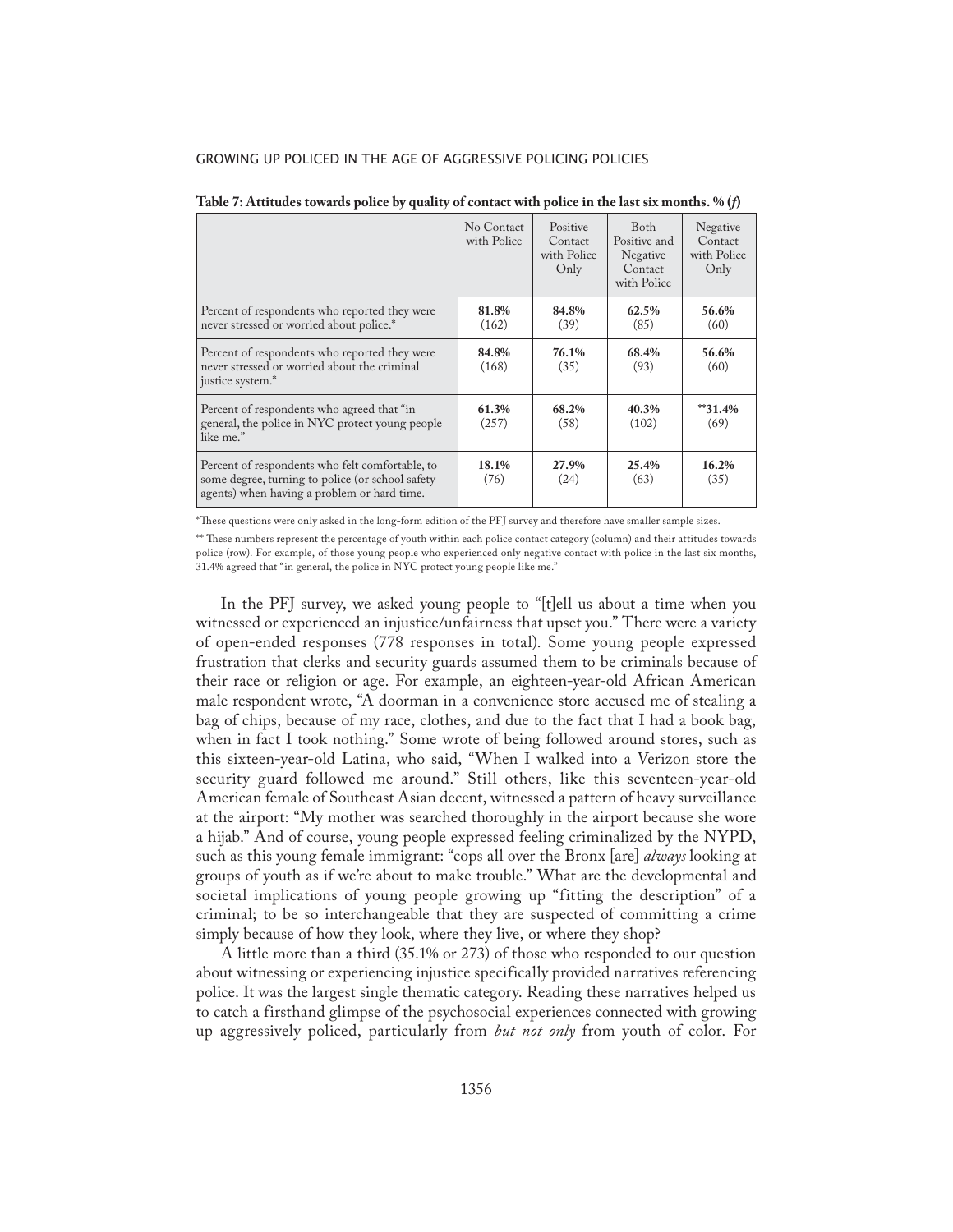example, a young white male described feeling both harassed and embarrassed by his contact with police: "A group of friends and I were stopped by a police officer who searched us all and called our parents to verify that we were not running away (even though we didn't have luggage and we were on our way to bowling). It was needless, unprovoked harassment and embarrassing."

 Police contact can seem unexpected and confusing for young people who did nothing to warrant a stop except fitting a description. A seventeen-year-old black female living in the Bedford Park neighborhood of the Bronx wrote of being stopped by police with her two friends while walking to get something to eat: "A police car pulled up and they demanded ID. But we were so confused. They then told us that we had fit the description of three girls that got into a fight. We were standing in the cold for about a half an hour." The confusion, the fear, the embarrassment, and, of course, the anger felt from what many young people commonly perceive as police harassment are not held individually for long. They quickly become shared experiences that vibrate across the young person's network of friends and family, and even strangers and acquaintances.

#### *C. Vicarious Experiences*

 Some of the stories young people told, like those in the last section, referenced their own personal experiences (these emerged in 28.2% or 77 of the open-ended responses referencing injustice with police). However, while direct experiences are certainly an important factor, research has shown that indirect vicarious experiences can have equal or even greater impact on attitudes towards police.<sup>93</sup> Other young people in our sample provided narratives of police injustice towards their friends (24.2% or 66 responses) and families (9.5% or 26 responses). Take as an example this black female living in the Bay Ridge area of Brooklyn. She described her frustration, not over her own experience with police, but with her brother's: "My lil' brother was harassed and searched by the police for wearing the color red because they thought he was in a gang. And he's so sweet and innocent. . . . I was highly pissed off when I had found out he had been harassed."

 Slightly more than a third (33.7% or 92 responses) of the young people in our sample specifically provided narratives of police injustice not towards themselves, friends or family but towards others—strangers—in their neighborhood, on the street, inside their buildings, at school, etc. For example, a sixteen-year-old African American female living in Central Harlem explained that she was simply tired of "watching kids my age get stopped on the streets by cops suspecting them to commit a crime." Or this nineteen-year-old female living in Queens: "I've seen kids of color stopped from leaving the school building by security guards to check their IDs (when they were done for the day and were permitted to leave the school)." Her selfawareness allowed her to reflect upon who of her peers were more likely to be suspected of wrongdoing: "Whereas I, as a white student, was questioned only once

<sup>93.</sup> *See* Brunson, *supra* note 84; Hurst & Frank, *supra* note 83; Rosenbaum et al., *supra* note 87.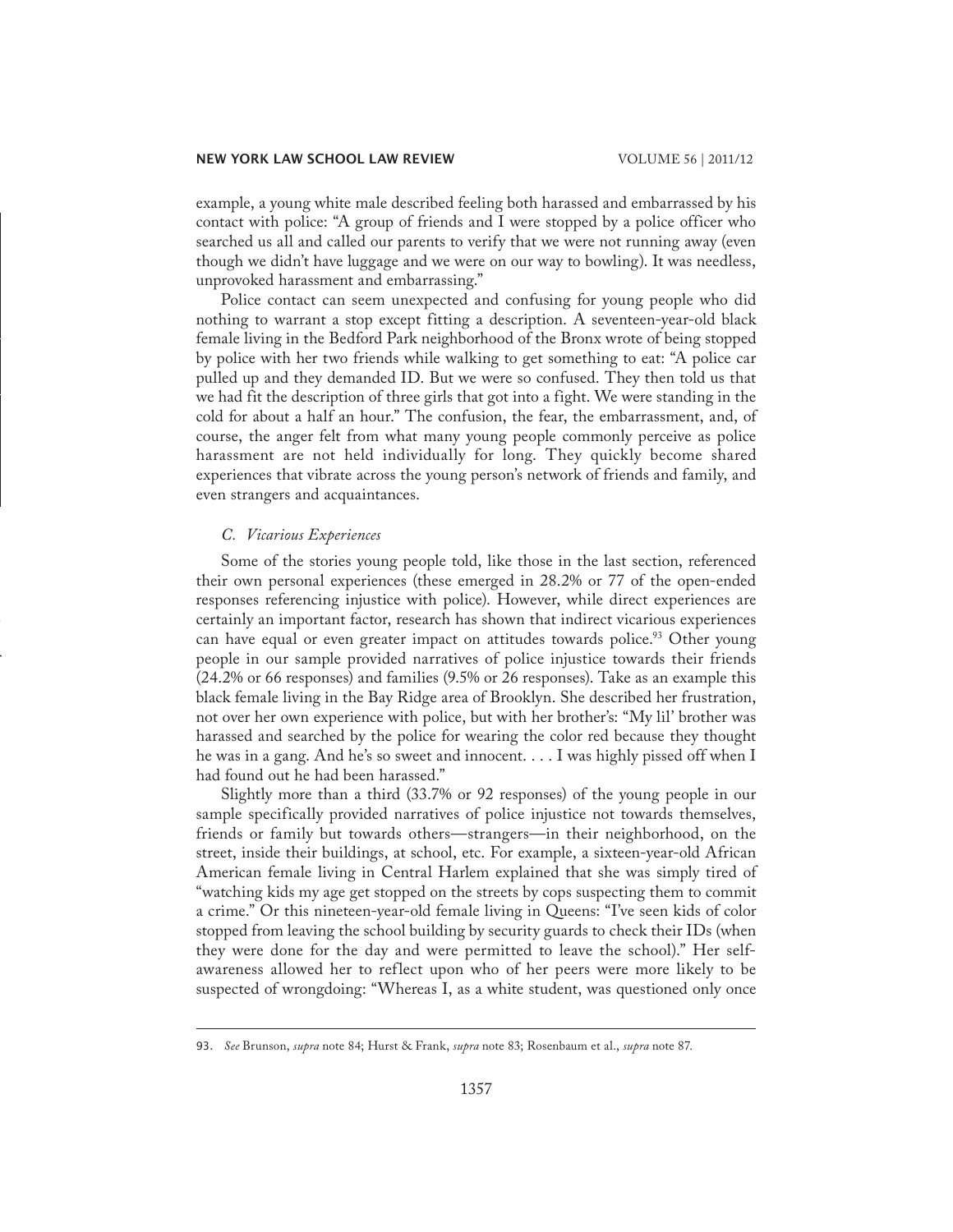when leaving the building and have walked out of the building (past security guards) on several occasions when I should have been in class."

 Attitudes towards police are not only informed by one's own experience, stories told by friends and family, and witnessing activity in the neighborhood; attitudes are also informed by the media.<sup>94</sup> Many youth responded to the question about witnessing and experiencing injustice by simply stating, "Sean Bell." Sean Bell was shot in 2006 on the evening of his bachelor party by a group of undercover police officers firing fifty times. During the time of our PFJ study, three of the five officers brought up on charges were acquitted. This high-profile story affected youth attitudes even if they never experienced or witnessed injustice firsthand. For example, this sixteenyear-old black female stated, "I never experienced injustice, but the Sean Bell case affected me."

 This thematic analysis demonstrates the multiple sources from which young people can feel injustice and, in this case, generate attitudes about police. It reinforces the very public impact of frequent police stops that occur largely out in the open and in ways that can echo across communities, particularly poor communities of color. These stops are individually felt, yes, but they also are felt across social and media hetworks—from uncles at the dinner table, friends at recess, the local news, or simply walking home from school and witnessing yet one more person being frisked by police. Our fear is that, in some communities, youth are not only growing up policed, but also growing up as relatively helpless witnesses to police harassment. In contrast to the familiar "see something, say something," these young people are learning that when the police are involved, trying to help friends, family, or strangers is a dangerous business and they risk arrest themselves. However, not all stops are police initiated. What about when young people need the police?

#### *D. Seeking Police Help*

 Young people's relationships to police are complicated. While their contact with police is often unsolicited, there are times when young people want and need help from the police.<sup>95</sup> However, the narratives we collected suggest that these points of contact can be unsatisfying. Take, for example, this nineteen-year-old Latino who lives in the Bronx: "I got robbed last year in front of a school. After thirty minutes, I called the cops and I told them, but all they did was take me in and ask me questions. They did nothing else to help me. I felt it wasn't fair." A sixteen-year-old Asian female who lives in Queens found the police to be unresponsive: "Our car was stolen and we called the police and the police ended up coming after two hours when police should come in one minute, as soon as the call was made, but that they ended up coming late and we never found our car."

 In times of need, some felt the police were racially biased and assumed the young person's guilt. A sixteen-year-old Asian male who lived in Queens offered this example from when he and his mother were in a car accident: "The other car was at

<sup>94.</sup> Ronald Weitzer, *Incidents of Police Misconduct and Public Opinion*, 30 J. Crim. Justice 397 (2002).

<sup>95.</sup> *See* Rosenbaum, *supra* note 86; Fine et al., *supra* note 20; Hurst & Frank, *supra* note 83.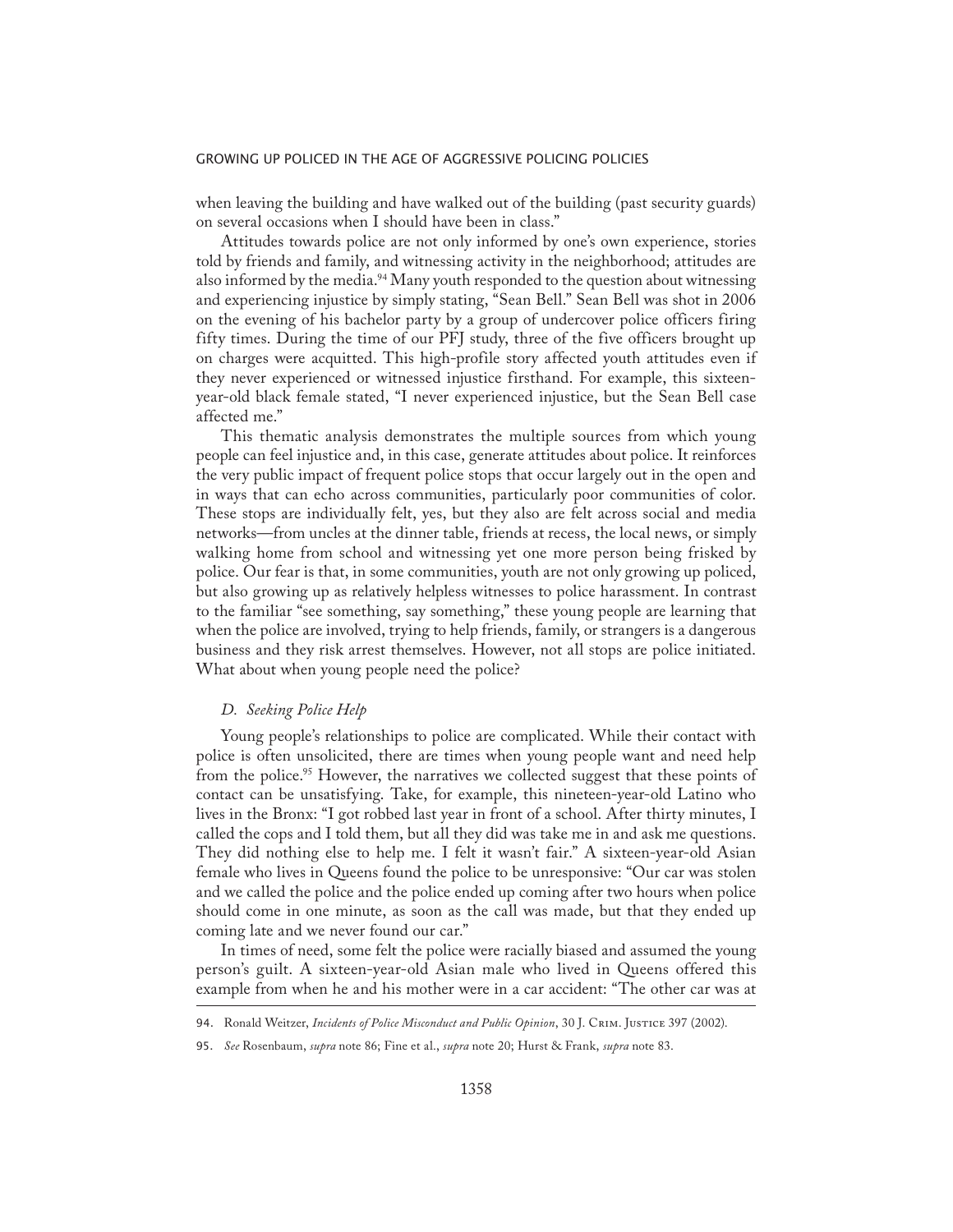fault to anyone on the street. We were the ones hit by the other car. The police arrived about five minutes later and went straight to the other car. The officer talked with the 'white' people in the vehicle." He remembered his mother's reaction: "My mom got very angry because the police officer didn't come to the car that was hit and told her to get her license and all out without even asking if she was okay." Experiences like these can lead young people to determine that involving the police is more likely to escalate the problem than resolve it. For example, during a serious scuffle between groups of adults and youth, despite needing police assistance, one of the young people, trying to defend a friend in need, ran away as police arrived because he knew "from past history the cops don't really treat [him] well."

#### *E. Lack of Legitimacy and Insecurity*

 Given how often stops occur and how frequently those stopped are innocent, it is understandable that some young people, such as this Latino immigrant, felt that police are above the law and that "cops get away with everything." Given the high rates of physical police contact, it is not surprising that some young people like this seventeen-year-old Asian immigrant listed the NYPD's use of excessive physicality as his example of injustice: "Police officers using extreme force to put down civilians who just wanted to speak out." A general sense that police are racially discriminatory was a commonly referenced theme among young people of color such as this black female: "Often in NYC you find officers who racially profile." A fifteen-year-old female Pakistani immigrant wrote, "I saw a white policeman abusing a black man for no reason! And that was not right. It pissed me off. It made me think that they can do it to me too or anyone from my race." Youth perceptions of legitimacy towards police activity, and feelings of insecurity rather than safety when police are around, deserve further exploration.

 Young people, particularly young people in heavily policed neighborhoods, are not unsophisticated about their assessment of police. They do not dismiss police outright and they see the value and necessity of police.96 However, the perception of police legitimacy and the desire to cooperate with police are dependent on interpreting the police as procedurally just. Young people need to see the police as a racially unbiased organization that is fair, neutral, and consistent in their surveillance. They need to view police practices as essentially effective at stopping criminal activity and as having the best interest of the community and its citizens in mind. Furthermore, they need to perceive the police as treating them with respect and in a way that allows them to live a life with dignity. This includes feeling heard—being able to express grievances or their side of the story without feeling devalued.<sup>97</sup>

 Suzanne Meiners speculated that aggressive policing tactics might undermine young people's trust in police, more likely expose them to the justice system, and, in

<sup>96.</sup> *See* Carr et al., *supra* note 83.

<sup>97.</sup> Tyler, *supra* note 83; Jason Sunshine & Tom R. Tyler, *The Role of Procedural Justice and Legitimacy in Shaping Public Support for Policing*, 37 L. & Soc'y Rev. 513 (2003).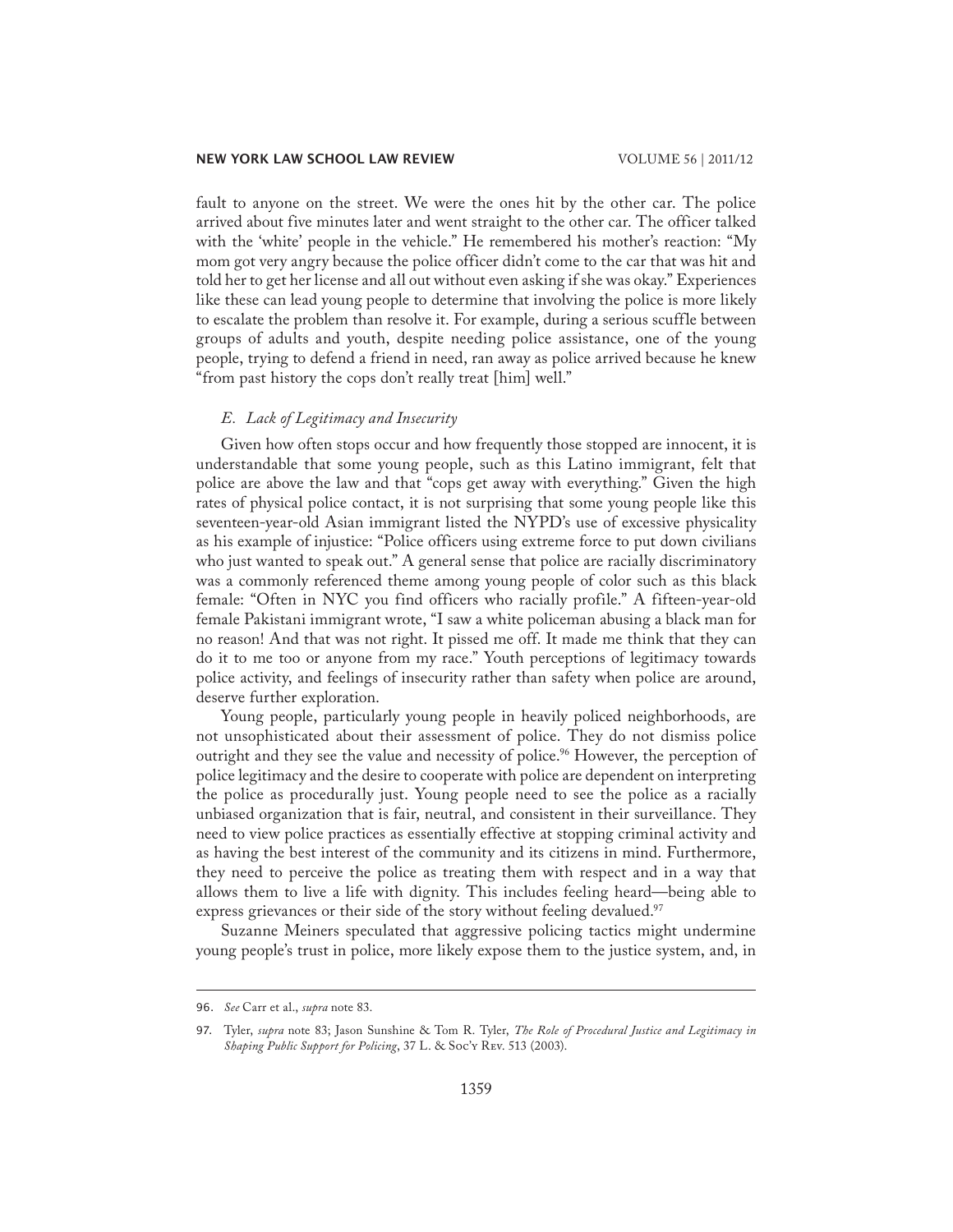the process, fray the very fabric of our democracy. 98 Our data lends support to this fear. The heavy police surveillance on young people and the lack of legitimacy and security towards the police and the criminal justice system generally, as perceived by certain young people in our sample, may in fact facilitate criminal activity to the extent that police officers need to partner with people in the community to effectively fight crime.<sup>99</sup> This is even more concerning when considering that nearly all of the young people stopped are innocent. We are particularly worried about the potential normalization that aggressive policing may have on some young people in heavily policed communities. However, an interesting relationship emerged between positive contact with police and attitudes towards police. Though cause and effect cannot be determined and further exploration is needed, it is worth noting and potentially speculating about the more favorable associations positive contact with police had, even as compared to having no contact with police.

#### V. CONCLUSION

 Young people living on the economic and unfortunately racialized and sexualized margins of society are particularly vulnerable to the ebbs and flows of public institutions; they are, however, seldom included in the discussion about policy: what needs to change and in what ways those changes should happen. Young people in our city have an enormous amount of expertise to share. Polling for Justice was a project designed to create spaces, through research and advocacy, for young people to share their knowledge and inform debates about School Safety Agents, sex education, and community policing, to name a few. In the process, youth told us what it was like growing up policed in NYC. The NYPD dataset and the PFJ dataset—borne of very different perspectives—confirm each other in significant ways. At its most sweeping, these data cumulatively reveal that young people between the ages of fourteen and twenty-one during 2008 through 2009 experienced a great deal of largely negative police contact with implications well beyond the police stop itself. More particularly, we gained insight into what it means for many youth in NYC to grow up as perpetual suspects because of their age, how they look, or where they live. Our analysis supports several tentative conclusions:

*Young people in NYC are growing up policed.* Many young people are in contact with police on the streets, in their apartment buildings, and even in their schools. The quality of contact varies and can be positive, but too often it escalates into negative experiences with, for example, verbal, physical, and sometimes even sexual contact. Yet, according to the NYPD, nearly all of the young people stopped were not arrested, given a summons, or found to be in possession of a weapon or other contraband. In other words, nearly all of these young people were innocent.

<sup>98.</sup> Suzanne Meiners, *A Tale of Political Alienation of Our Youth: An Examination of the Potential Threats on Democracy Posed by Incomplete "Community Policing" Programs*, 7 U.C. Davis J. Int'l L. & Pol'y 161, 177, 182 (2003).

<sup>99.</sup> Howell, *supra* note 19, at 278–79; Tyler, *supra* note 83, at 90.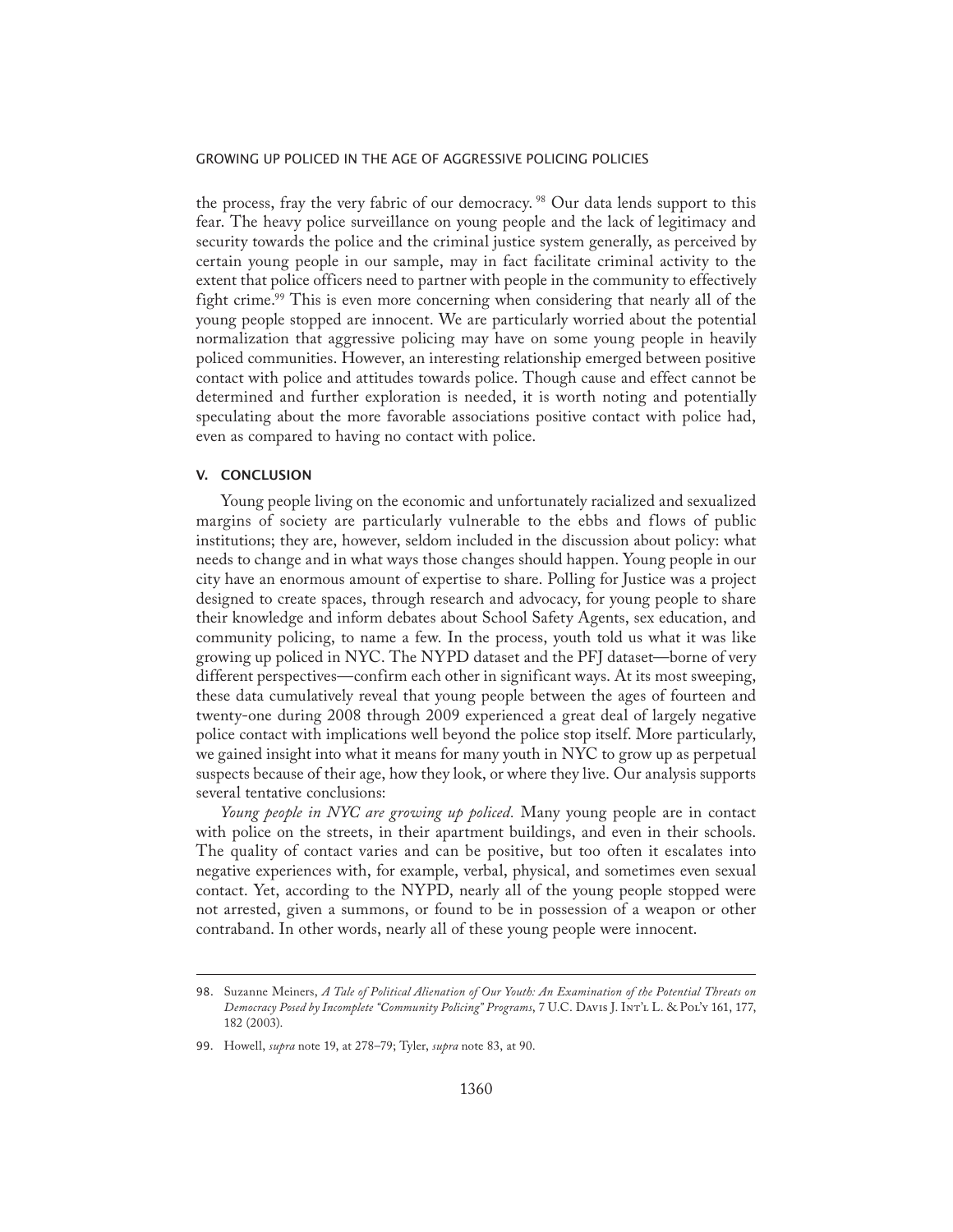*Some groups and communities are disproportionally burdened with police surveillance.*  Young people of color, males, and youth who identify as LGBQ were more likely to have contact with police. Young people in largely poor, under-educated communities of color were also more likely to deal with aggressive policing. It makes sense that these communities would have more police presence because they also tend to be the communities with higher violent crime rates. Yet, the stop and frisk strategy seems largely unsuccessful at directly stopping those young people committing crimes.

*Momentary detainment with police extends longer than the experience itself.* Young people's attitudes towards police and the criminal justice system are complicated. Many want to have reliable and fair police officers to depend on. They are not unquestionably opposed to police presence. Yet, for many of the young people, what they witness or experience in practice are over-surveillance, harassment, excessive aggressiveness, and discrimination. Most of the young people—particularly young people of color and LGBQ youth—did not feel comfortable seeking out a police officer for help. Indeed, some said they feared seeking help from police because the situation too often escalated in undesirable ways. Contact with police is not usually private, but witnessed by neighborhoods and shared with family and friends. Attitudes are derived not only from the quality of experience during a direct contact, but also from the vicarious, indirect experiences and observations of others.

 Justice Douglas, the sole dissenting voice in the *Terry* decision, argued that, "To give the police greater power than a magistrate is to take a long step down the totalitarian path."100 The data revealed in this article, in combination with a large amount of scholarship produced on this issue, supports Justice Douglas's foresight. For some young people in some neighborhoods, it appears that totalitarianism does exist. We believe the *Terr*y *v. Ohio* decision – now more than forty years old – has set legal precedence for policing practices that are too heavily against personal liberty. We interpret the current aggressive policing policies as too ineffective to warrant the continued and frequent harassment of young people in New York City. The direct and collateral damages are too great, the costs too severe, borne disproportionally by marginalized groups and communities of color.

 We have now had nearly a decade's experiment with broken windows policing tactics and the evidence is in. We need to consider whether the current practices of aggressive policing warrant the costs—of liberty, of insecurity, of mistrust. Perhaps the individual police officers do not *intend* to discriminate. Yet large numbers of young and innocent New Yorkers, particularly marginalized young people living in poorer communities of color, are growing up heavily policed. The question of intent should be reframed. Do we as a nation *intend* to collectively consider the evidence, or will we exercise the collective *intent* to ignore the evidence? On behalf of our youngest citizens, a public and political debate is deserved and long overdue.

<sup>100.</sup> Terry v. Ohio, 392 U.S. 1, 38 (1968).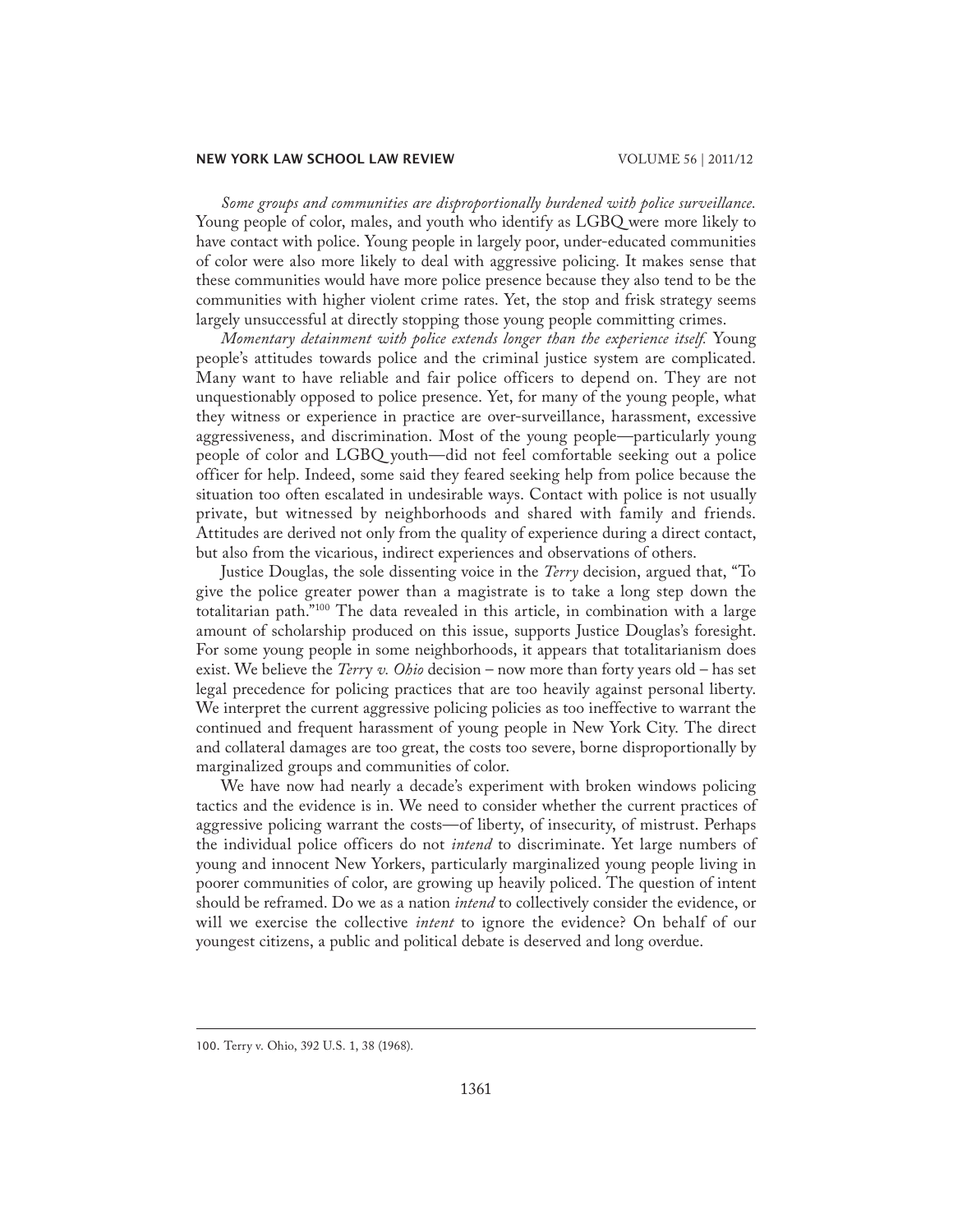## **Appendix I**

| <b>Reasons for Being Stopped</b>                                                             | f             | $\frac{0}{0}$ |
|----------------------------------------------------------------------------------------------|---------------|---------------|
| Furtive movements                                                                            | 210,704       | 50.6%         |
| Actions indicative of "casing" victim or location                                            | 118,564       | 28.5%         |
| Fits description                                                                             | 76,371        | 18.3%         |
| Actions indicative of acting as a lookout                                                    | 75,470        | 18.1%         |
| Other reasonable suspicion of criminal activity (specify)                                    | 68,553        | 16.5%         |
| Suspicious bulge/object (describe)                                                           | 43,843        | 10.5%         |
| Actions indicative of engaging in violent crimes                                             | 39,806        | 9.6%          |
| Actions indicative of engaging in drug transaction                                           | 36,497        | 8.8%          |
| Wearing clothes/disguises commonly used in commission of crime                               | 23,032        | 5.5%          |
| Carrying objects in plain view used in commission of crime (e.g., slip jim/pry<br>bar, etc.) | 7,107         | 1.7%          |
|                                                                                              |               |               |
| <b>Additional Reasons for Being Stopped</b>                                                  | $\mathcal{f}$ | $\frac{0}{0}$ |
| ** Area has high incidence of reported offences of type under investigation                  | 235,035       | 56.5%         |
| ** Time of day, day of week, season corresponding to reports of criminal activity            | 164,473       | 39.5%         |
| Changing direction at sight of officer/flight                                                | 116,256       | 27.9%         |
| Evasive, false, or inconsistent response to officer's questions                              | 86,085        | 20.7%         |
| ** Proximity to crime location                                                               | 87,251        | 21.0%         |
| Ongoing investigations, e.g., robbery pattern                                                | 56,970        | 13.7%         |
| Report from victim/witness                                                                   | 54,496        | 13.1%         |
| Suspect is associating with persons known for their criminal activity                        | 18,862        | 4.5%          |
| Other (describe)                                                                             | 12,541        | 3.0%          |

\*\*Contextual factors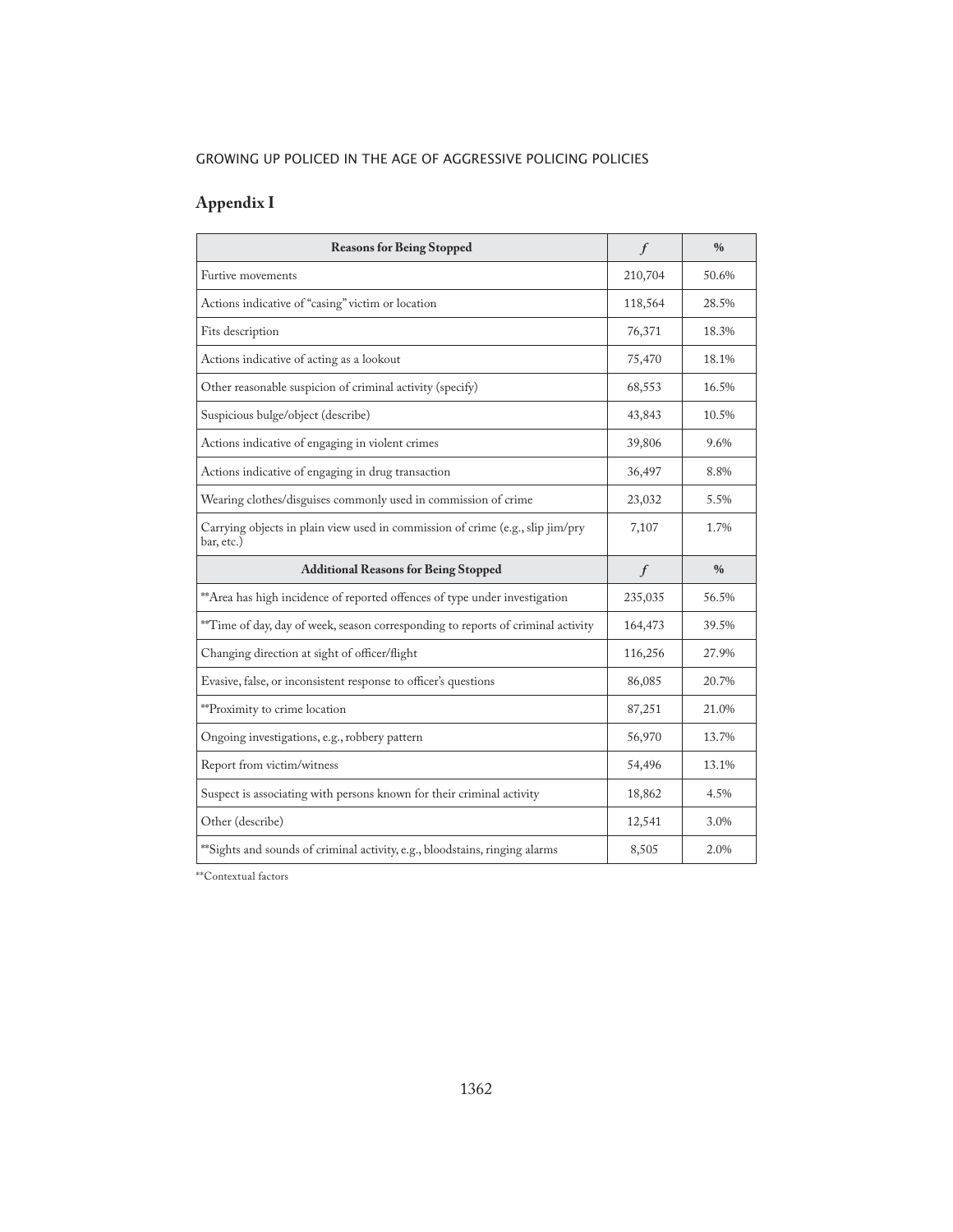## **Appendix II**

| Reasons for frisk (% of those frisked)                                               | $\boldsymbol{f}$ | $\frac{0}{0}$ |
|--------------------------------------------------------------------------------------|------------------|---------------|
| Furtive movements                                                                    | 173,673          | 68.1%         |
| Violent crime suspected                                                              | 57,788           | 22.7%         |
| Refusal to comply with officer's direction(s) leading to reasonable fear for safety  | 43,851           | 17.2%         |
| Suspicious bulge/object (describe)                                                   | 42,166           | 16.5%         |
| Inappropriate attire—possibly concealing a weapon                                    | 40,111           | 15.7%         |
| Actions indicative of engaging in violent crimes                                     | 31,056           | 12.2%         |
| Other reasonable suspicion of weapons (specify)                                      | 14,590           | 5.7%          |
| Knowledge of suspect's prior criminal violent behavior/use of force/use of<br>weapon | 6,509            | 2.6%          |
| Verbal threats of violence by suspect                                                | 2,402            | 0.9%          |
| Type of physical force used (% of those on whom physical force was used)             | $\int$           | $\frac{0}{0}$ |
| Hands on suspect                                                                     | 97,633           | 89.2%         |
| Suspect on ground                                                                    | 16,056           | 14.7%         |
| Handcuffing suspect                                                                  | 13,684           | 12.5%         |
| Suspect against wall/car                                                             | 2,124            | 1.9%          |
| Other (describe)                                                                     | 1,474            | 1.3%          |
| Pointing firearm at suspect                                                          | 1,410            | 1.3%          |
| Drawing firearm                                                                      | 732              | 0.7%          |
| Baton                                                                                | 64               | 0.1%          |
| Pepper spray                                                                         | 54               | 0.0%          |
| Reasons for search (% of those searched)                                             | f                | $\frac{0}{0}$ |
| Hard object                                                                          | 20,697           | 55.5%         |
| Other reasonable suspicion of weapon (specify)                                       | 14,472           | 38.8%         |
| Outline of weapon                                                                    | 2,612            | 7.0%          |
| Admission of weapons possession                                                      | 1,189            | 3.2%          |
| Type of weapons found: (% of those who had weapons)                                  | f                | $\frac{0}{0}$ |
| Knife/cutting instrument                                                             | 3,170            | 65.6%         |
| Other (describe)                                                                     | 1,030            | 21.3%         |
| Pistol/revolver                                                                      | 754              | 15.6%         |
| Rifle/shotgun                                                                        | 41               | 0.8%          |
| Assault weapon                                                                       | 30               | 0.6%          |
| Machine gun                                                                          | 6                | 0.1%          |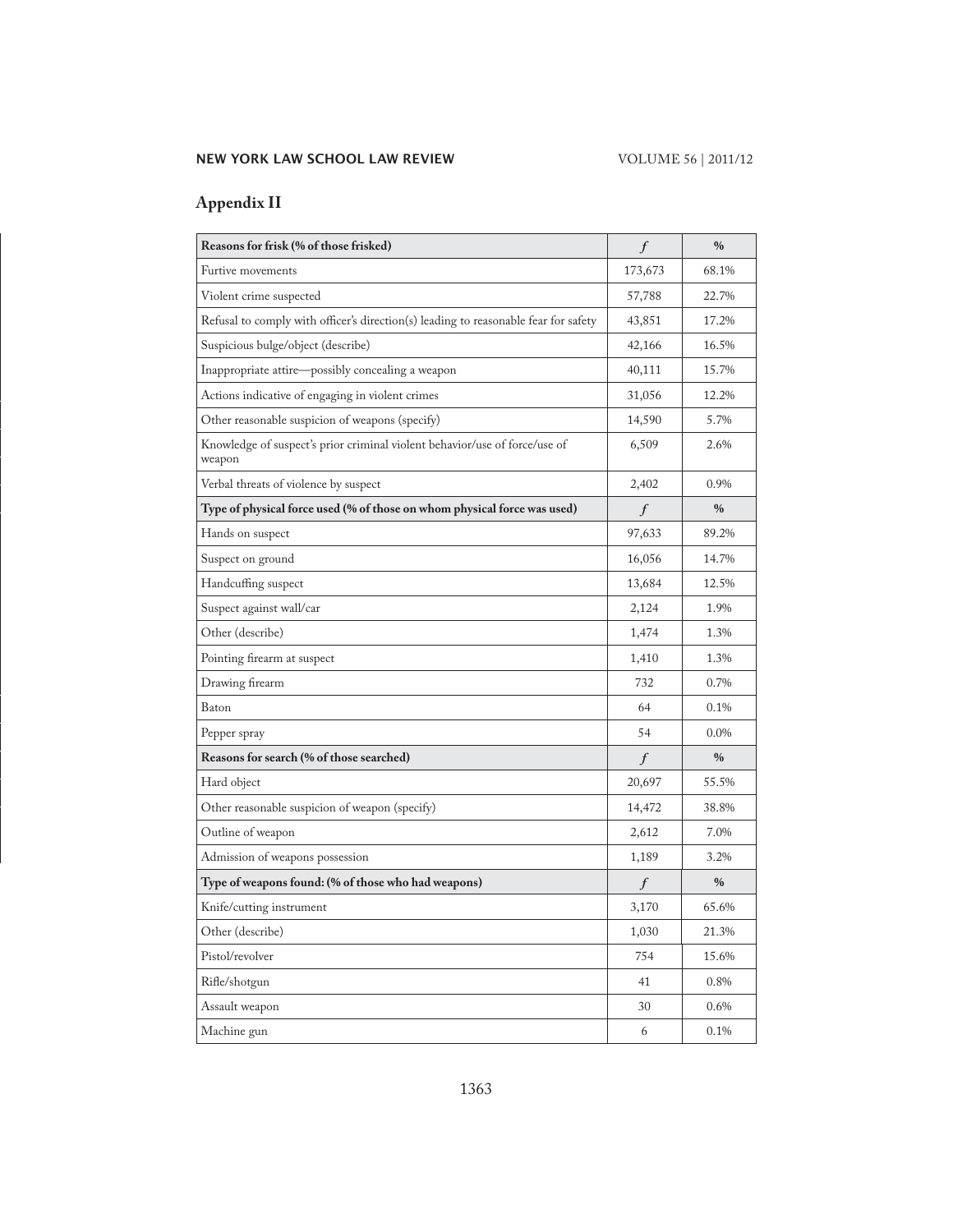|                                          |                                  | Precinct Contact*       |            | Precinct Stop Success<br>Rates"            |                                             | Precinct Demographics*** |                            |                        | Lower Rank = More Crime<br>Precinct Crime Rank*** |                           |
|------------------------------------------|----------------------------------|-------------------------|------------|--------------------------------------------|---------------------------------------------|--------------------------|----------------------------|------------------------|---------------------------------------------------|---------------------------|
|                                          | Minutes <sup>a</sup><br>Stop Per | %Physical<br>Force Used | % Innocent | Weapons or<br>Contraband<br>Free From<br>℅ | House-hold<br>Median<br>Income (\$)<br>2009 | %Who Are<br>White        | Dropout<br>%High<br>School | Total<br>Crime<br>Rank | Violent<br>Crime<br>Rank                          | Property<br>Crime<br>Rank |
| 1. East New York, Brooklyn (75)          | $46$ min                         | 13.6%                   | 92.6%      | 96.6%                                      | \$42,073                                    | 17.0%                    | 15.1%                      | 1                      | $\overline{ }$                                    | m                         |
| 2. Ocean Hill-Brownsville, Brooklyn (73) | $50 \text{ min}$                 | 19.0%                   | 93.4%      | 98.7%                                      | \$35,463                                    | 5.2%                     | 16.6%                      | $\Omega$               | $\mathcal{L}$                                     | 36                        |
| 3. St. George, Staten Island (120)       | 75 min                           | 21.7%                   | 91.9%      | 97.6%                                      | \$61,790                                    | 56.3%                    | 10.4%                      | 26                     | 25                                                | 31                        |
| 4. Bedford-Stuyvesant, Brooklyn (79)     | 93 min                           | 20.1%                   | 87.9%      | 97.7%                                      | \$33,939                                    | 17.9%                    | 16.0%                      | $\frac{8}{2}$          | $\sigma$                                          | 29                        |
| 5. Mott Haven/Melrose, Bronx (40)        | $99 \mathrm{min}$                | 27.1%                   | 90.5%      | 98.1%                                      | \$24,092                                    | 24.8%                    | 25.5%                      | $\overline{24}$        | $\infty$                                          | 45                        |
| 6. East Harlem, Manhattan (23)           | $101$ min                        | 15.7%                   | 88.4%      | 97.5%                                      | \$77,545                                    | 35.2%                    | 18.8%                      | $\mathcal{L}$          | 32                                                | $\approx$                 |
| 7. West Harlem, Manhattan (32)           | $102 \text{ min}$                | 48.2%                   | 86.2%      | 96.7%                                      | \$41,213                                    | 10.1%                    | 15.6%                      | $50\,$                 | 24                                                | $\mathcal{L}$             |
| 8. Elmhurst, Queens (110)                | $111 \text{ min}$                | 27.8%                   | 93.7%      | 98.2%                                      | \$48,596                                    | 43.1%                    | 22.1%                      | 25                     | $\Omega$                                          | 25                        |
| 9. Kensington, Brooklyn (70)             | $113 \text{ min}$                | 42.3%                   | 93.9%      | 98.7%                                      | \$65,929                                    | 45.4%                    | 11.4%                      | $\overline{c}$         | $\overline{1}$                                    | $\frac{6}{2}$             |
| 10. Morris Heights, Bronx (44)           | $117 \text{ min}$                | 60.1%                   | 94.4%      | 98.0%                                      | \$32,834                                    | 10.2%                    | 23.1%                      | $\Xi$                  | 3                                                 | 35                        |
| Minimum                                  | $46 \text{ min}$                 | 13.6%                   | 86.2%      | 96.6%                                      | \$24,092                                    | 5.2%                     | 10.4%                      | $\overline{}$          | $\overline{\phantom{0}}$                          | S                         |
| Median                                   | $100 \text{ min}$                | 24.4%                   | 92.3%      | 97.9%                                      | \$41,643                                    | 21.4%                    | 16.3%                      | $\overline{z}$         | $\overline{12}$                                   | 33                        |
| Maximum                                  | $117 \text{ min}$                | 60.1%                   | 94.4%      | 98.7%                                      | \$77,545                                    | 56.3%                    | 25.5%                      | $\mathcal{L}$          | 32                                                | $\approx$                 |
|                                          |                                  |                         |            |                                            |                                             |                          |                            |                        |                                                   |                           |

"2008-2009 NYPD Stop, Question, and Frisk Data (ages 14-21) \*2008–2009 NYPD Stop, Question, and Frisk Data (ages 14–21) \*\*2005-2009 American Community Survey (Census): retrieved from infoshare.org \*\*2005–2009 American Community Survey (Census): retrieved from infoshare.org

\*\*\*2010 NYPD CompStat Data with higher crime ranked lower. For example, compared to all other precincts, the East New York precinct ranked first in violent crime. \*\*\*2010 NYPD CompStat Data with higher crime ranked lower. For example, compared to all other precincts, the East New York precinct ranked first in violent crime.

" The "stop per minutes" was calculated by dividing the number of minutes that exist over two years (1,051,200) by the number of stops that were reported with young people over 2008 and<br>2009 in each precinct. For example, 8e "stop per minutes" was calculated by dividing the number of minutes that exist over two years (1,051,200) by the number of stops that were reported with young people over 2008 and 2009 in each precinct. For example, in the East New York precinct, a stop on a young person was reported by police approximately once every 45 minutes (1,051,200/22,957=45.8).

#### GROWING UP POLICED IN THE AGE OF AGGRESSIVE POLICING POLICIES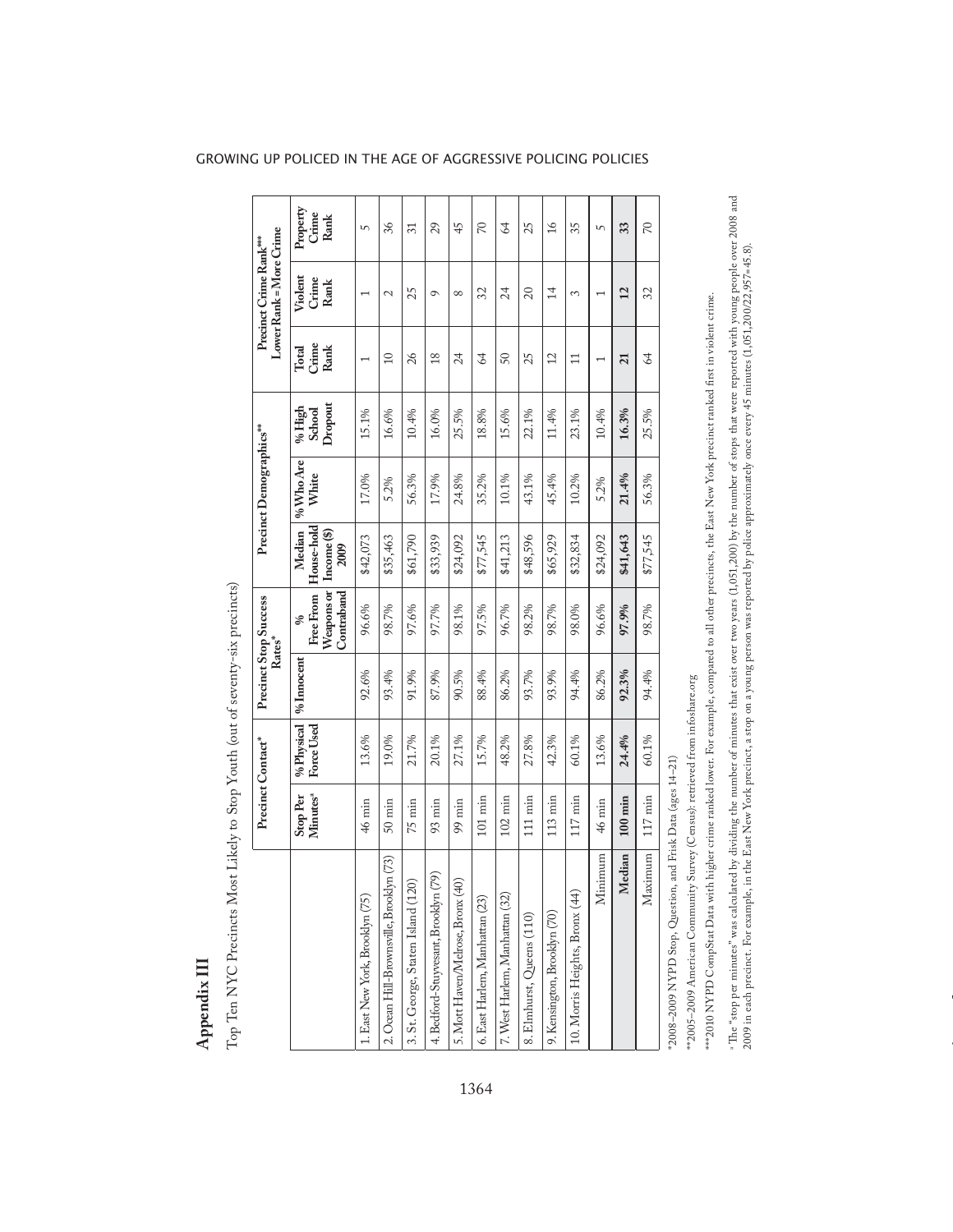| P |  |
|---|--|
|   |  |
|   |  |
|   |  |
| c |  |
|   |  |
|   |  |
|   |  |
|   |  |
|   |  |
|   |  |
|   |  |
|   |  |

|                                           |                                | Precinct Contact**      |               | Precinct Stop Success<br>Rates***          |                                             | Precinct Demographics*** |                                |                        | Lower Rank = More Crime<br>Precinct Crime Rank**** |                           |
|-------------------------------------------|--------------------------------|-------------------------|---------------|--------------------------------------------|---------------------------------------------|--------------------------|--------------------------------|------------------------|----------------------------------------------------|---------------------------|
|                                           | Stop Per<br>Hours <sup>a</sup> | %Physical<br>Force Used | $\%$ Innocent | Weapons or<br>Contraband<br>Free From<br>℅ | House-hold<br>Median<br>Income (\$)<br>2009 | %Who Are<br>White        | Dropout<br>$\%$ High<br>School | Crime<br>Total<br>Rank | Violent<br>Crime<br>Rank                           | Property<br>Crime<br>Rank |
| 76. Midtown Manhattan (17)                | 33 hrs                         | 28.3%                   | 87.1%         | 95.1%                                      | \$106,057                                   | 82.3%                    | 2.5%                           | 56                     | $\overline{7}$                                     | 37                        |
| 75. Central Park, Manhattan (22)          | 33 hrs                         | 15.2%                   | 88.4%         | 97.2%                                      | $\overline{\phantom{a}}$                    | $\overline{\phantom{a}}$ | $\overline{\phantom{a}}$       | 94                     | $\%$                                               | 76                        |
| 74. Tribeca/Wall Street, Manhattan (1)    | $19~\mathrm{hrs}$              | 22.0%                   | 89.0%         | 95.8%                                      | \$137,953                                   | 68.7%                    | 4.7%                           | 32                     | $\approx$                                          | $\overline{10}$           |
| 73. West Greenwich Village, Manhattan (6) | $17\,\mathrm{hrs}$             | 20.5%                   | 87.6%         | 97.8%                                      | \$110,436                                   | 84.1%                    | 3.6%                           | 29                     | $\Im$                                              | $\overline{10}$           |
| 72. Midtown North (18)                    | 15 hrs                         | 35.3%                   | 89.7%         | 96.0%                                      | \$92,381                                    | 75.4%                    | 3.4%                           | 3                      | 57                                                 | $\mathcal{L}$             |
| 71. Greenpoint, Brooklyn (94)             | 15 hrs                         | 19.5%                   | 91.0%         | 97.2%                                      | \$58,927                                    | 84.8%                    | 11.7%                          | 5                      | 66                                                 | $\overline{51}$           |
| 70. Chinatown/Little Italy (5)            | 14 hrs                         | 23.1%                   | 87.0%         | 96.0%                                      | \$44,411                                    | *14.5%                   | 35.0%                          | 58                     | $\mathcal{Z}$                                      | 49                        |
| 69. Park Slope, Brooklyn (78)             | 13 <sub>hrs</sub>              | 12.0%                   | 93.9%         | 98.3%                                      | \$85,488                                    | 71.1%                    | 8.3%                           | 67                     | 69                                                 | 57                        |
| 68. Upper West Side, Manhattan (20)       | 12 <sub>hrs</sub>              | 22.0%                   | 83.1%         | 97.5%                                      | \$115,528                                   | 83.4%                    | 3.0%                           | 57                     | $\overline{71}$                                    | $\overline{4}$            |
| 67. Chelsea, Manhattan (10)               | 11 <sub>hrs</sub>              | 30.6%                   | 88.9%         | 95.2%                                      | \$90,826                                    | 75.1%                    | 7.0%                           | 51                     | 61                                                 | 42                        |
| Minimum                                   | $11 \text{ hrs}$               | 12.0%                   | 83.1%         | 95.1%                                      | \$44,411                                    | 14.5%                    | 2.5%                           | 3                      | 57                                                 | $\mathcal{L}$             |
| Median                                    | 15 hrs                         | 22.0%                   | 88.7%         | 96.6%                                      | \$92,381                                    | 75.4%                    | 4.7%                           | 57                     | 68                                                 | $\overline{4}$            |
| Maximum                                   | 33 hrs                         | 35.3%                   | 93.9%         | 98.3%                                      | \$137,953                                   | 84.8%                    | 35.0%                          | 76                     | $\frac{9}{1}$                                      | 94                        |

<sup>a</sup> The "stop per hours" was calculated by dividing the number of hours that exist over two years (17,520) by the number of stops of young people that were reported during 2008 and 2009 in<br>each precinct. For example, in th 8e "stop per hours" was calculated by dividing the number of hours that exist over two years (17,520) by the number of stops of young people that were reported during 2008 and 2009 in each precinct. For example, in the Midtown Manhattan precinct, a stop on a young person was reported by police approximately once every 33 hours (17,520/527=33.2).

#### NEW YORK LAW SCHOOL LAW REVIEW VOLUME 56 | 2011/12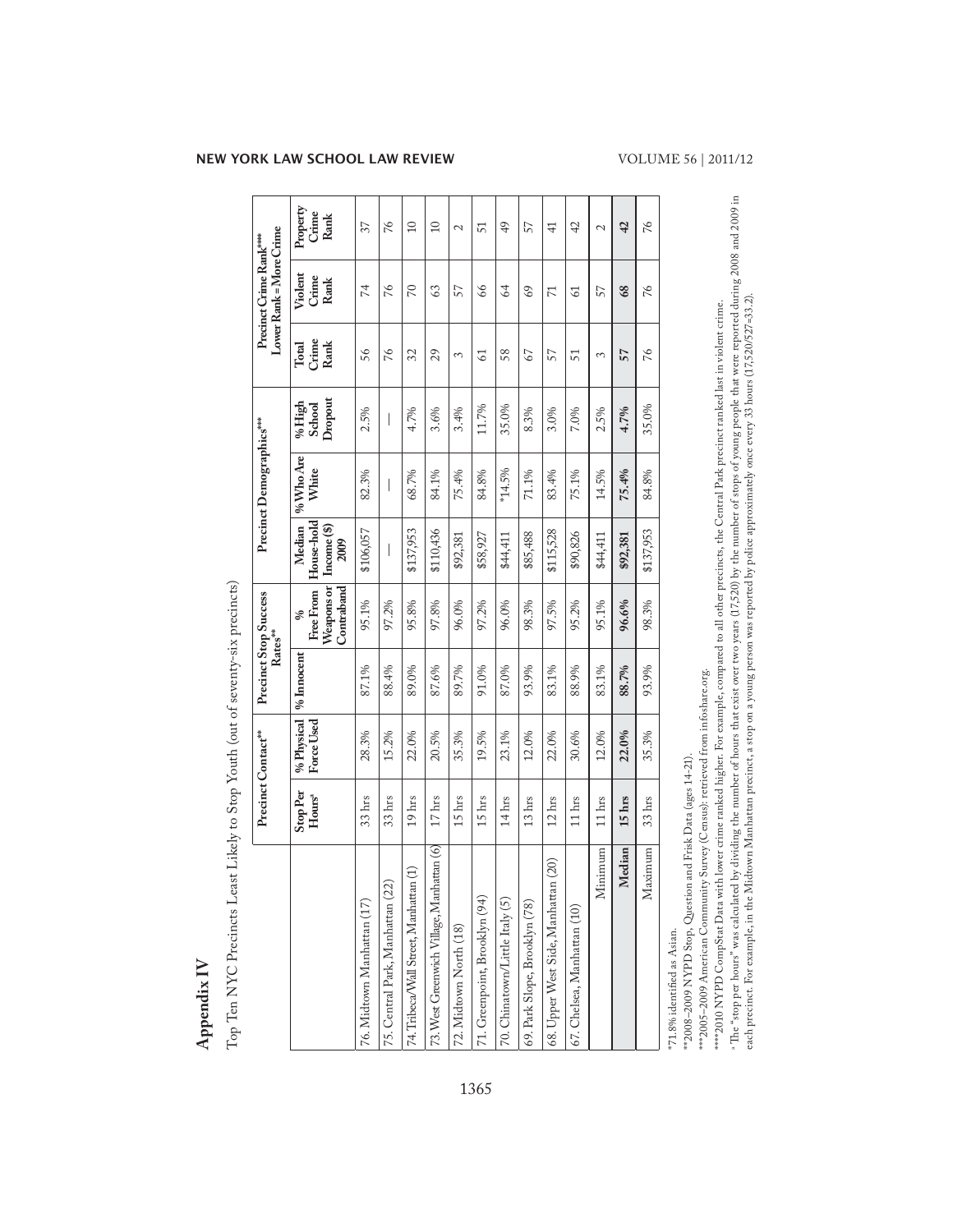## **Appendix V**

|                                                               | <b>Police Stops</b> | Physical<br><b>Force Used</b> | Innocent | <b>Free From</b><br>Weapons or<br>Contraband |
|---------------------------------------------------------------|---------------------|-------------------------------|----------|----------------------------------------------|
| Totals Throughout the City                                    | 416,350             | 109,499                       | 373,074  | 405,898                                      |
| Totals for Top Ten NYC Precincts<br>Most Likely to Stop Youth | 128,340             | 33,854                        | 117,449  | 125,859                                      |
| % for Top Ten NYC Precincts<br>Most Likely to Stop Youth      | 30.8%               | 30.9%                         | 31.5%    | 31.0%                                        |

Top Ten NYC Precincts Most Likely to Stop Youth (out of seventy-six precincts)

Top Ten NYC Precincts Least Likely to Stop Youth (out of seventy-six precincts)

|                                                                | <b>Police Stops</b> | Physical<br><b>Force Used</b> | Innocent | <b>Free From</b><br><b>Weapons</b> or<br>Contraband |
|----------------------------------------------------------------|---------------------|-------------------------------|----------|-----------------------------------------------------|
| Totals Throughout the City                                     | 416,350             | 109,499                       | 373,074  | 405,898                                             |
| Totals for Top Ten NYC Precincts<br>Least Likely to Stop Youth | 11,029              | 2,541                         | 9,769    | 10,658                                              |
| % for Top Ten NYC Precincts<br>Least Likely to Stop Youth      | 2.6%                | 2.3%                          | 2.6%     | 2.6%                                                |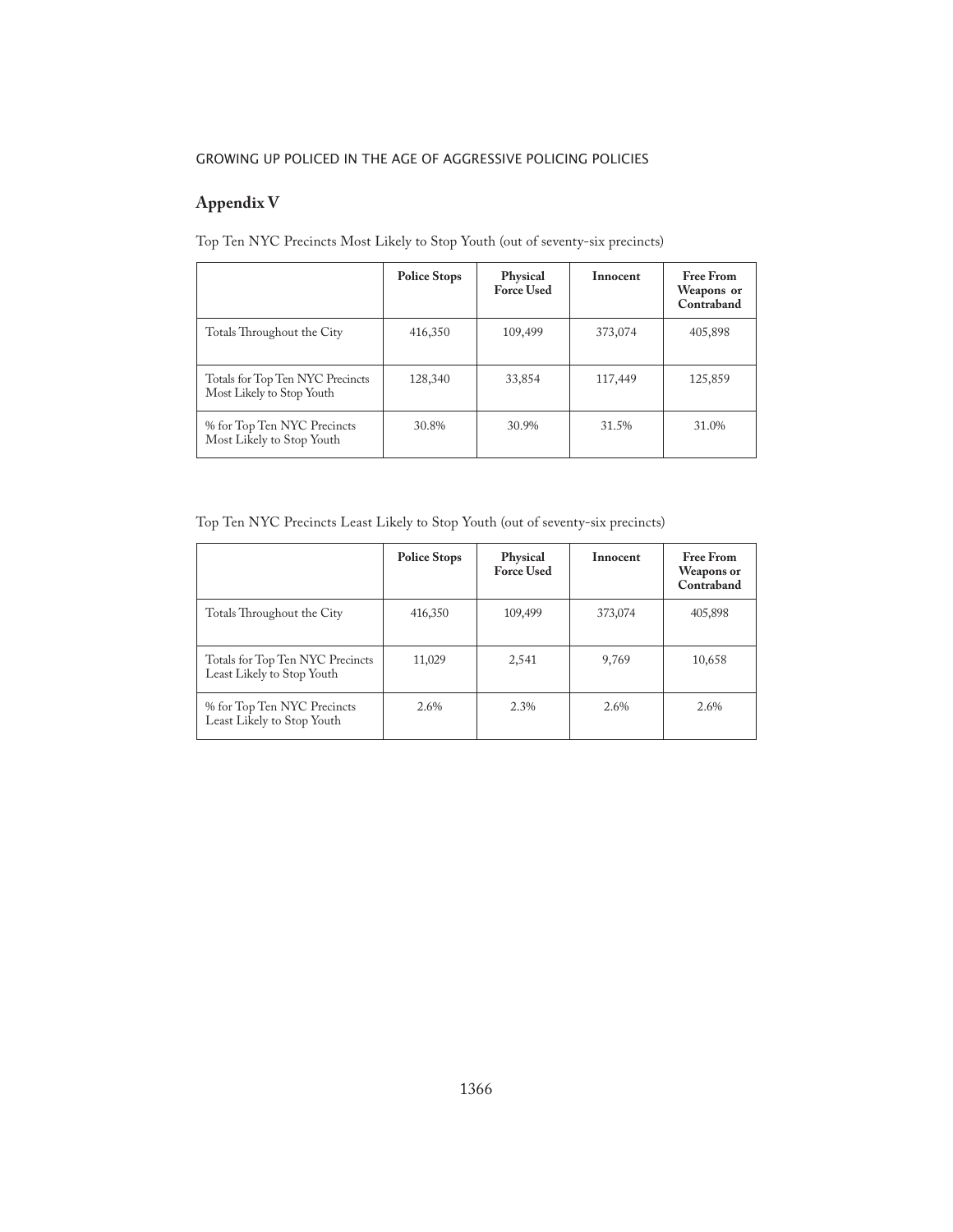## **Appendix VI**

| Demographics                     |                                         |                             |               |  |
|----------------------------------|-----------------------------------------|-----------------------------|---------------|--|
|                                  |                                         | $\mathcal{F}_{\mathcal{L}}$ | $\frac{0}{0}$ |  |
| Gender                           | Female                                  | 709                         | 64.8          |  |
|                                  | Male                                    | 372                         | 34.0          |  |
|                                  | Transgender or transsexual              | 13                          | 1.2           |  |
| <b>Sexual Orientation</b>        | Straight                                | 979                         | 89.0          |  |
|                                  | <b>LGBQ</b>                             | 121                         | 11.0          |  |
| <b>Born in the United States</b> | Yes                                     | 870                         | 79.6          |  |
|                                  | No                                      | 223                         | 20.4          |  |
| <b>Race and Ethnicity</b>        | Black (African American or Caribbean)   | 354                         | 32.2          |  |
|                                  | Latino/a or Hispanic                    | 340                         | 30.9          |  |
|                                  | Asian, South Asian, or Pacific Islander | 183                         | 16.6          |  |
|                                  | Multi-Racial                            | 116                         | 10.5          |  |
|                                  | White                                   | 93                          | 8.5           |  |
|                                  | Other                                   | 14                          | 1.3           |  |
| <b>NYC Borough</b>               | Brooklyn                                | 351                         | 33.3          |  |
|                                  | Manhattan                               | 275                         | 26.1          |  |
|                                  | <b>Bronx</b>                            | 212                         | 20.1          |  |
|                                  | Queens                                  | 204                         | 19.3          |  |
|                                  | Staten Island                           | 13                          | 1.2           |  |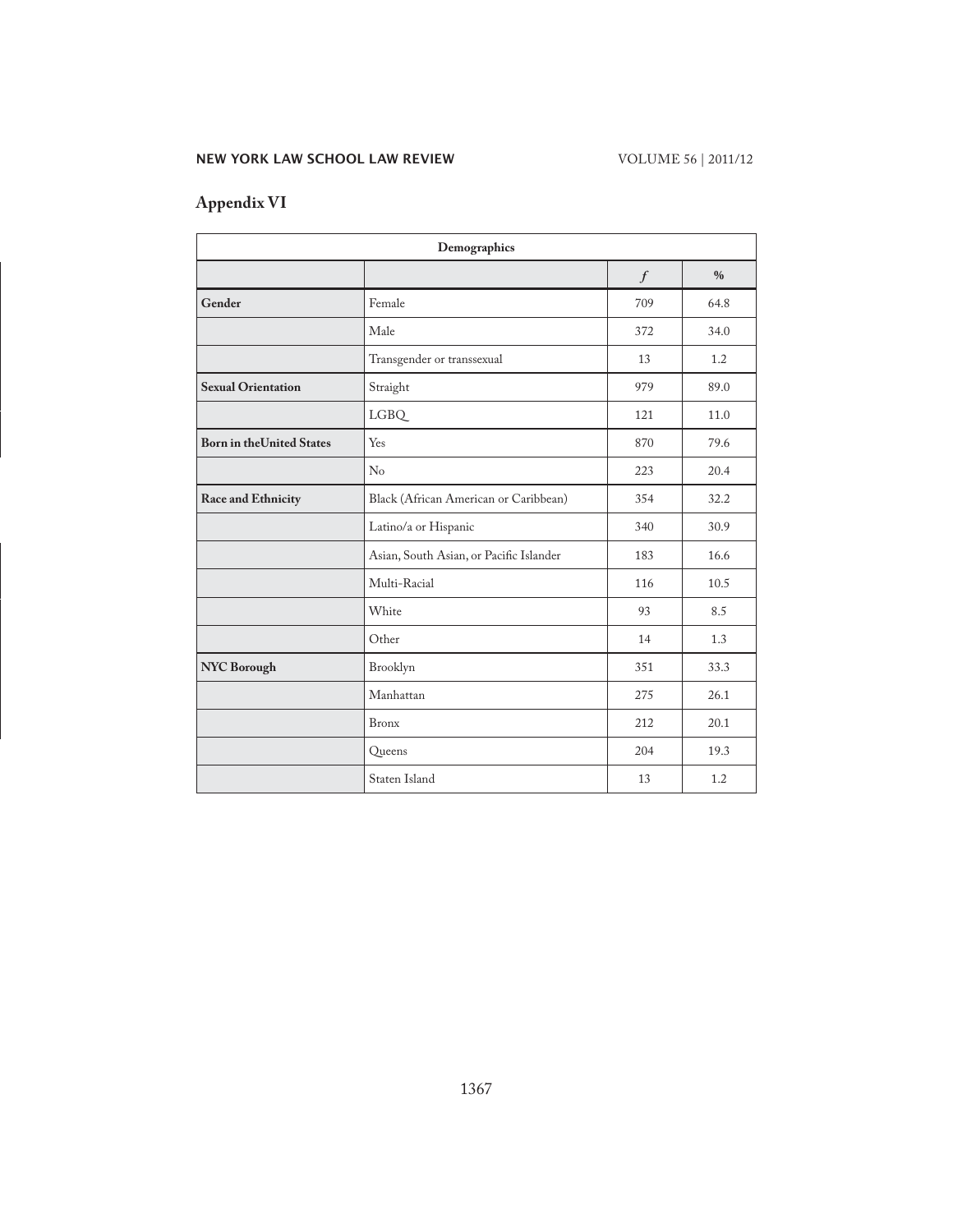## **Appendix VII**

| <b>Prevalence and Type of Police Contact</b>                                          |     |               |         |               |              |               |
|---------------------------------------------------------------------------------------|-----|---------------|---------|---------------|--------------|---------------|
| In the past six months, have any of the following                                     |     | <b>School</b> | Outside |               | <b>Total</b> |               |
| happened to you? (check all that apply)                                               |     | $\frac{0}{0}$ | $\int$  | $\frac{0}{0}$ | $\int$       | $\frac{0}{0}$ |
| <b>I. Positive Police Experience</b>                                                  | 55  | 5.5           | 317     | 31.7          | 344          | 34.4          |
| I was helped by a police officer                                                      | 43  | 4.3           | 212     | 21.2          | 240          | 24.0          |
| I was given a "second chance" by a police officer                                     | 15  | 1.5           | 160     | 16.0          | 169          | 16.9          |
| <b>II. Negative Police Contact</b>                                                    | 143 | 14.3          | 450     | 45.0          | 481          | 48.1          |
| a. Negative Legal Police Experience<br>(47.2% of those with negative contact)         | 34  | 3.4           | 214     | 21.4          | 227          | 22.7          |
| I was arrested                                                                        | 21  | 2.1           | 88      | 8.8           | 101          | 10.1          |
| I got a ticket/summons                                                                | 12  | 1.2           | 176     | 17.6          | 184          | 18.4          |
| I was picked up for a PINS (person in need of<br>supervision) violation               |     | 0.6           | 29      | 2.9           | 34           | 3.4           |
| <b>b. Negative Verbal Police Experience</b><br>(84.4% of those with negative contact) | 113 | 11.3          | 369     | 36.9          | 406          | 40.6          |
| I was told to move by the police in a<br>disrespectful way                            |     | 8.9           | 286     | 28.6          | 330          | 33.0          |
| I was threatened and/or called a name by the<br>police                                |     | 2.3           | 101     | 10.1          | 116          | 11.6          |
| I was stopped by police for questioning                                               |     | 3.0           | 217     | 21.7          | 229          | 22.9          |
| c. Negative Sexual Police Experience<br>(24.9% of those with negative contact)        |     | 2.8           | 107     | 10.7          | 120          | 12.0          |
| I received "sexual attention" from the police                                         | 18  | 1.8           | 77      | 7.7           | 89           | 8.9           |
| A police officer crossed the line (touched<br>inappropriately) while searching me     | 16  | 1.6           | 55      | 5.5           | 65           | 6.5           |
| d. Negative Physical Police Experience<br>(33.5% of those with negative contact)      |     | 4.1           | 139     | 13.9          | 161          | 16.1          |
| I was frisked (patted-down)                                                           | 30  | 3.0           | 125     | 12.5          | 143          | 14.3          |
| I was strip searched                                                                  | 15  | 1.5           | 45      | 4.5           | 56           | 5.6           |
| III. Overall Contact with Police (Positive and/or<br>Negative)                        |     | 16.8          | 539     | 54.0          | 570          | 57.1          |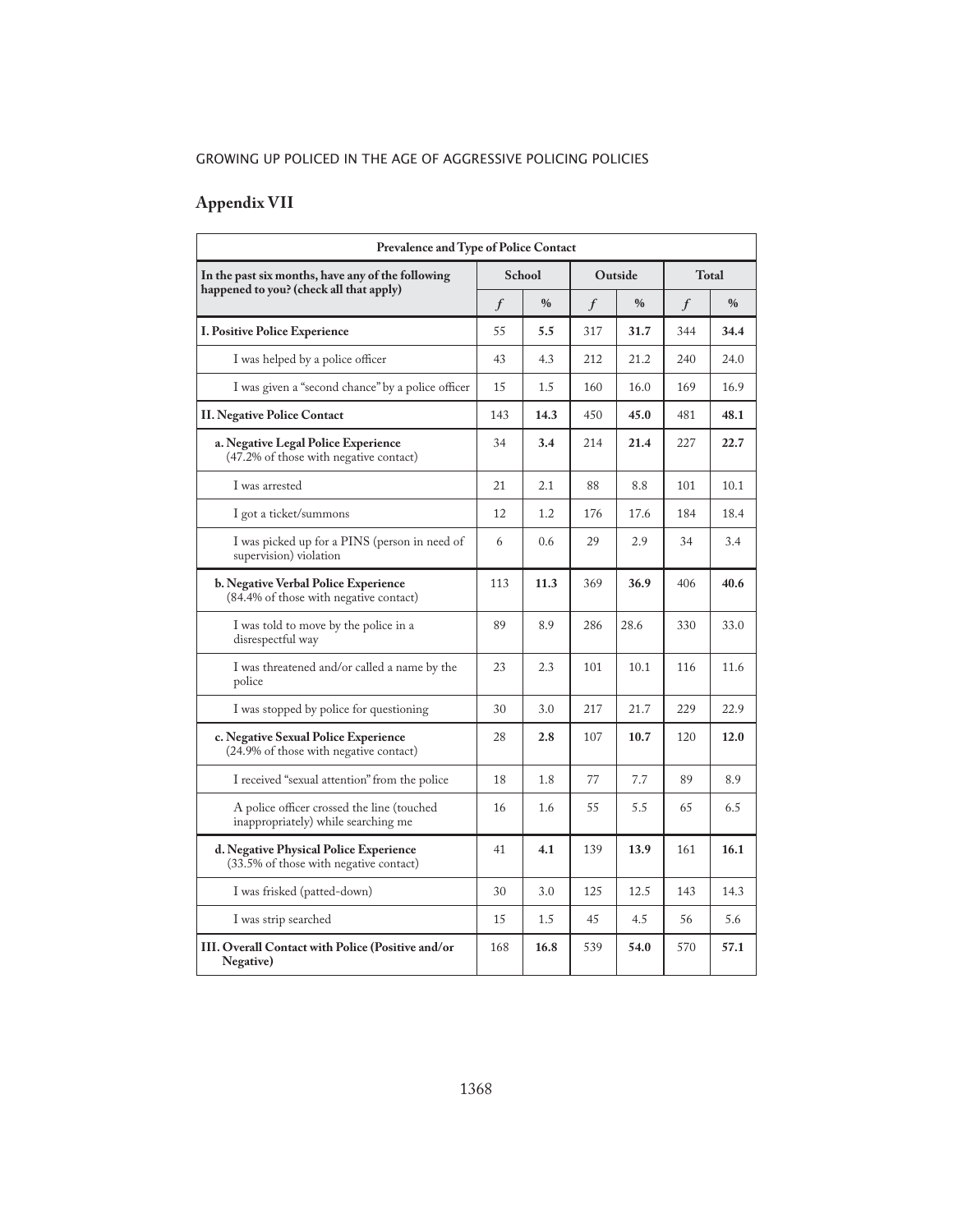## **Appendix VIII**

|                           | Total NYPD Stops: Ages 14-21* |               | High School Students** | <b>NYC Department of Education:</b> |
|---------------------------|-------------------------------|---------------|------------------------|-------------------------------------|
| Gender                    | f                             | $\frac{0}{0}$ | f                      | $\frac{0}{0}$                       |
| Male                      | 381,578                       | 91.6%         | 153,731                | 51.2%                               |
| Female                    | 27,888                        | 6.7%          | 146,491                | 48.8%                               |
| Unknown                   | 6,884                         | 1.7%          |                        |                                     |
| Race/Ethnicity            | f                             | $\frac{0}{0}$ | f                      | $\%$                                |
| Black or African American | 218,260                       | 52.4%         | 101,056                | 33.7%                               |
| Latino/a or Hispanic      | 128,998                       | 31.0%         | 116,770                | 38.9%                               |
| White                     | 40,237                        | 9.7%          | 37.546                 | 12.5%                               |
| Other                     | 15,543                        | 3.7%          | 1,175                  | $0.4\%$                             |
| Asian or Pacific Islander | 13,312                        | 3.2%          | 43,675                 | 14.6%                               |

\*2008–2009 NYPD Stop, Question and Frisk Data (ages 14-21).

\*\*2007–2008 New York Public High School Student Population (grades nine through twelve representing ages fourteen to twenty-one), http://schools.nyc.gov/stats/register/Ethnicity.asp.